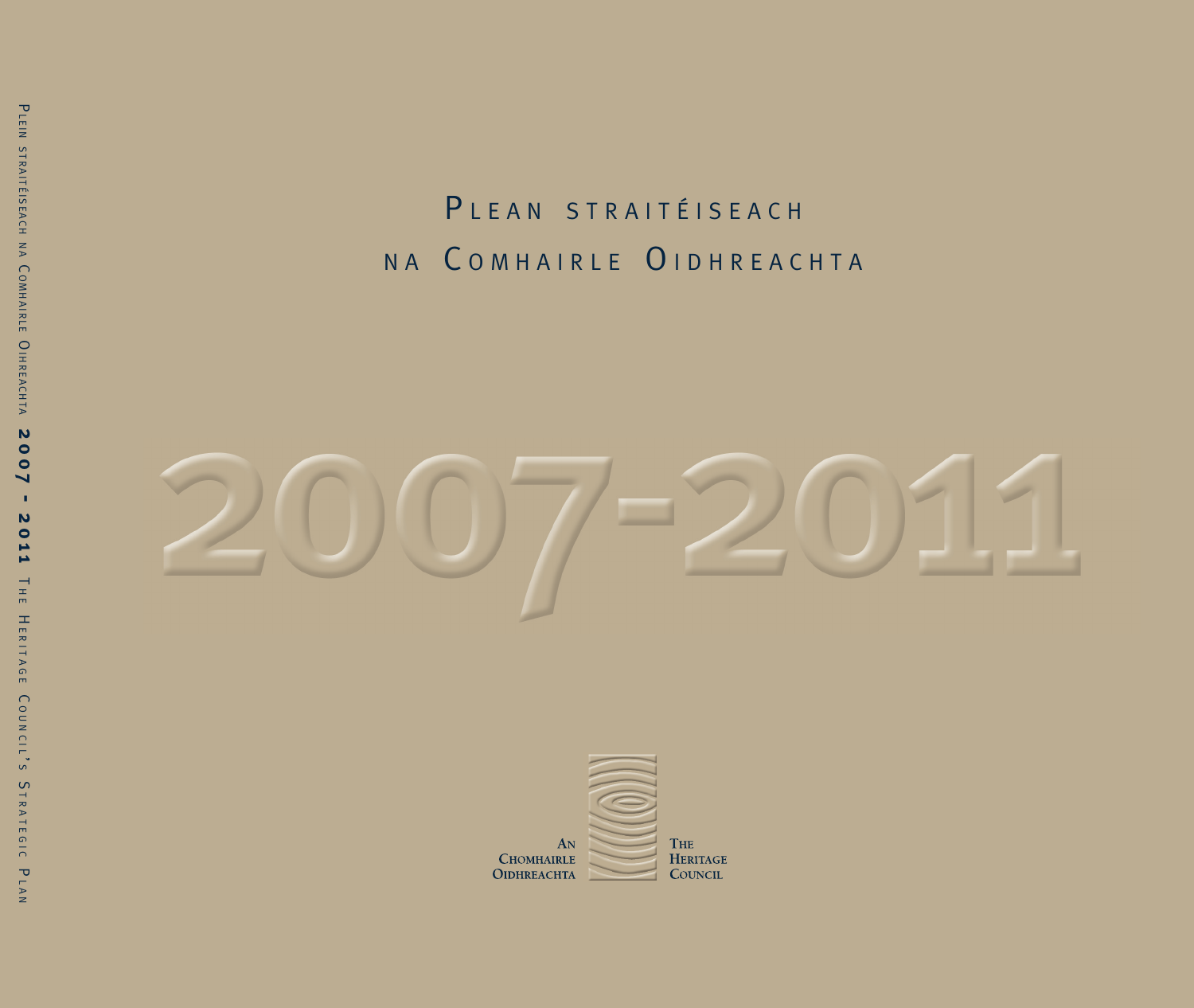

# Straitéis na Comhairle Oidhreachta 2 0 0 7 - 2 0 1 1

Aibreán 2007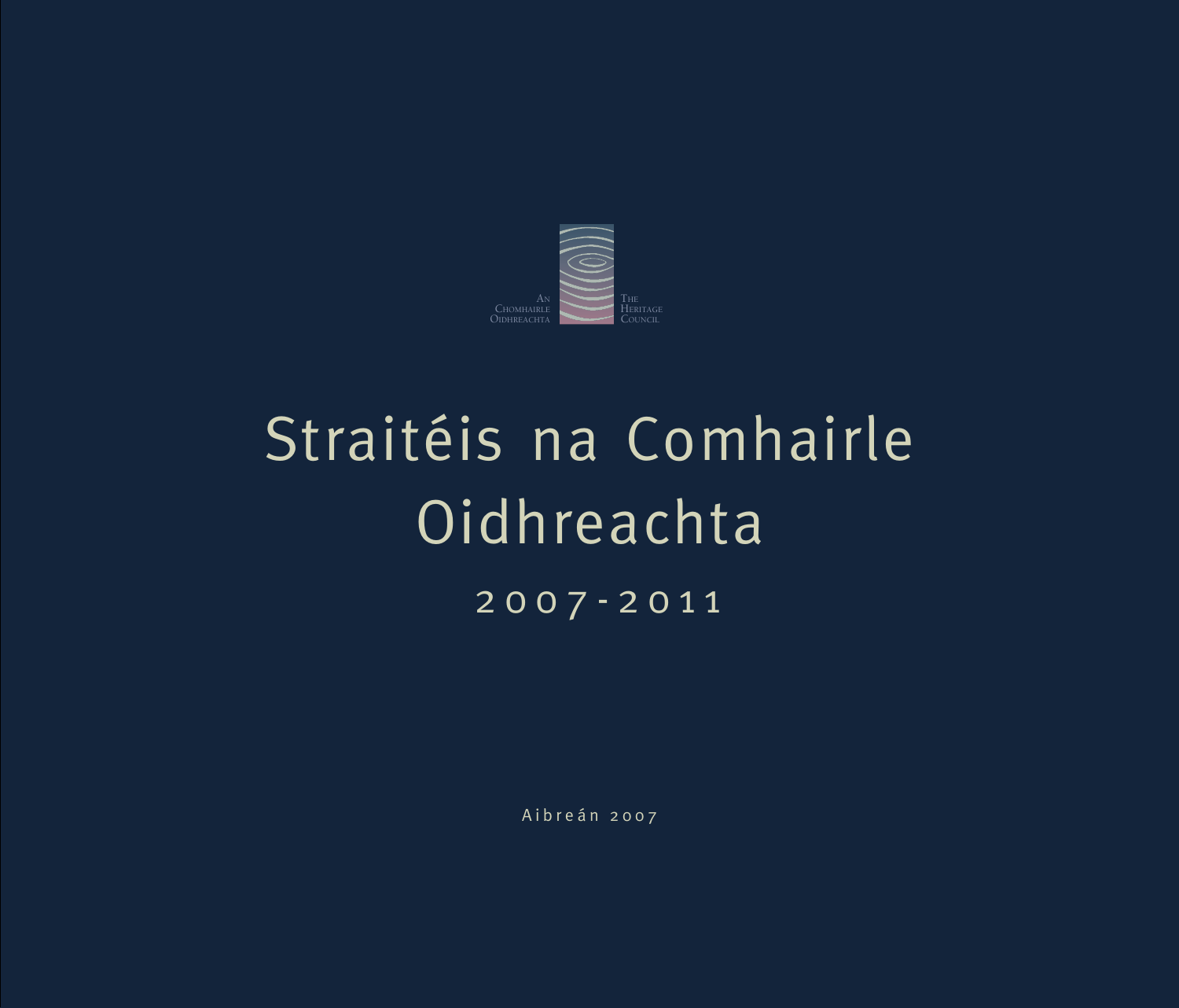#### **RÉAMHFHOCAL**

 Tá an-áthas orm baint a bheith agam le Plean Straitéiseach na Comhairle Oidhreachta 2007 – 2011. Tógann an Plean seo ar ar bhain an Chomhairle amach ó bunaíodh í dhá bhliain déag ó shin agus is ann a leagtar amach a fís chorparáideach do na cúig bliana atá romhainn.

 Seo an tríú plean dá leithéid a chuir an Chomhairle Oidhreachta ar fáil. Is léir gur cáipéis forásach agus físeach atá ann le straitéisí sainithe agus le cuspóirí polasaí. Laistiar den bhéim a leagtar sa Phlean Straitéiseach áirithe seo tá creideamh láidir na Comhairle sa tábhacht a bhaineann le hoibriú i gcomhpháirtíocht lena chinntiú go mbíonn rochtain ar oidhreacht na hÉireann agus go mbaineann gach ball den tsochaí taitneamh as.

 Is acmhainn luachmhar náisiúnta í ár n-oidhreacht ar ghá dúinn í a chosaint agus a chaomhnú ar bhonn leanúnach. Tá tábhacht bhunúsach lenár n-oidhreacht tógtha agus cultúrtha ó thaobh ár gcroíluachanna agus ár bprionsabail mar náisiún. Ní mór dúinn iarracht a dhéanamh ár n-oidhreacht a a fhorbairt ar bhealach cothrom inbhuanaithe, go háirithe ag an leibhéal áitiúil, i gcomhpháirtíocht le hÚdaráis Áitiúla chomh maith le grúpaí pobail agus deonacha trí thacaíocht a thabhairt do thurasóireacht, feabhas a chur ar an gcaighdeán maireachtála agus a chinntiú go ndéantar pleanáil agus forbairt i gceart ar fud na tíre a chaomhnódh ár n-oidhreacht do na glúnta atá le teacht. Ag teacht leis an gcoincheap seo, léiríonn Plean Straitéiseach 2007 - 2011 na Comhairle Oidhreachta tiomantas na Comhairle maidir le tacaíocht a thabhairt d'obair oidhreachtbhunaithe ag an leibhéal áitiúil d'fhonn leasa eacnamaíochta, sóisialta agus comhshaoil a thabhairt do gach pobal.

 Is toradh é an Plean Straitéiseach seo ar phróiseas comhairleach dhá mhí ag an gComhairle le heagraíochtaí agus le gníomhaireachtaí eile chomh maith leis an bpobal i gcoitinne. Creidim go bhfuil an próiseas seo tar éis an Plean a shaibhriú agus a neartú. Guím gach rath air agus táim ag tnúth le leanúint orm ag obair leis an gComhairle Oidhreachta i mbaint amach a spriocanna dúshlánacha laistigh de theorainneacha réadúla bhuiséide. Tá a fhios agam go ndéanfaidh an Chomhairle gach iarracht tacaíocht airgeadais a fháil ó réimse leathan d'fhoinsí eile chun an Plean a chur i bhfeidhm, agus leanfaidh tacaíocht mo Roinne trí na leithdháiltí fhlaithiúla airgeadais a sholáthraíonn sí don Chomhairle gach bliain.

 **DICK ROCHE T.D.** AIRE COMHSHAOIL, OIDHREACHTA AGUS RIALTAIS ÁITIÚIL

Aibreán 2007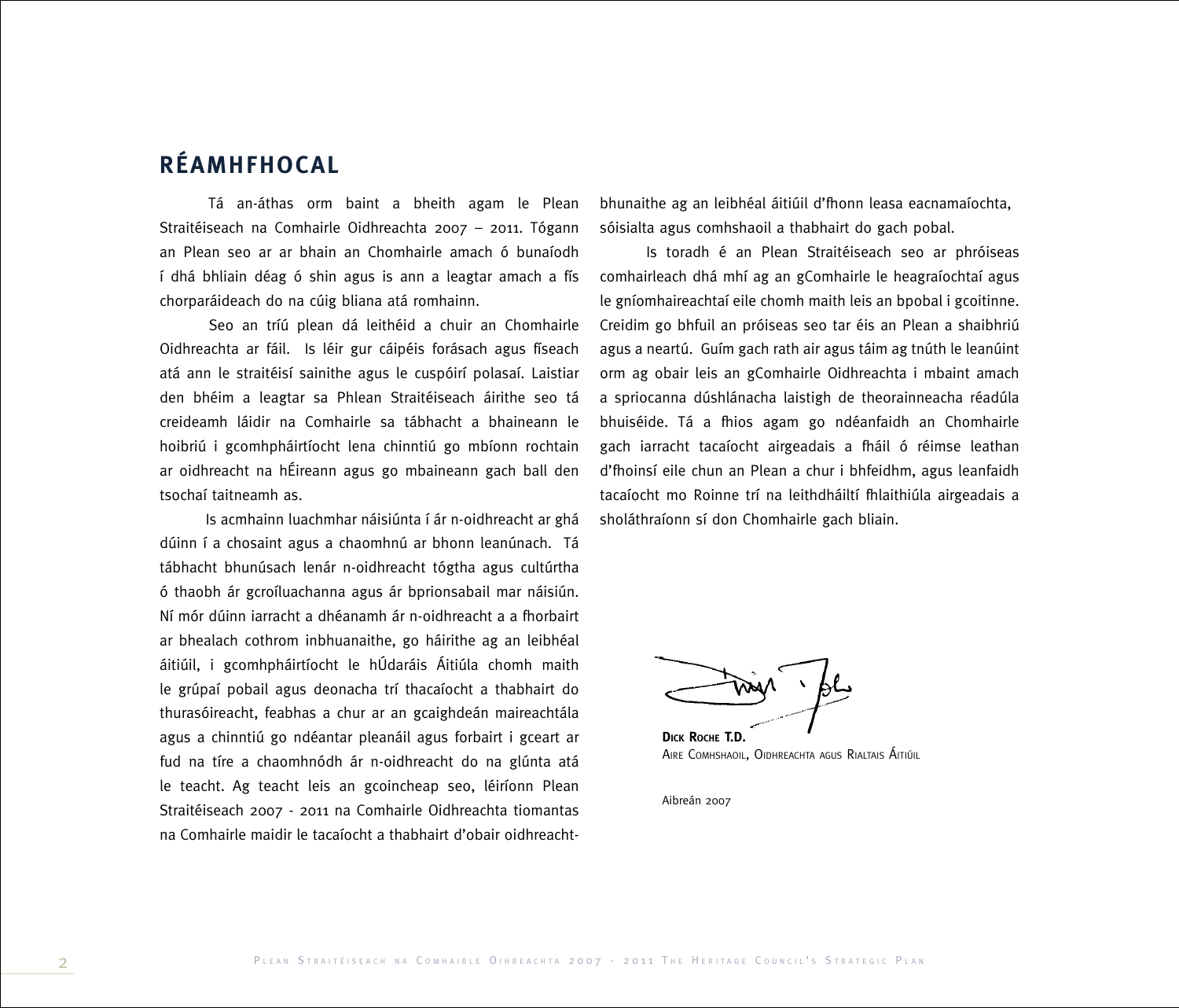#### **TEACHTAIREACHT Ó CHATHAOIRLEACH NA COMHAIRLE OIDHREACHTA**

 Straitéis uaillmhianach atá á chur i láthair anseo. Tá sé faoi anáil chomhairliúcháin fhairsing phoiblí a déanadh i Lúnasa agus i Meán Fómhair 2006. Ba chabhair dó chomh maith taithí na Comhairle Oidhreachta agus a páirtnéirí ó bunaíodh í.

 Agus fís shoiléir á leagan amach d'obair na heagraíochta feasta, tógfaidh an Chomhairle ar ghnóthachtana mór le rá. Ar na gnóthachtana seo, a forbraíodh ón bpolasaí agus ón treoir shoiléir a bhí i bPleananna roimhe seo, tá an rath a bhí ar ár gcuid Deontas d'Foirgnimh faoi Bhagairt, bunú Ionad Náisiúnta Sonraí Bithéagsúlachta, bunú Chlár Caighdeán Músaem agus ár raon iomlán de chláir dheontais de leithéidí na nDeontas Foilseacháin. Déanann na nithe uile anseo thuas seachadadh ar bhuntáistí fíora inláimhsithe thar réimse fairsing den sochaí.

 Chuidigh Clár Oidhreachta sna Scoileanna na Comhairle le suntas ár n-oidhreachta Náisiúnta a chur chun cinn laistigh d'earnáil an bhunoideachais. Ar an mbealach céanna bhí mór-ról ag á n-ionchur i gcuraclam nua geografaíochta na hard teistiméireachta i méadú feasachta agus tuisceana sa mheánoideachas.

 Níl amhras ar bith ach gur tháinig athrú suntasach ar dhreach na hoidhreachta ó bunaíodh an Chomhairle Oidhreachta. Tá léiriú soiléir i suirbhéireachtaí feasachta agus Taighde margaíochta na Comhairle gur athraigh dearcadh an phobail i dtreo fíordhearfach. Tá aitheantas ag forás go bhfuil an-tábhacht ag baint len ár n-oidhreacht agus gur léir go bhfuil luach ag baint léi nach féidir a áireamh i dtéarmaí eacnamaíochta amháin. Tá sé i gceist ag an gComhairle teacht i dtír ar an athrú seo trí na tionscnaimh agus na gníomhaíochtaí nua a aithnítear sa Straitéis seo.

 Déanfar iarracht ar mhéadú feasachta agus tuisceana ar conas mar is féidir le caomhnú ár n-oidhreachta cur le caighdeán ár mbeatha. Níl aon amhras orm ach go slánóidh an Chomhairle Oidhreachta na spriocanna atá leagtha amach le tacaíocht leanúnach ar gcuid páirtithe leasmhara agus ár bpáirtithe nua.

 Gan amhras, slánófar iad ag Comhairle Oidhreachta a lonnófar gan mhoill ina ceannáras nua i gCill Chainnigh agus ag Baill agus foireann atá tiomanta do bhuanna eile fós a bhaint.

DAnyre

 **AN DR TOM O'DWYER CATHAOIRLEACH: AN CHOMHAIRLE OIDHREACHTA**

Aibreán 2007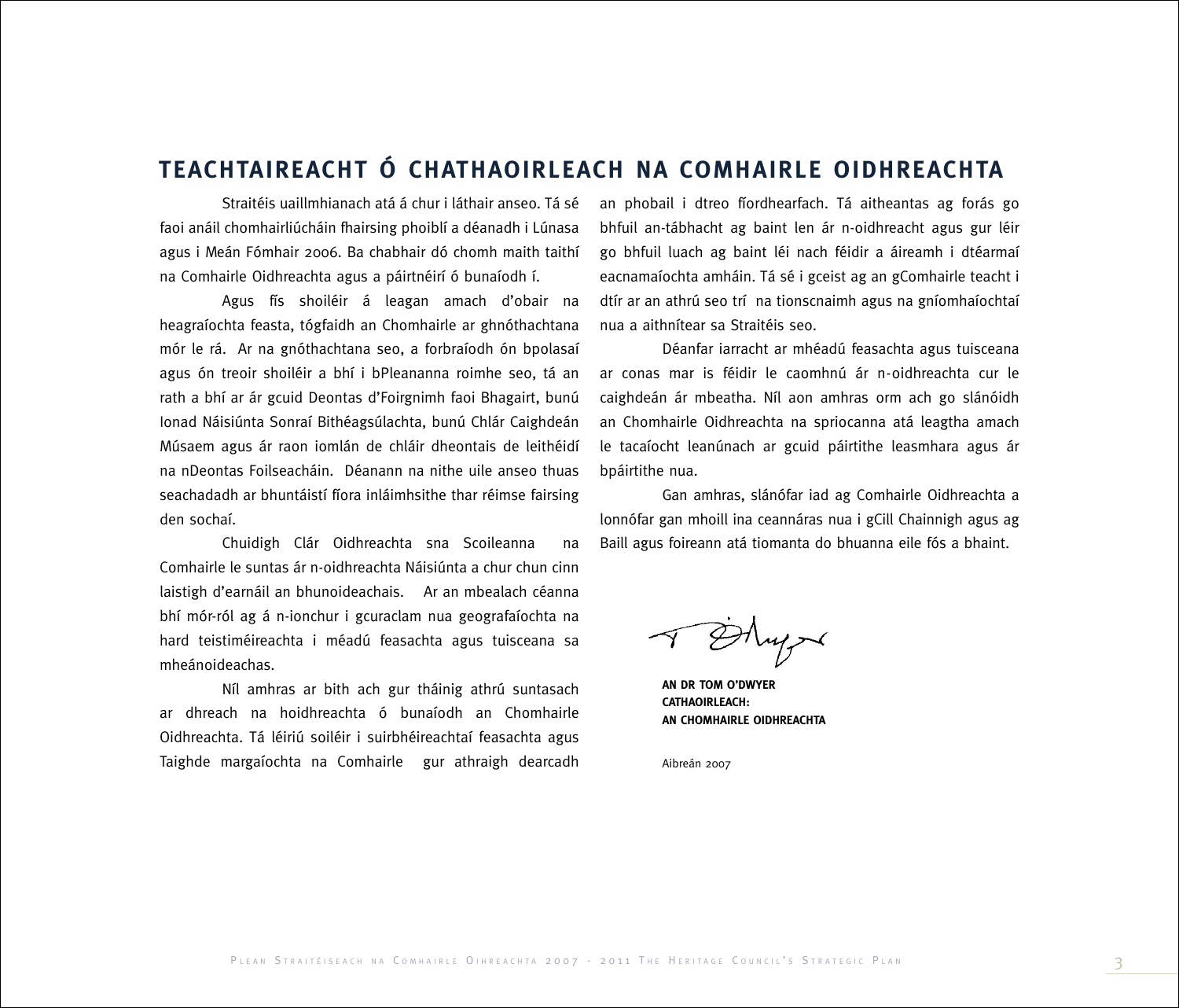t© An Chomhairle Oidhreachta /The Heritage Council 2007

Gach ceart ar chosnamh.

Ní ceadmhach aon chuid den fhoilseachán seo a atáirgeadh ná a tharchur in aon fhoirm ná ar aon bhealach,

Leictreonach nó meicniúil, ar a n-áirítear fótachóipeáil, taifeadadh, ná aon chóras eile stórála agus aisghabhála

A bhfuil eilas anois air nó a cheapfar amach anseo, gan réamhchead i scríbhinn ón bhfoilsitheoir nó ceadúnas a

Cheadaíonn cóipeáil teoranta in Éirinn a bheadh eisithe ag

Gníomhaireacht na hÉirann um Cheadúnú Cóipcheart Teo

Ionad na Scríbhneoirí,

19 Cearnóg Pharnell,

Baile Átha Cliath 1

Foilsithe ag an gComhairle Oidhreachta

Grianghrafanna: buíochas le Daragh Muldowney www.dulraphotography Gary Coyle

Gary O'Neill

Deartha agus Curtha ar Fáil ag

B. Magee Design

ISSN 1393 – 6808

Sraith Chomhairle Oidhreachta na hÉireann

ISBN 1 901137 95 3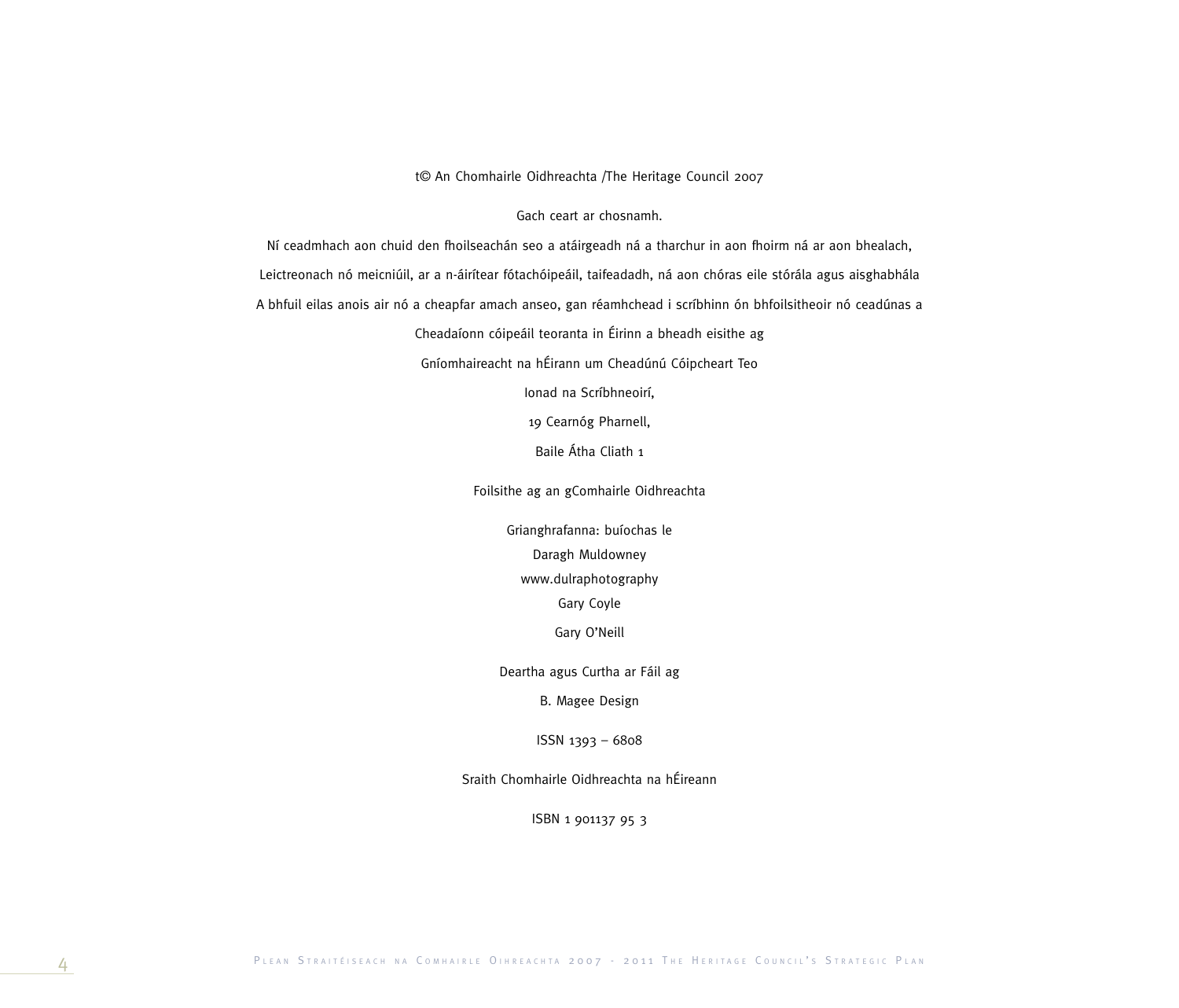# **CoÁbhar**

|                              | 1. Ag tabhairt Sainmhíniú ar ár nOidhreacht Náisiúnta & ag Teagmháil le Daoine                                                               |    |  |
|------------------------------|----------------------------------------------------------------------------------------------------------------------------------------------|----|--|
|                              | 2. Conas a Oibríonn an Chomhairle Oidhreachta                                                                                                |    |  |
| $\mathcal{R}$ .              | Téamaí Straitéisí, Spriocanna Ardleibhéil, Polasaithe agus Gníomhaíochtaí 2007-2011                                                          | 13 |  |
| 4                            | Ag Seachadadh na Straitéise 2007-2011                                                                                                        | 28 |  |
|                              | 5. Ag Bainistiú Ár nAcmhainní                                                                                                                | 33 |  |
|                              | 6. Plean Airgeadais 2007-2011                                                                                                                | 37 |  |
|                              | aighneachtaí a fuarthas i scríbhinn laistigh den tréimhse chomhairliúcháin a leagadh<br>síos - ón 18ú Lúnasa go dtí an 29ú Meán Fómhair 2006 |    |  |
| Agusiín B: Liosta Giorrúchán |                                                                                                                                              | 41 |  |
|                              |                                                                                                                                              |    |  |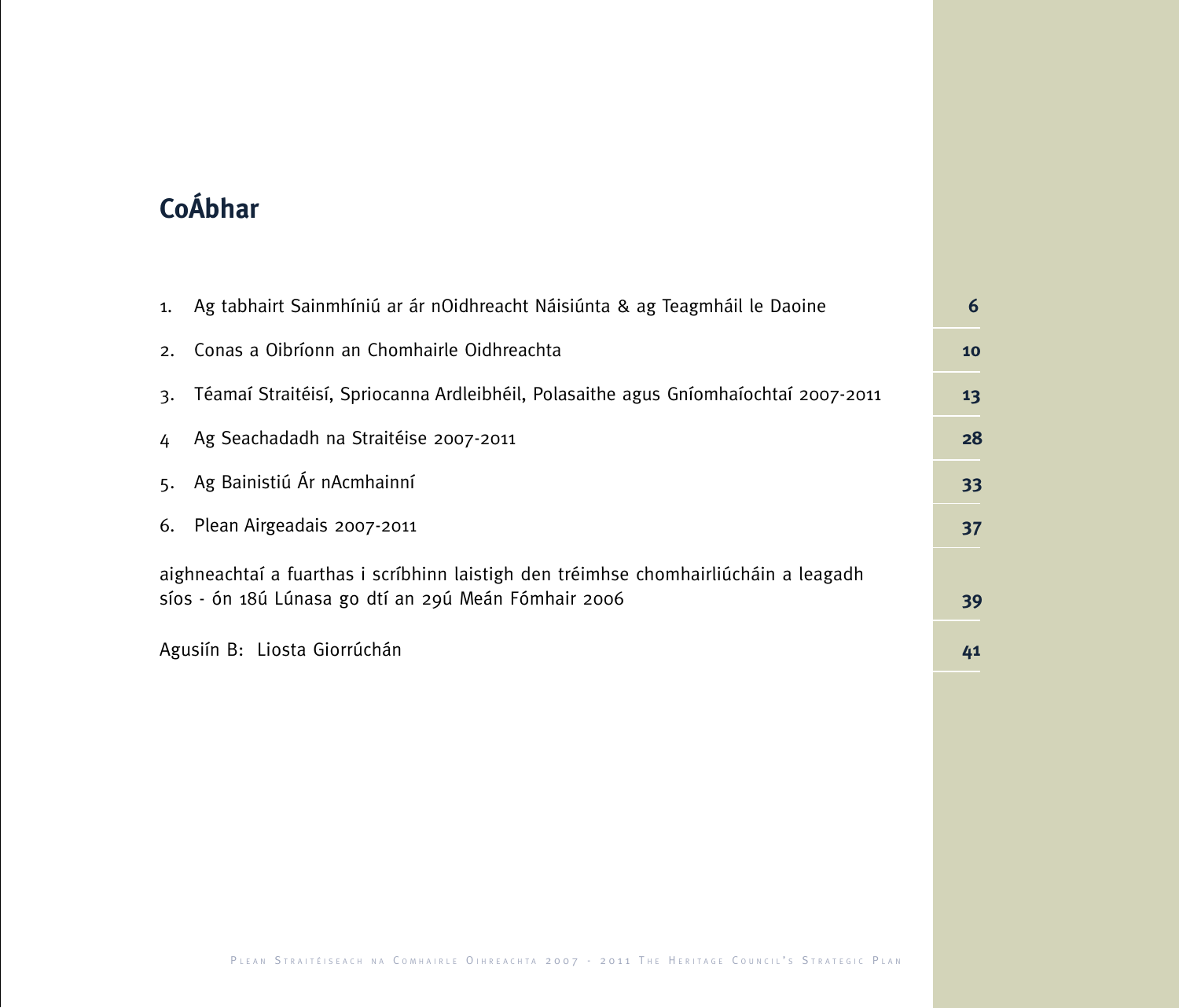

# AG SAINMHÍNIÚ ÁR NOIDHREACHTA NÁISIÚNTA & AG TEAGMHÁIL LE DAOINE

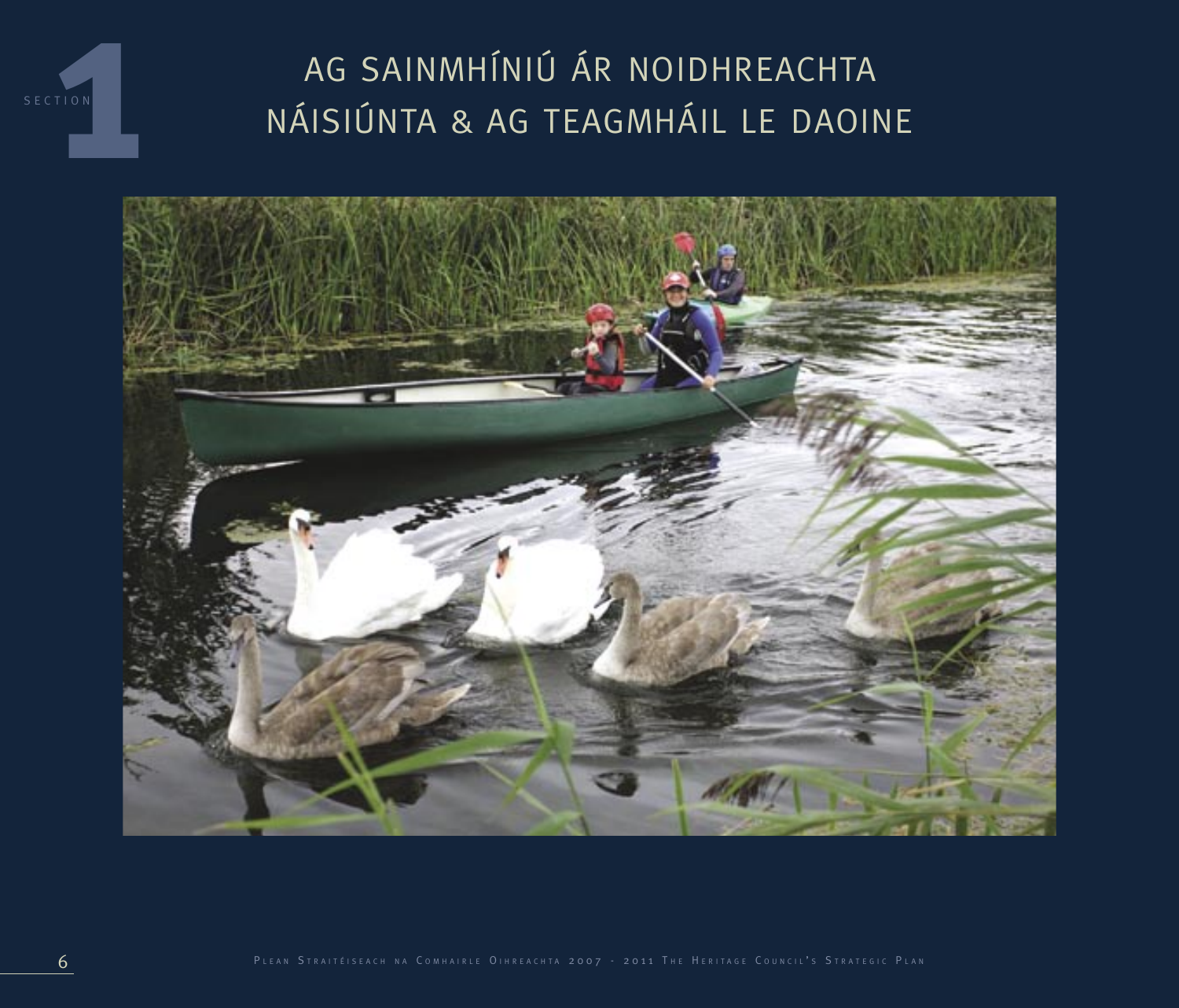

# 1.1 ACHT OIDHREACHTA 1995 – AG SAINMHÍNIÚ ÁR nOIDHREACHT NÁISIÚNTA

Tá an Chomhairle Oidhreachta faoi choimirce an Aire Comhshaoil, Oidhreachta agus Rialtais Áitiúil. Bunaíodh mar chomhlacht corparáideach é leis An Acht Oidhreachta (1995). Is iad feidhmeanna reachtúla na Comhairle Oidhreachta – mar atá sainithe faoi Alt 6 d'Acht 1995 ná:

- Polasaithe agus Tosaíochtaí molta d'aithint, do chosaint agus d'fheabhsú na hOidhreachta Náisiúnta
- Spéis, oideachas, eolas agus mórtas a chur chun cinn san, agus éascú a dhéanamh ar thuiscint agus ar thaitneamh a bhaint as an oidhreacht náisiúnta
- Comhoibriú le húdaráis phoiblí, le heagraíochtaí oideachais agus le heagraíochtaí agus le daoine eile i gcur chun cinn feidhmeanna na Comhairle
- Cur chun cinn a dhéanamh ar chomhordú ar na gníomhaíochtaí go léir a bhaineann le feidhmeanna na Comhairle.

Déanann Acht 1995 sainmhíniú ar oidhreacht náisiúnta na hÉireann mar:

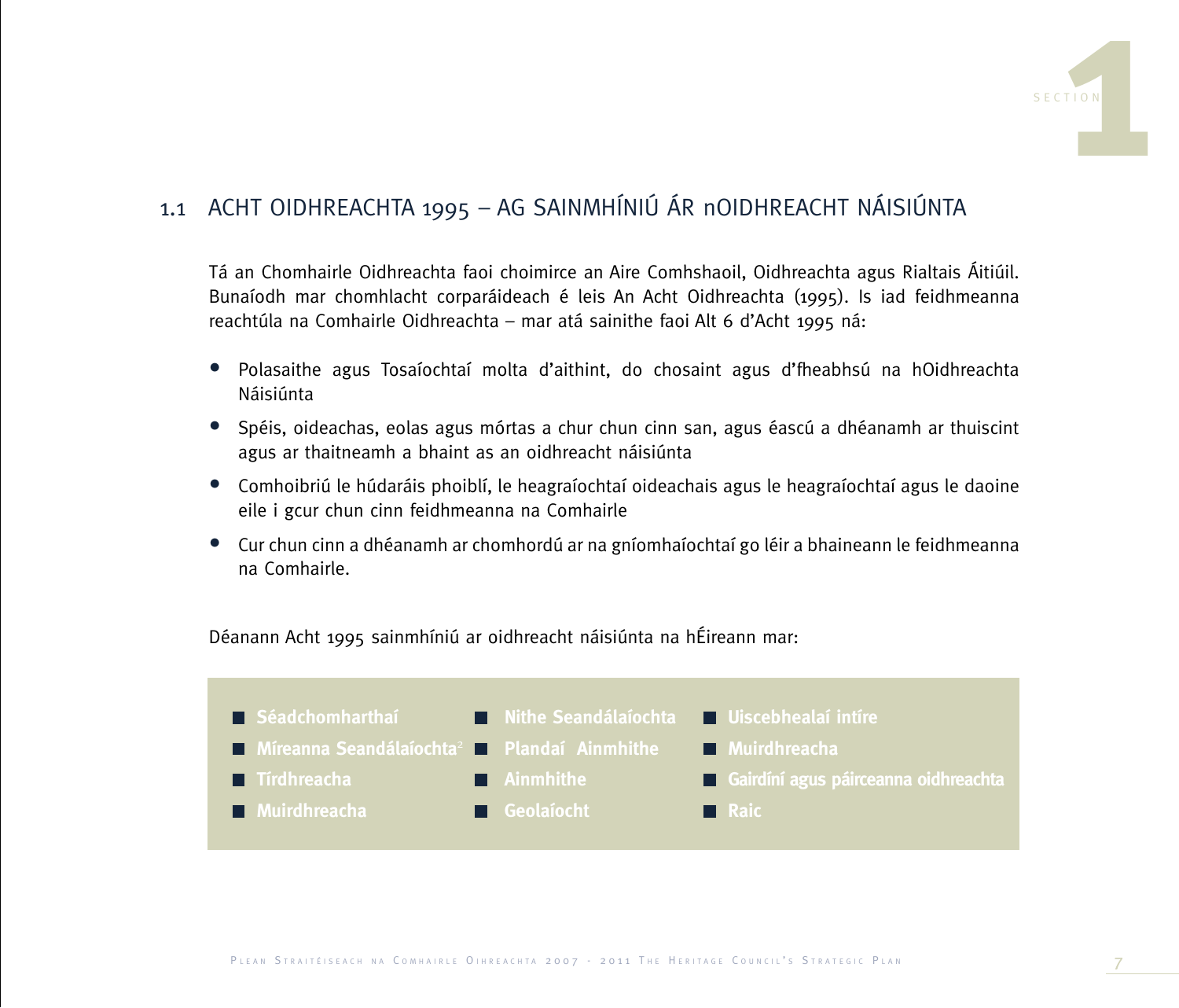

## 1.2 TEAGMHÁIL LE DAOINE

Aithníonn an Chomhairle Oidhreachta go bhfuil brí agus luachanna níos leithne ag baint le hoidhreacht i sochaí ilchultúrtha agus ilghnéitheach an lae inniu ná mar a bhí riamh. Tá i bhfad níos mó i gceist leis ná an liosta simplí atá leagtha amach sa reachtaíocht. Tá daoine i gceist le hoidhreacht, sa chéad áit, agus baineann sí leis an am i láthair agus leis an todhchaí, chomh maith le cabhrú linn le tuiscint a bheith againn ar ár stair.

Tá ár n-oidhreacht beo agus beoga agus i ndeireadh thiar nascann sí sinn len ár mothúcháin trín ár:

- Bród agus tuiscint
- Spéis agus léirthuiscint
- Eolas ar ár n-oidhreacht náisiúnta
- Taitneamh a bhaint as an oidhreacht sin

Tá an-tionchar ag na cáilíochtaí dobhraite seo, faoi mar a aithníodh ag Coinbhinsiún Oidhreachta Cultúrtha Dobhraite 2003 UNESCO, ar an mórshuntas a thugann daoine dá n-oidhreacht. Go deimhin, socróidh an luach atá ag daoine ar ár n-oidhreacht sa lá atá inniu ann, cuid maith, a cáilíocht, a suntas agus a tábhacht sa todhchaí.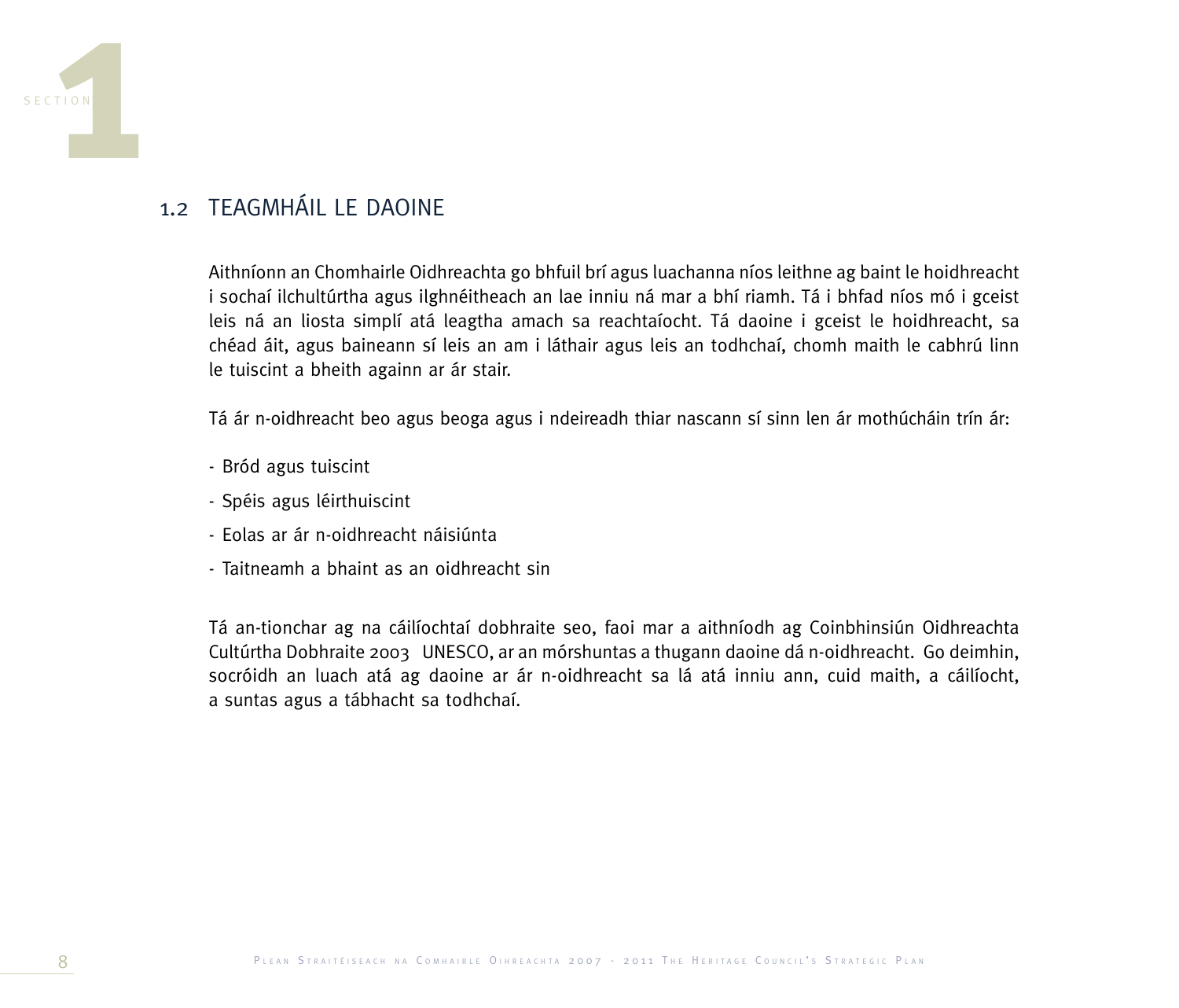

#### 1.3 'COMHFHÍS' NA COMHAIRLE OIDHREACHTA

Sna deich mbliana ó bunaíodh í, thaithigh agus ghlac an Chomhairle Oidhreachta le fuinniúlacht agus nádúr athraithe na hoidhreachta cultúrtha agus nádúrtha araon. Chonaic an Chomhairle Oidhreachta freisin athruithe suntasacha dearfacha i ndearcadh an phobail. Is mian leis an gComhairle, ag teacht leis na treochtaí nua-aimseartha Eorpacha, leanúint uirthi ag cothú an tsuntais agus an luacha méadaithe a bhaineann le hoidhreacht i ngach leibhéal dár sochaí ilchultúrtha. Beidh rochtain ar, agus taitneamh chách as ár n-oidhreacht ina chuid lárnach de sin a bhaint amach.

Ar an gcúis seo, agus ag aithint nádúir bheo agus fhuinniúil ár n-oidhreachta, leagann an Chomhairle Oidhreachta Comhfhís amach don straitéis seo le:

#### **'Oibriú i gcomhpháirtíocht do chaomhnú ár n-oidhreachta náisiúnta trí spreagadh a thabhairt dá rochtain agus don taitneamh a bhainfeadh cách as.'**

Agus dhá dhoiciméad straitéiseach forfheidhmithe aici cheana féin, tá sé i gceist ag an gComhairle tógáil ar an mórchuid atá bainte amach go dtí seo trí chothabháil agus fhorbairt a dhéanamh ar:

- Comhpháirtíocht le húdaráis áitiúla
- Cláir na ndeontas atá ann cheana féin
- Rannpháirtíocht pháirtithe leasmhara ina gníomhaíochtaí ar fad.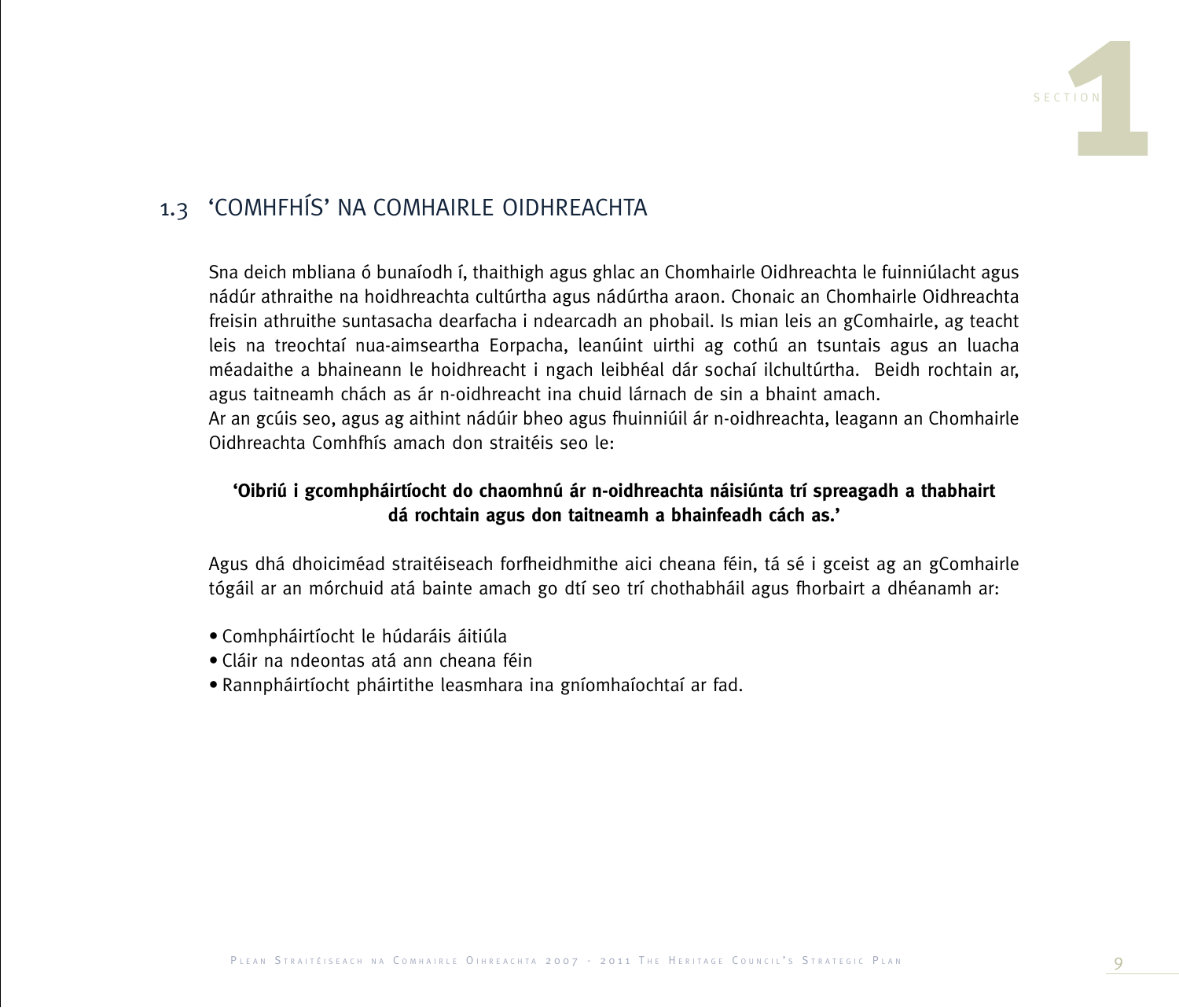

# CONAS A OIBRÍONN AN CHOMHAIRLE OIDHREACHTA

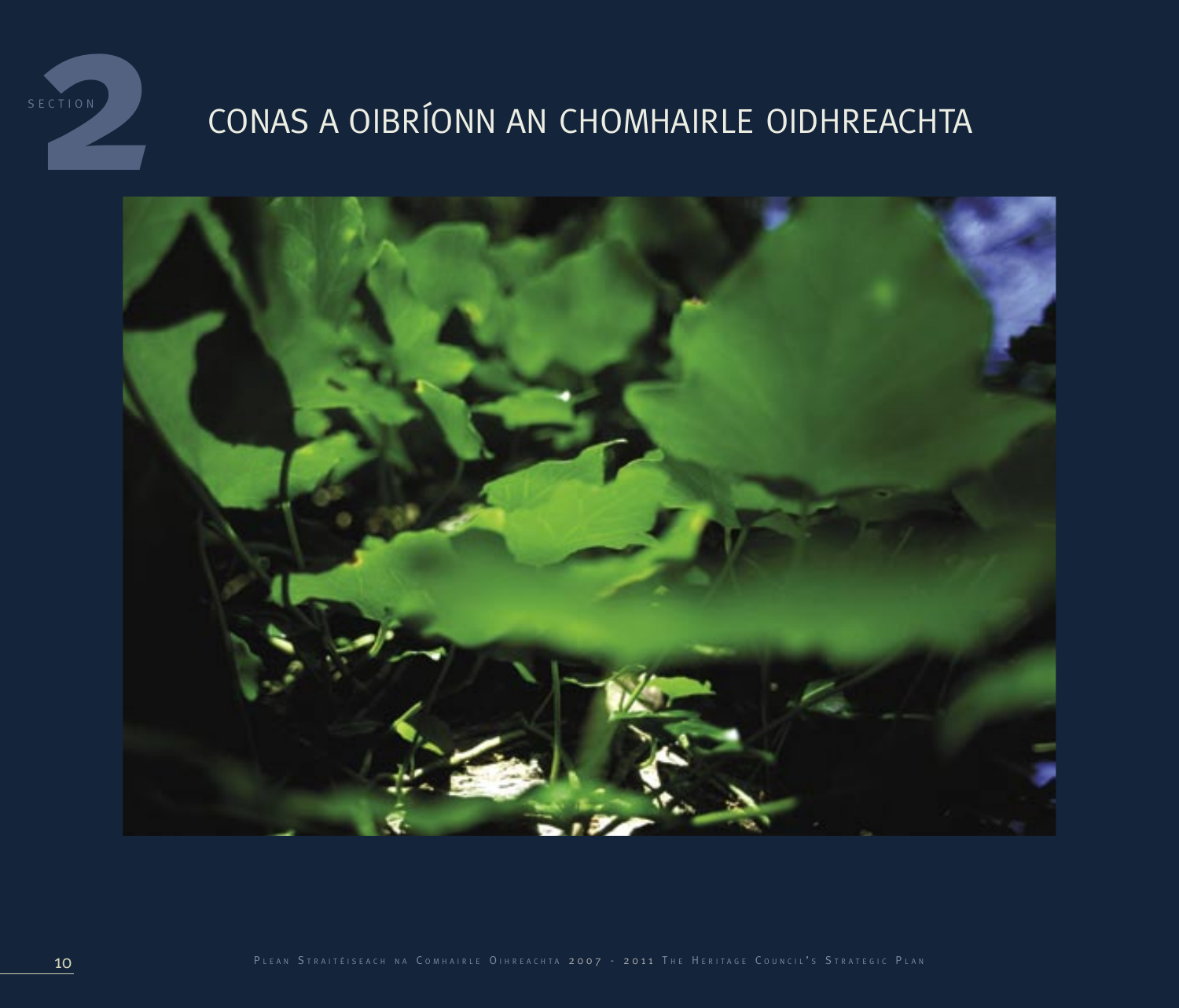

#### 2.1 BUNPHRIONSABAIL

 Tá sé tábhachtach d'eagraíocht ar bith a bheith soiléir maidir le conas atá sé i gceist aici feidhmiú, na luachanna is dóigh léi atá aici féin, agus conas a chuirfidh sí iad seo i bhfeidhm chun a fís a bhaint amach. Ó bunaíodh í, tá taithí na Comhairle tar éis a thabhairt uirthi sraith prionsabal a tharraingt chuici féin a cheaptar a bheith bunúsach do dhea-bhail na heagraíochta. Tagann na prionsabail seo a thugtar thíos le polasaí an Rialtais fad a bhaineann sé le comhpháirtíocht, inbhuanaitheacht agus comhionannas, agus cuireann siad an oidhreacht go daingean laistigh den chomhthéacs níos leithne sin.

Cuirfidh na trí bhunphrionsabail seo a leanas taca le hobair na Comhairle:

- 1 Comhpháirtíocht agus comhoibriú
- 2 Inbhuanaitheacht agus cáilíocht na beatha
- 3 Comhionannas, cuimsiú sóisialta agus rochtain

#### **1 Comhpháirtíocht agus comhoibriú**

 Bíonn bainistíocht straitéiseach ar ár n-oidhreacht náisiúnta níos éifeachtaí nuair a bhíonn daoine páirteach ag gach céim den phróiseas déanta cinnidh. Le deich mbliana anuas, tá an Chomhairle tar éis ceannródaíocht a dhéanamh agus tar éis glacadh le mórán cineálacha den chleachtas is fearr i gcomhpháirtíocht, i gcomhoibriú agus i líonrú. Tríothu seo, tá an Chomhairle Oidhreachta tar éis nascadh le daoine aonair, le grúpaí áitiúla, le húdaráis áitiúla agus le ranna rialtais d'fhonn an oidhreacht a chosaint, a chur chun cinn agus a bhainistiú ar mhaithe le cách. Leanfaidh an Chomhairle Oidhreachta leis an gcleachtas de dhomhain-rannpháirtíocht phoiblí trí na gníomhaíochtaí atá leagtha amach sa phlean seo. Tagann seo leis an tiomantas leanúnach spreagadh a thabhairt do chomhpháirtíocht agus do chur chuige comhtháite maidir le bainistíocht oidhreachta.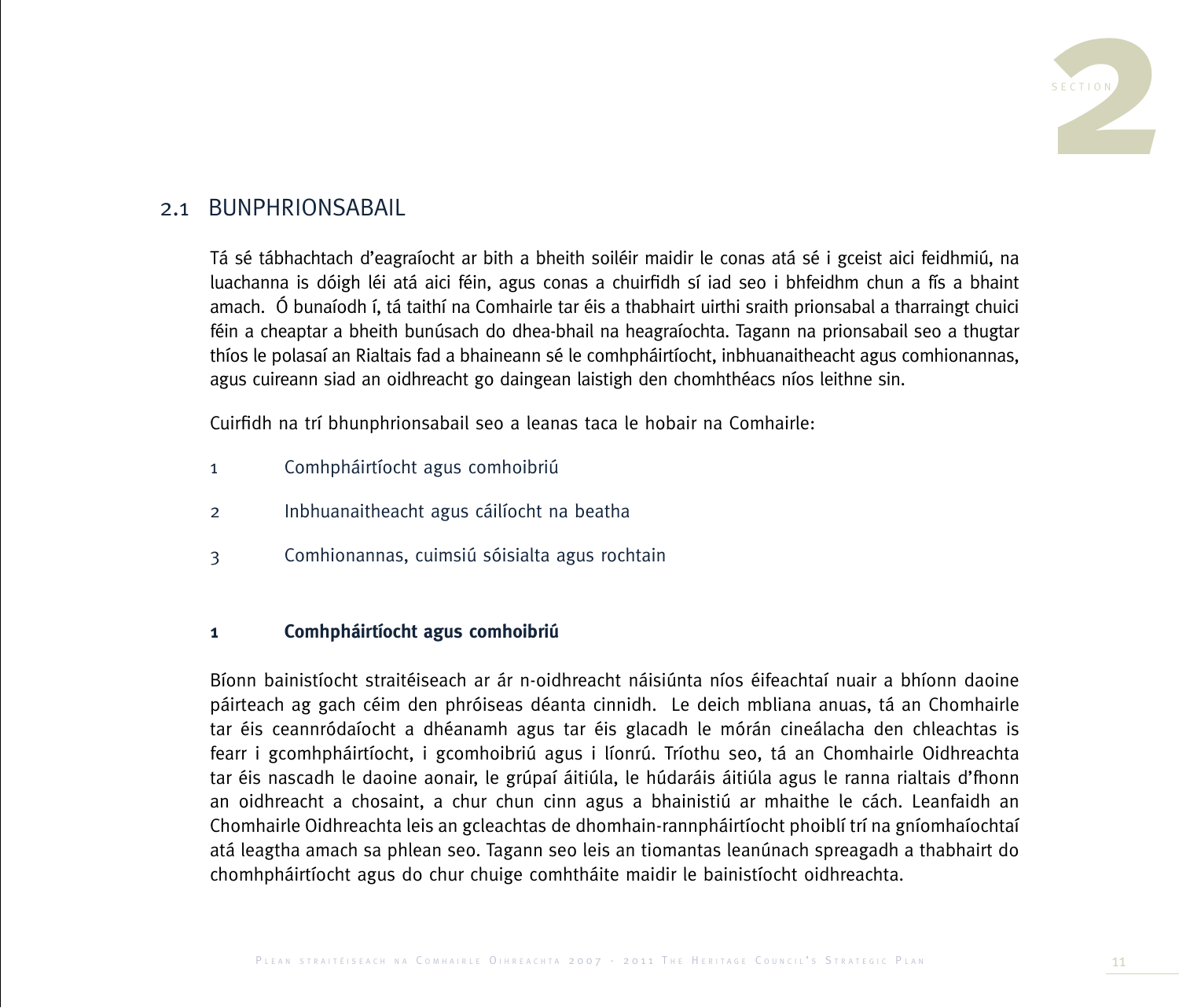

#### **2 Inbhuanaitheacht agus cáilíocht na beatha**

 Tá feasacht ag forás in Éirinn gurb acmhainn sainiúil teoranta ar leith í ár n-oidhreacht náisiúnta a fhéadfaí a scrios ar fad nó damáiste doleigheasta a dhéanamh uirthi trí ghníomhaíochtaí neamheolasacha nó míchuí. Sa bhfís fhoriomlán atá aici don oidhreacht náisiúnta, cuireann an Chomhairle Oidhreachta roimpi a chinntiú go ndéantar bainistiú agus caomhnú ar ár n-oidhreacht náisiúnta chun taitneamhachta agus leasa an ghlúin atá anois ann agus na nglúnta atá le teacht. Tacaíonn an Chomhairle Oidhreachta, ar bhealach pragmatach, leis an gcleachtas is fearr bainistíochta ar shócmhainní oidhreachta ar gach leibhéal den tsochaí. Is í an aidhm atá leis seo ná an chothromaíocht chuí a bhaint amach idir riachtanais an lae inniu agus bainistíocht oidhreachta, rud a chuirfeadh feabhas ar cháilíocht na beatha do chách.

#### **3 Comhionannas, cuimsiú sóisialta agus rochtain**

 Creideann an Chomhairle Oidhreachta go láidir go gcaithfear tábhacht na hoidhreachta i sochaí agus in eacnamaíocht Náisiúnta na hÉireann a chur in iúl d'oiread daoine agus is féidir in Éirinn.

 Ar deireadh thiar, tá sé de cheart ag raon iomlán cultúrtha agus sóisialta na hÉireann (chomh maith leis an diaspóra Éireannach ar fud an domhain) tuiscint agus taitneamh a bhaint as oidhreacht náisiúnta na hÉireann.

 Oibreoidh an Chomhairle lena chinntiú go n-áirítear rochtain feabhsaithe fisiciúil, sóisialta agus intleachtúil ar ár n-oidhreacht náisiúnta, i múnlú beartas do gach clár, polasaí agus gníomhaíocht náisiúnta, réigiúnach agus ar léibhéal contae, ina measc oideachas, traenáil agus forbairt scileanna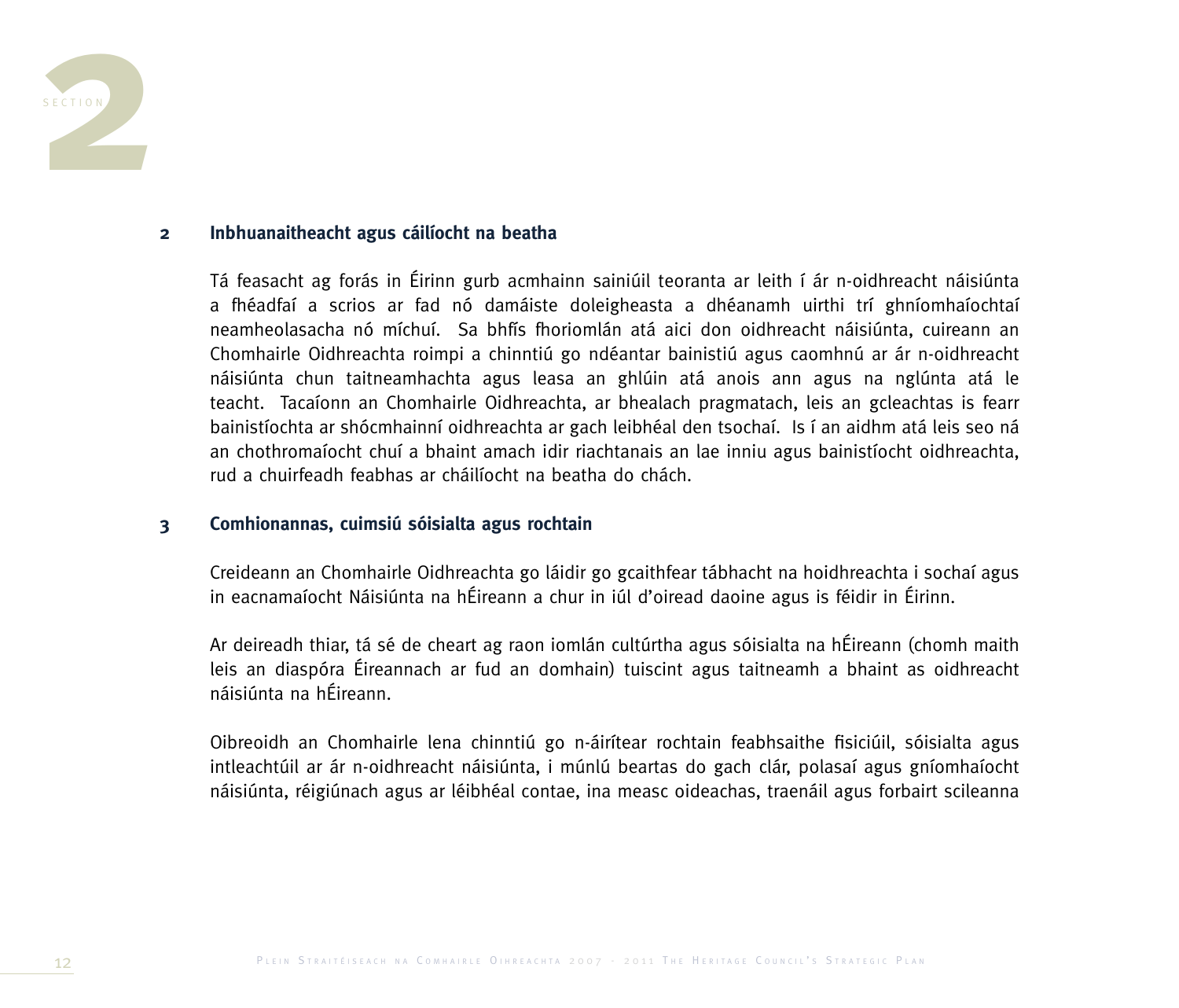# TÉAMAÍ STRAITÉISEACHA, SPRIOCANNA ARDLEIBHÉIL, POLASAITHE AGUS GNÍOMHAÍOCHTAÍ 2007-2011

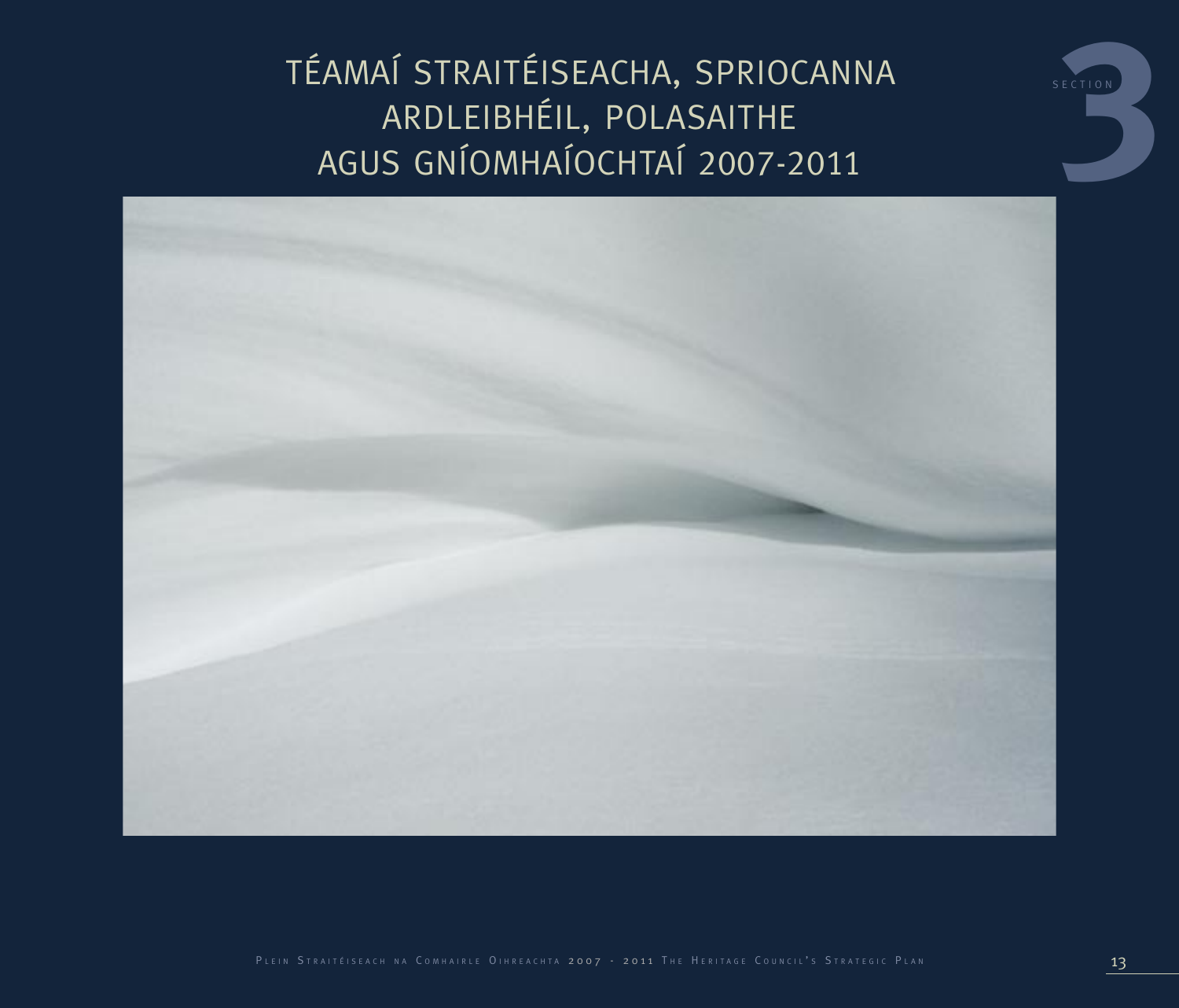

Agus iad forbartha óna feidhmeanna reachtúla, a comhfhís agus a bunphrionsabail, tá sé i gceist go leagfaí obair uile na Comhairle laistigh de na cúig théama straitéiseacha seo a leanas. Tá sprioc ar leith ardleibhéil ag gach téama le polasaithe agus gníomhaíochtaí aitheanta chun an sprioc a bhaint amach. Beidh na gníomhaíochtaí seo in n-éirim ag mionchlár oibre na Comhairle i rith na tréimhse 2007-2011.

Is iad na cúig théama straitéiseacha ná:

| Téama Straitéiseach 1: | Ardú Feasachta agus Tuisceana                                                                                            |
|------------------------|--------------------------------------------------------------------------------------------------------------------------|
| Téama Straitéiseach 2: | Taighde Oidhreachta/Suirbhéanna, Anailís agus Measúnú                                                                    |
| Téama Straitéiseach 3: | Comhairle Polasaí Fianaise-Bhunaithe                                                                                     |
| Téama Straitéiseach 4: | Spreagadh a thabhairt d'fhorbairt infrastruchtúir oidhreachta ar<br>leibhéal náisiúnta, réigiúnach, contae agus áitiúil. |
| Téama Straitéiseach 5: | An cleachtas is fearr i gCaomhnú agus i mBainistiú Oidhreachta<br>Inbhuanaithe                                           |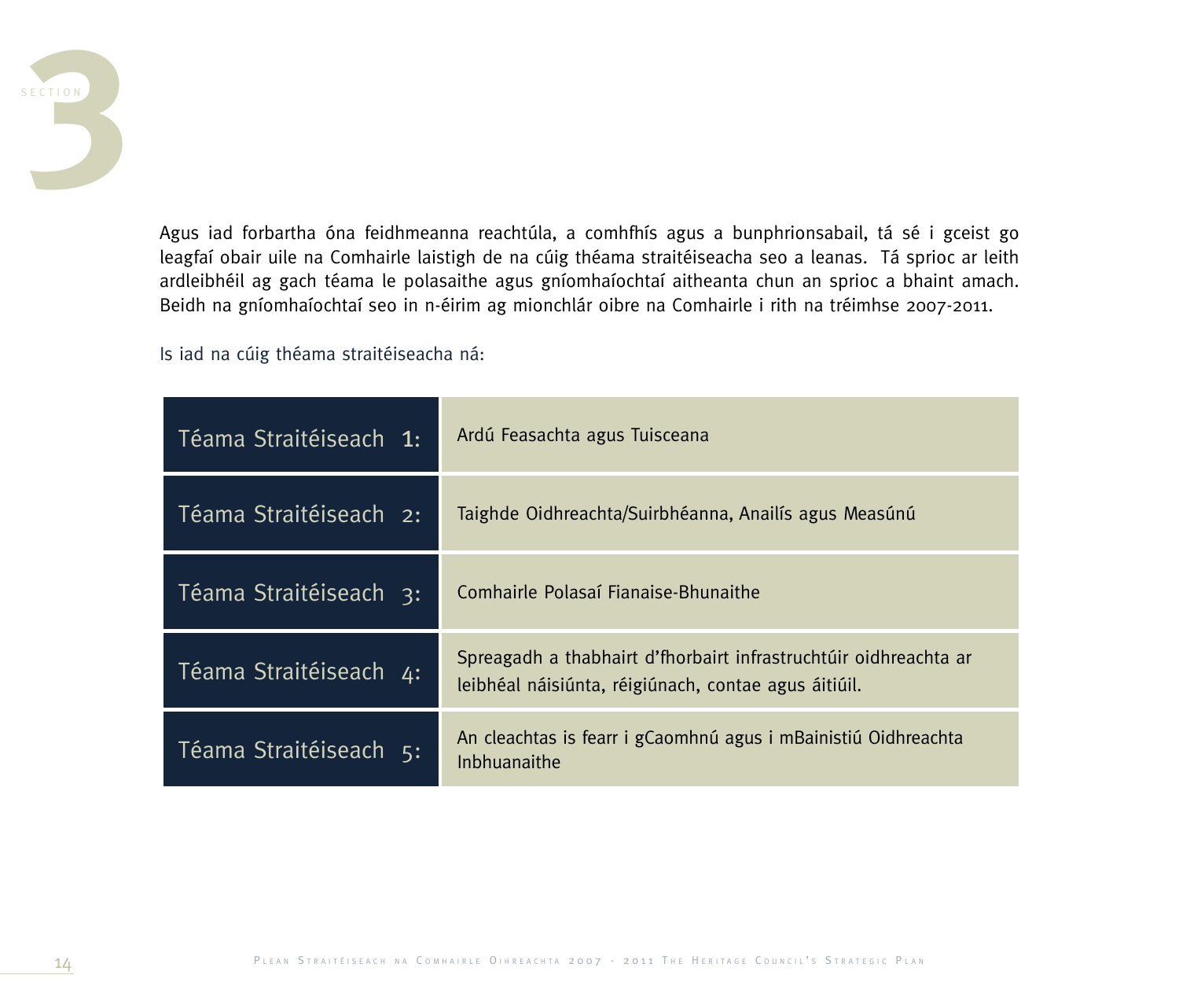# TÉAMA STRAITÉISEACH 1 ARDÚ FEASACHTA AGUS TUISCEANA

Sprioc Ardleibhéil: Leanúint ag cur le dearcadh dearfach an phobail ar an oidhreacht

#### **1a. Gníomhaíochtaí**

- i Plean cumarsáide inmheánach agus seachtrach na Comhairle a chur i bhfeidhm
- ii Cur le feasacht agus rannpháirtíocht i Seachtain na hOidhreachta, agus sna laethanta téama a bhaineann leis mar Lá Oidhreachta Uisce agus Lá Mhúrbhailte na hÉireann
- iii Tacaíocht a thabhairt do scéimeanna oiriúnacha dámhachtana a bhunaigh an Chomhairle Oidhreachta, údaráis áitiúla agus grúpaí/comhlachtaí eile
- iv Feasacht a chur chun cinn ar ghnéithe den oidhreacht nach bhfuil oiread sin eolais orthu
- v An tSuirbhé Feasachta Oidhreachta a athdhéanamh
- vi Oibriú i gcomhpháirtíocht le húdaráis áitiúla trí chlár na n-oifigeach oidhreachta agus chláir agus tionscadail eile a bhaineann leis an oidhreacht, m.sh. Clár na nOifigeach Caomhantais
- vii Cur leis an Straitéis Feasachta Bithéagsúlachta Tacaíocht a thabhairt don Straitéis Áineasa Taobhtíre
- viii Seimineáir eolais a chur ar siúl i gcomhpháirtíocht le hÚdaráis Áitiúla agus le heagraíochtaí iomchuí talmhaíochta agus pobail

#### **1b. Polasaí**

**1a. Polasaí**

**Tuiscint a mhéadú ar an oidhreacht agus ar rannpháirtíocht i ngníomhaíochtaí a bhaineann leis an oidhreacht** 

**Éascú a dhéanamh ar rochtain agus eolas ar an oidhreacht trí mheáin oiriúnacha, ag áireamh TFC**

#### **1c. Polasaí**

**Staidéar na hoidhreachta agus úsáid na hoidhreachta mar uirlis foghlama a chur chun cinn**

#### **1b. Gníomhaíochtaí**

- i Seirbhís chuimsitheach eolais oidhreachta a fhorbairt trí shuíomh gréasáin na Comhairle Oidhreachta (0o'-+p'pm----,), Dearcadh Oidhreachta, agus i gcomhoibriú le heagraíochtaí eile oidhreachta
- ii Ardtuiscint ar ár n-oidhreacht náisiúnta a chur chun cinn trí mheáin oiriúnacha agus TFC
- iii Tacaíocht a thabhairt do chomhdhálacha agus do sheimineáir ar théamaí a bhaineann le tosaíochtaí na Comhairle
- iv Fócas na Comhairle Oidhreachta a choimeád maidir le foilsiú thorthaí tochailtí seandálaíochta a chur chun cinn agus cur le rochtain trí TFC
- v An Scéim Deontais Foilsiúcháin a chur chun cinn agus tacaíocht a thabhairt d'fhoilseacháin ar an oidhreacht dírithe ar lucht léite ginearálta
- vi Iontaobhas Oideachais Oidhreachta Dúchais Mhaigh Ghlais a bhunú

#### **1c. Gníomhaíochtaí**

- i Cur le feasacht ar agus le rannpháirtíocht sa Chlár Oidhreachta sna Scoileanna
- ii Staidéar ar an oidhreacht a chur chun cinn, mar chuid de churaclam scoile dara leibhéal
- iii Tacú le ceisteanna breise oidhreachta a thabhairt isteach in oideachas tríú leibhéal, cláir traenála talmhaíochta agus gortóireachta agus staidéar ar an tírdhreach san áireamh.
- iv Tacú le tionscnaimh fhoghlama pobalbhunaithe ag áireamh cinn do riachtanais speisialta

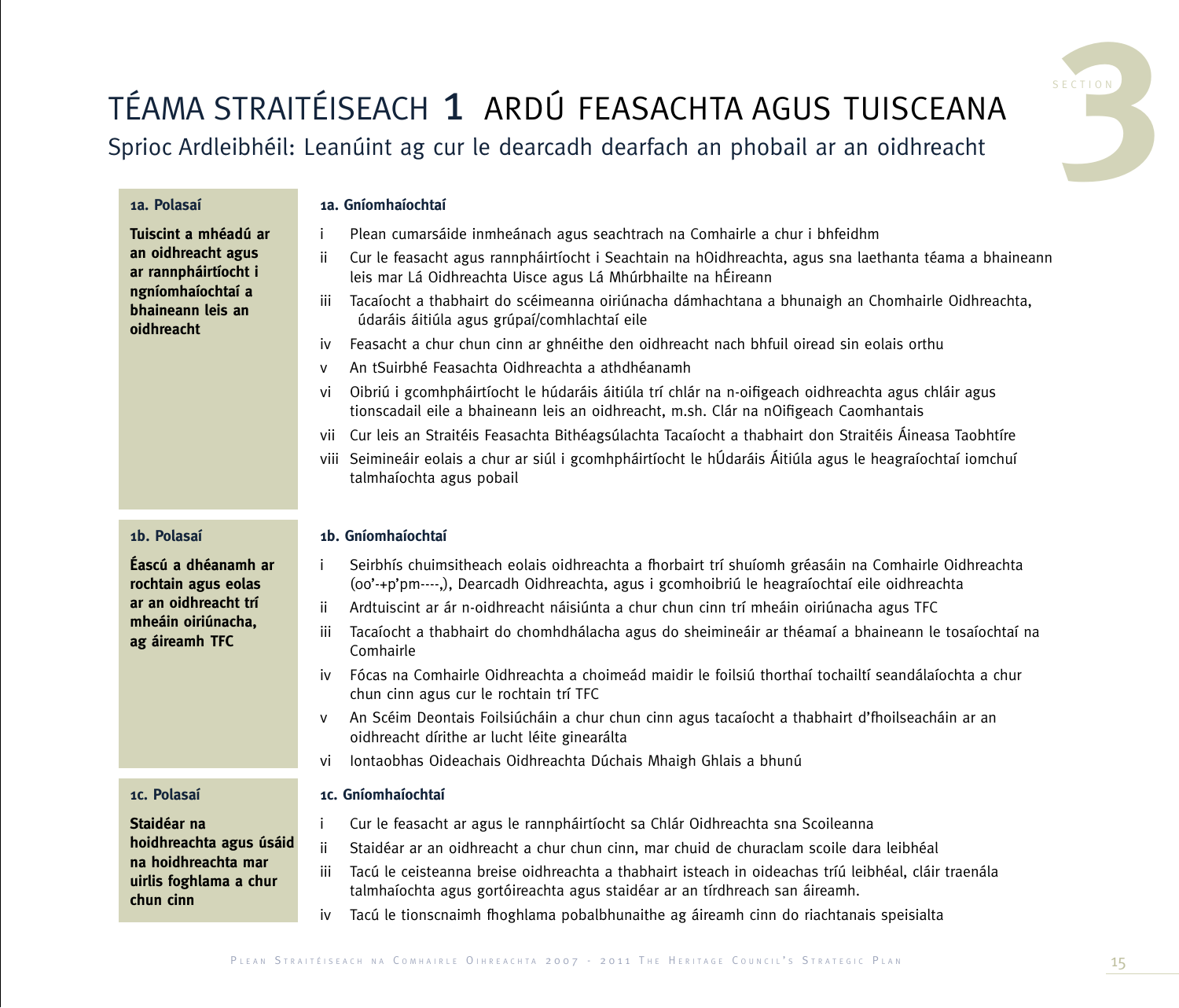

# TÉAMA STRAITÉISEACH 2 TAIGHDE OIDHREACHTA / SUIRBHÉANNA, ANAILÍS AGUS MEASÚNÚ

Sprioc Ardleibhéil: Eolas agus sonraí eolaíochtbhunaithe a sholáthar ar luach shocheacnamaíoch agus ar shuntas ár n oidhreachta náisiúnta agus a haitheantas a chur chun cinn i dtionscnaimh polasaí sa todhchaí

| 2a. Polasaí                           | 2a. Gníomhaíochtaí                                                                                                                                                                                                                                          |  |  |  |
|---------------------------------------|-------------------------------------------------------------------------------------------------------------------------------------------------------------------------------------------------------------------------------------------------------------|--|--|--|
| Taighde i réimsí nua a<br>thionscnamh | An tionchar a fhéadfadh a bheith ag athrú aeráide ar ár n-oidhreacht náisiúnta a aithint,<br>go háirithe ar cheantair cois cósta ar phlandaí agus ainmhithe/bhithéagsúlacht agus a<br>chinntiú go n-áirítear iad i bpleananna agus i straitéisí sa todhchaí |  |  |  |
|                                       | ii.<br>Athbhreithniú a dhéanamh ar riachtanais taighde seandálaíochta ar leibhéal náisiúnta,<br>réigiúnach, contae agus áitiúil                                                                                                                             |  |  |  |
|                                       | iii<br>Tionscnaimh thaighde a spreagadh ar oidhreacht na gcriosanna cois cósta agus<br>idirthaoideacha, ag áireamh eilimintí cultúrtha, nádúrtha agus fo-uisce                                                                                              |  |  |  |
|                                       | Modheolaíocht le haitheantas idirnáisiúnta a fhorbairt don chleachtas is fearr i mapáil<br>iv<br>ghnáthóige                                                                                                                                                 |  |  |  |
|                                       | Athbhreithniú ar éifeacht na reachtaíochta pleanála agus oidhreachta i gcosaint na<br>v<br>hoidhreachta náisiúnta                                                                                                                                           |  |  |  |
|                                       | Monatóireacht ar éifeacht Choinbhinsiún agus Threoracha Eorpacha mar a bhaineann siad<br>Vİ<br>le feidhmeanna na Comhairle                                                                                                                                  |  |  |  |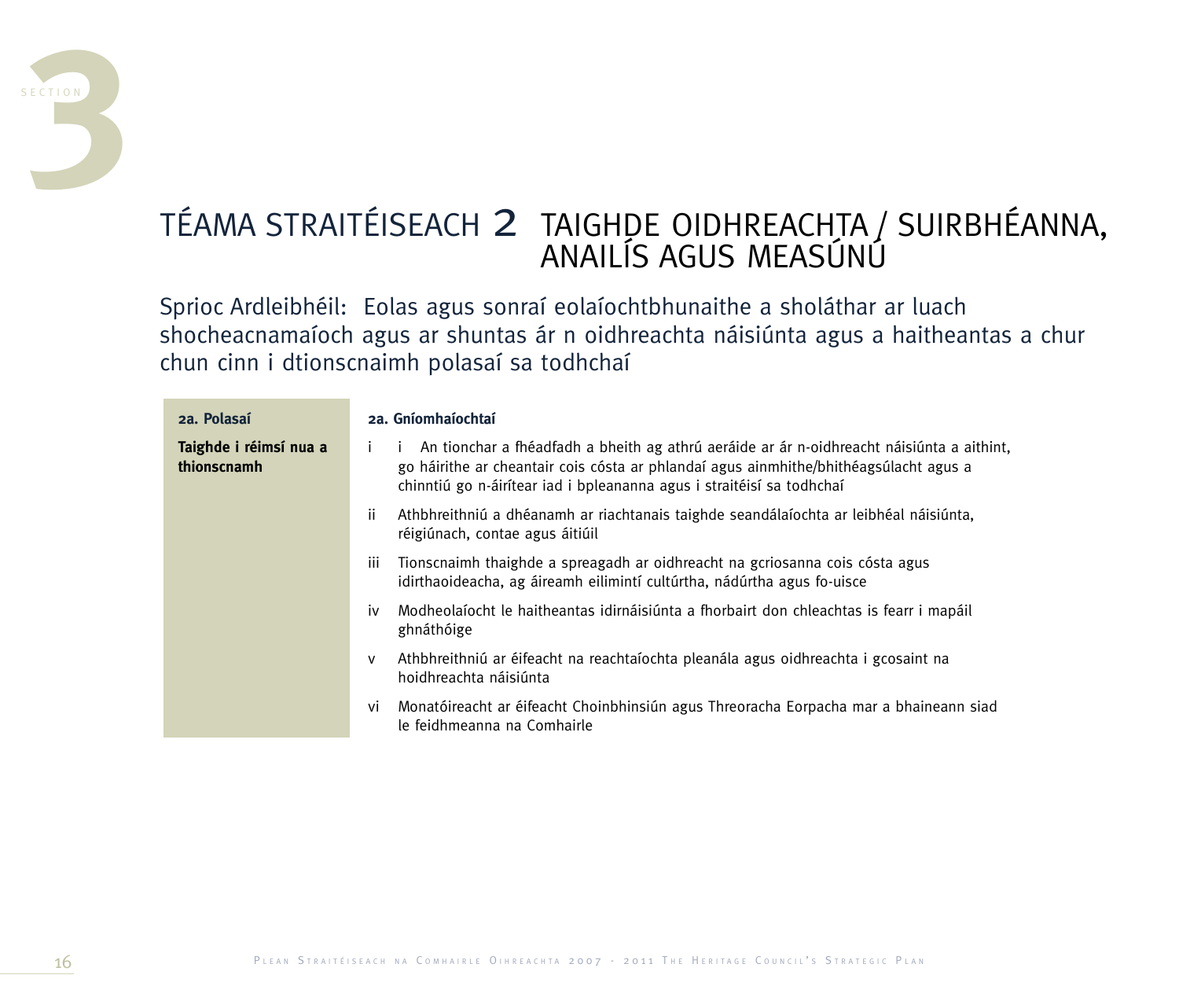

| 2b. Polasaí                                                                    | 2b. Gníomhaíochtaí                                                                                                                                                                                                                                                                                                                                                                                                                                                                                                                                                                                                                                                                                                                                                                                                                                                 |
|--------------------------------------------------------------------------------|--------------------------------------------------------------------------------------------------------------------------------------------------------------------------------------------------------------------------------------------------------------------------------------------------------------------------------------------------------------------------------------------------------------------------------------------------------------------------------------------------------------------------------------------------------------------------------------------------------------------------------------------------------------------------------------------------------------------------------------------------------------------------------------------------------------------------------------------------------------------|
| Tacú le taighde<br>leanúnach náisiúnta<br>ar fhorbairt bhonnlinte<br>náisiúnta | Tacú le tionscnaimh náisiúnta taighde agus suirbhéireachta fiadhúlra ar speicis a mbeadh a<br>gcaomhnú ina ábhar imní.<br>Tacú le taighde neamhspleách trí Scéimeanna Deontais Taighde na Comhairle Oidhreachta<br>ii.<br>Tacú le tionscnaimh ábharthacha taighde ag áisíneachtaí eile rialtais<br>iii.<br>Spreagadh ar thírdhreach deartha, diméinte, páirceanna agus gairdíní oidhreachta a bheith<br>iv<br>ina gcuid den pholasaí tírdhreacha<br>Tionscnaimh thaighde ar an oidhreacht ailtireachta a spreagadh<br>v<br>Daoine a chur ar a n-airdeall faoi thionchar polasaithe earnálacha ar an gcomhshaol<br>Vİ<br>oidhreachta<br>Tacú leanúnach a sholáthar don Chlár Fionnachtana<br>vii<br>viii Cur leis an obair atá déanta mar an Fardal Náisiúnta d'Oidhreacht Ailtireachta (FNOA) agus<br>staidéir dá leithéid a dhéanamh i gceantair eile oidhreachta |
| 2c. Polasaí                                                                    | 2c. Gníomhaíochtaí                                                                                                                                                                                                                                                                                                                                                                                                                                                                                                                                                                                                                                                                                                                                                                                                                                                 |
| <b>Obair na Comhairle</b>                                                      | Measúnú ar chláracha deontais na Comhairle                                                                                                                                                                                                                                                                                                                                                                                                                                                                                                                                                                                                                                                                                                                                                                                                                         |
| Oidhreachta féin a<br>luacháil                                                 | ii.<br>Measúnú ar fheasacht agus éifeacht fhoilseacháin na Comhairle Oidhreachta                                                                                                                                                                                                                                                                                                                                                                                                                                                                                                                                                                                                                                                                                                                                                                                   |
|                                                                                | iii<br>Measúnú ar Chlár na Oifigeach Oidhreachta                                                                                                                                                                                                                                                                                                                                                                                                                                                                                                                                                                                                                                                                                                                                                                                                                   |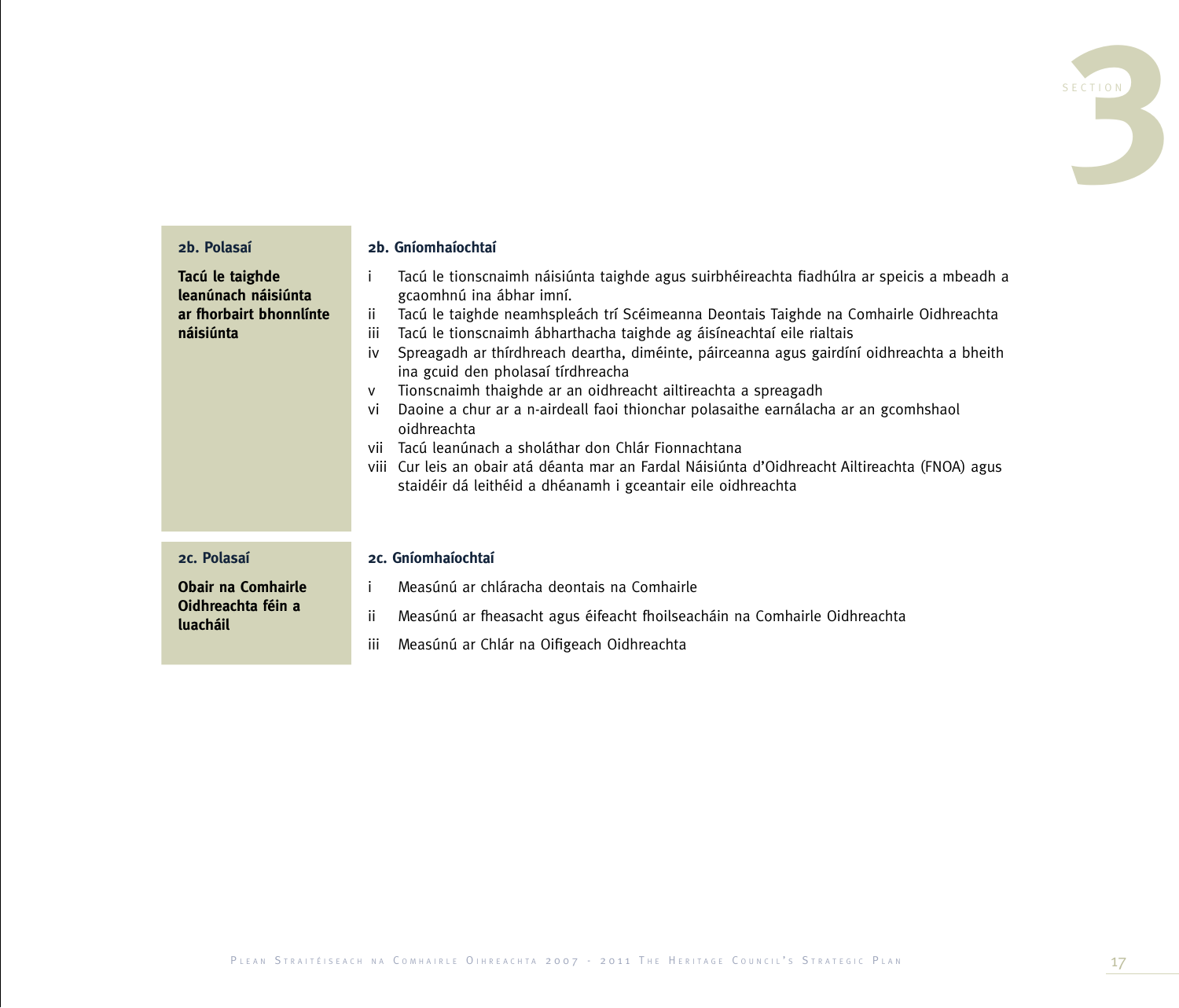

# TÉAMA STRAITÉISEACH 3 COMHAIRLE FIANAISEBHUNAITHE POLASAÍ

Sprioc Ardleibhéil: Polasaí fianaisebhunaithe a mholadh d'fhonn bainistíocht inbhuanaithe na hoidhreachta náisiúnta a ghnóthú

#### **3a. Polasaí**

#### **3a. Gníomhaíochtaí**

**Measúnú a dhéanamh ar na tionchair a bhaineann le caomhnú agus bainistiú oidhreachta**

- i Measúnú a dhéanamh ar thionchair dhíreacha shocheacnamaíocha na hearnála oidhreachta
- ii Luach neamh-mhargaidh na hoidhreachta don ghnáthphobal a thomhas
- iii Measúnú ar úsáid na hoidhreachta ina spreagthach d'athghiniúint agus éagsúlú
- iv Measúnú a dhéanamh ar fhoirgnimh oidhreachta faoi úinéireacht údaráis phoiblí, ag áireamh na pleanála oidhreachta

#### **3b. Polasaí**

#### **3b. Gníomhaíochtaí**

**Polasaí Polasaithe agus tosaíochtaí ardchaighdeáin a mholadh don Aire Comhshaoil, Oidhreachta agus Rialtais Áitiúil faoi ailt 6 agus 7 den Acht Oidhreachta 1995**

- i Polasaí a fhorbairt chun tacú le músaeim agus cnuasaigh inbhuanaithe, ag áireamh cartlanna
- ii Polasaithe a fhorbairt do Thailte Feirme le hArdluach Nádúir laistigh de chlár náisiúnta níos forleithne bainistíochta tírdhreacha
- iii Polasaithe a fhorbairt chun spreagadh a dhéanamh ar chaomhnú an chomhshaoil thógtha 'áitiúil' (e.g., scéimeanna deontais d'fhoirgnimh feirme, CCAnna)
- iv Polasaí a fhorbairt chun tacú le caomhnú a dhéanamh ar oidhreacht neamhchosanta
- v Polasaí a fhorbairt ar athrú úsáide na bhfoirgneamh, láithreán agus na gcnuasach/ gcartlanna reiligiúnacha
- vi Moltaí ar riachtanais thaighde sa seandálaíocht a sholáthar
- vii Staidéar Fadcheannaigh a dhéanamh ar an oidhreacht nádúrtha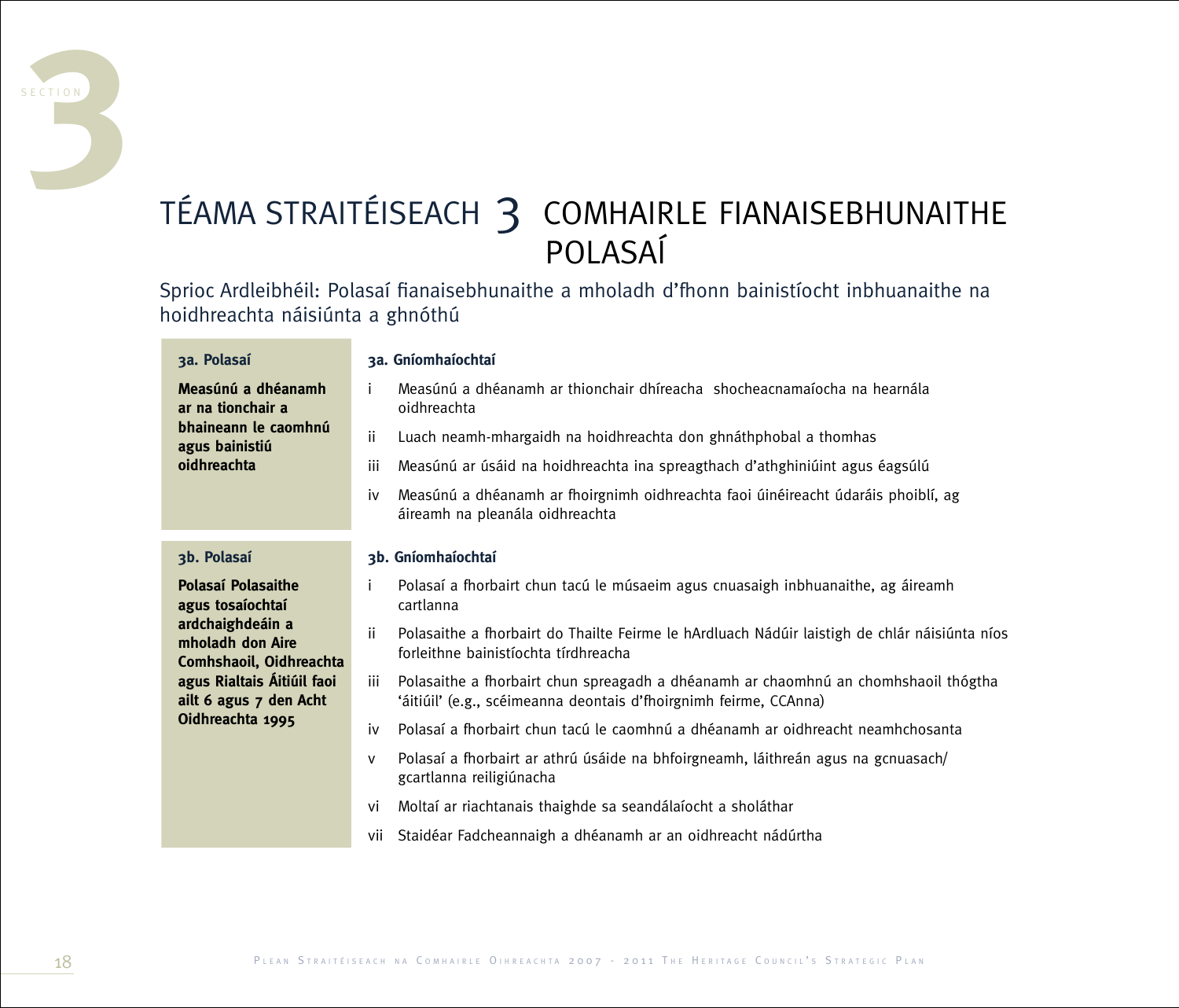

#### **3c. Polasaí**

**Moltaí agus tosaíochtaí polasaí na Comhairle Oidhreachta atá ann cheana agus atá le teacht a chur chun cinn agus a fhorbairt** 

#### **3c. Gníomhaíochtaí**

- i Cur i bhfeidhm pholasaí tírdhreacha i gcláracha cosanta bainistíochta ceantair agus forbartha tuaithe a chur chun cinn.
- ii Polasaí a fhorbairt agus a chur chun cinn sna heochaircheantair seo a leanas:
- Rochtain ar fhoirgnimh stairiúla
- Oidhreacht thógtha ar fheirmeacha
- 'Cúirtealáiste' ag struchtúir chosanta a chinneadh
- Measúnú Oidhreachta agus Straitéise Comhshaoil (MSC)
- Oidhreacht thionsclaíoch
- Músaeim agus Cartlanna
- Séipéil iomarcacha
- iii Polasaí atá ann cheana féin a chur chun cinn sna heochaircheantair seo a leanas:
- Oidhreacht Talmhaíochta
- Taifid Bhitheolaíocha
- Éagsúlacht bhitheolaíoch a chaomhnú
- Foraoiseacht agus a tionchair ar an oidhreacht
- Uiscebhealaí Intíre
- Tírdhreach (ag áireamh tírdhreacha deartha, nádúrtha agus de dhéantús an duine)
- Oidhreacht mhuirí
- Caiteachas na hearnála stáit ar oidhreacht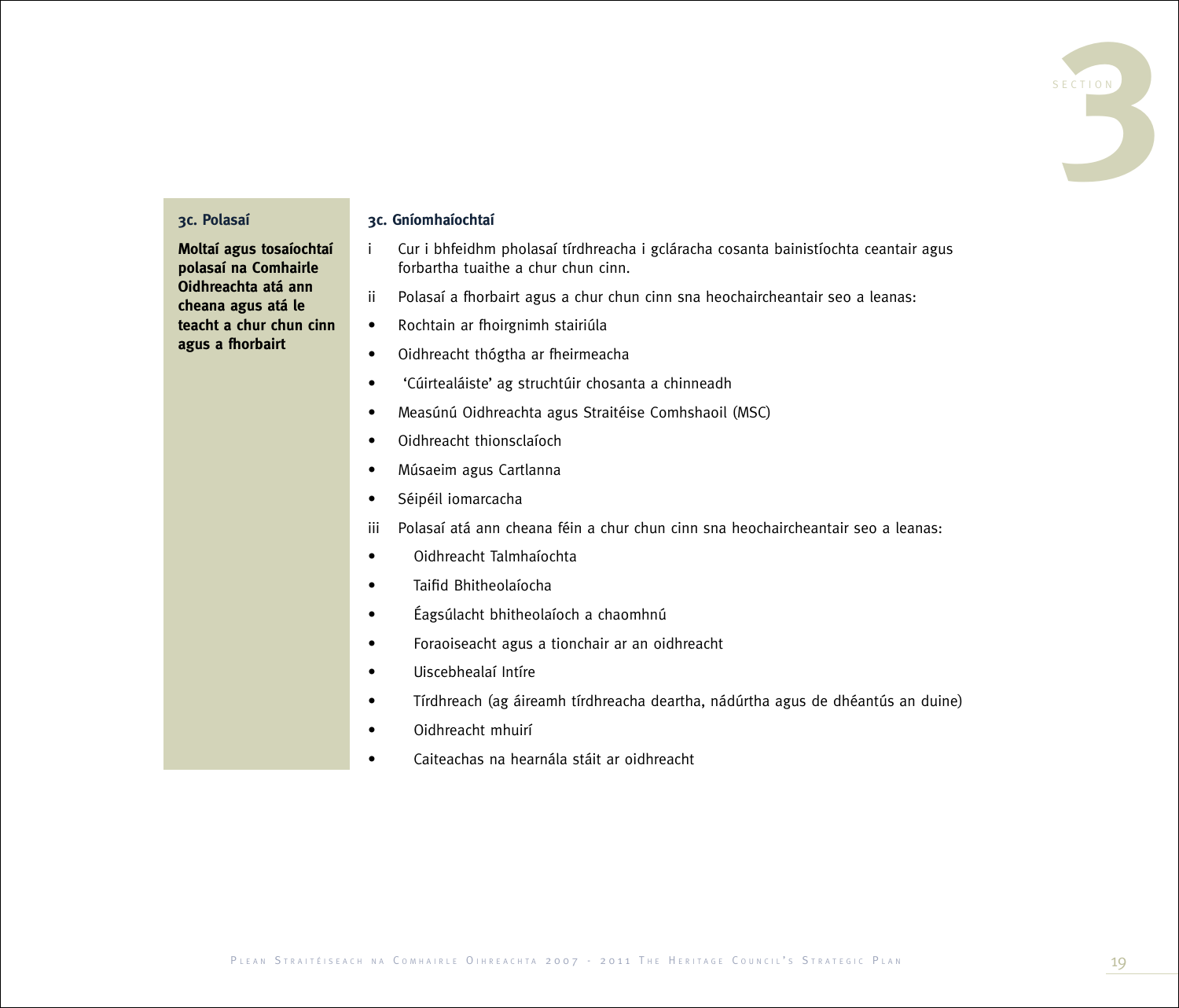# **3**<br>3<br> **3**<br> **3**<br> **3**<br> **3**

#### **3d. Polasaí**

#### **3d. Gníomhaíochtaí**

**Tosaíochtaí a fhorbairt ar bhainistíocht oidhreachta le comhlachtaí agus áisíneachtaí eile**

- i Oibriú le húdaráis áitiúla, mar eochair-chomhpháirtithe
- ii Oibriú le háisíneachtaí agus comhlachtaí eile, mar is cuí
- iii Comhaontas nua straitéiseach a fhorbairt le Fáilte Ireland agus scrúdú a dhéanamh ar thionchar na turasóireachta ar an oidhreacht náisiúnta agus féachaint ar an acmhainn atá ann d'éiceathurasóireacht
- iv Comhghuailliochtai nua straitéiseacha a fhorbairt le hÚdarás na Gaeltachta agus Tionóil Réigiúnacha
- v Comhaontas nua straitéiseach a fhorbairt leis an Seirbhís Comhshaoil agus Oidhreachta (SCO TÉ) agus áisíneachtaí agus comhlachtaí eile trasteorann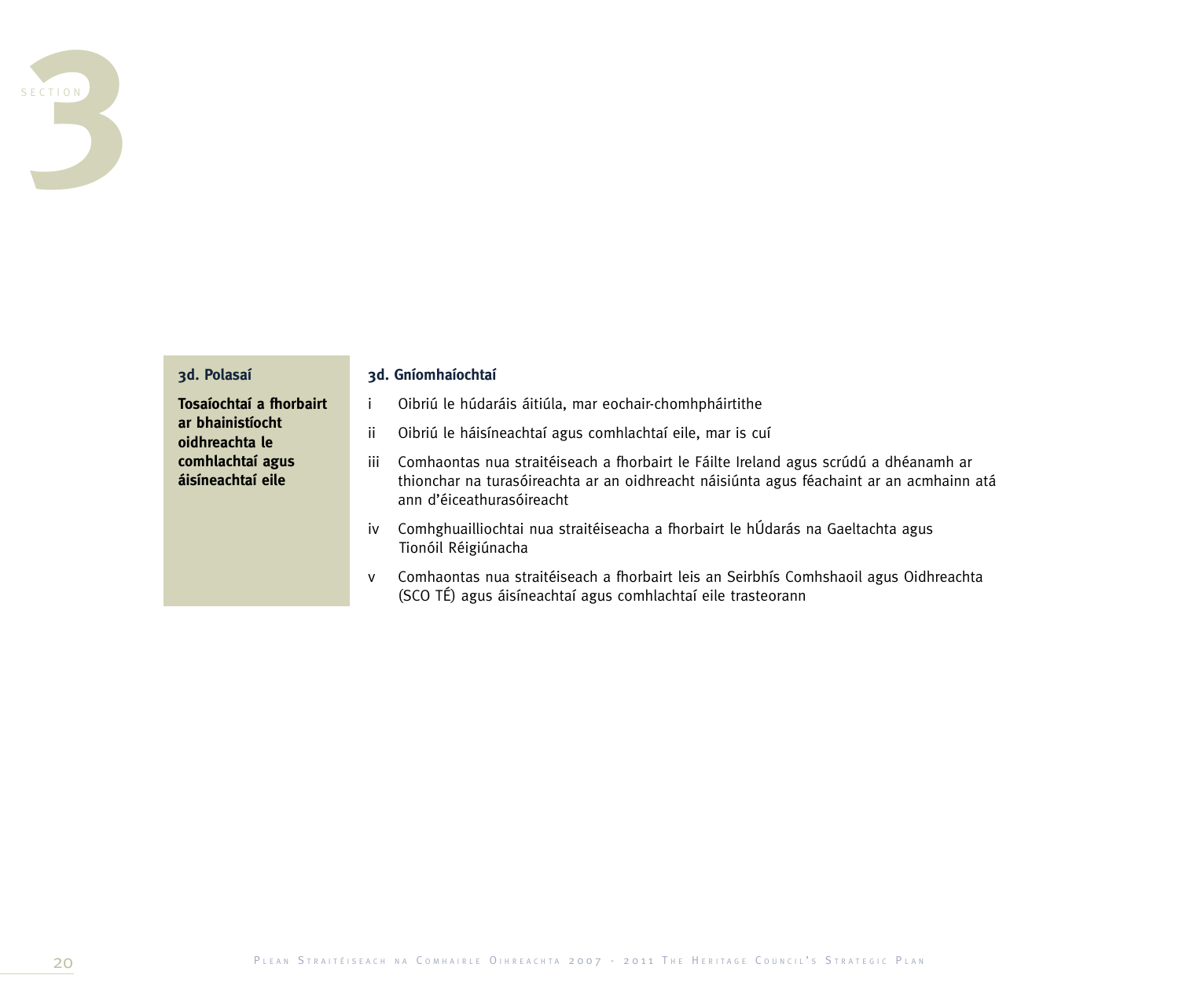

# TÉAMA STRAITÉISEACH 4 SPREAGADH A DHÉANAMH AR FHORBAIRT INFREASTRUCHTÚR OIDHREACHTA AR LEIBHÉAL NÁISIÚNTA, RÉIGIÚNACH, CONTAE AGUS ÁITIÚIL

Sprioc Ardleibhéil: a chinntiú go gcuireann pleananna agus straitéisí atá ag teacht aníos oidhreacht go mór san áireamh ar bealach substaintiúil ar leibhéal náisiúnta, réigiúnach, contae agus áitiúil

| 4a. Polasaí                                                          | 4a. Gníomhaíochtaí                                                                                                                                    |  |  |
|----------------------------------------------------------------------|-------------------------------------------------------------------------------------------------------------------------------------------------------|--|--|
| <b>Forbairt ar</b>                                                   | An clár deontais atá cheana féin ag an gComhairle a fhorbairt                                                                                         |  |  |
| infreastruchtúr<br>oidhreachta ar leibhéal<br>náisiúnta, réigiúnach, | Forfheidhmiú an Phlean Náisiúnta Bithéagsúlachta agus an Chiste Bithéagsúlachta a chur<br>chun cinn ag áireamh na modhanna cleachtais is fearr        |  |  |
| contae agus áitiúil a<br>spreagadh                                   | Forfheidhmiú na dtiomantas nach bhfuil comhlíonta fós sa Phlean Náisiúnta Oidhreachta<br>iii<br>2002-2006 a spreagadh, agus athbhreithniú a lorg air. |  |  |
|                                                                      | Forbairt ar chlár náisiúnta do chúram agus chur chun cinn cartlanna/cnuasaigh a chur chun<br><b>İV</b><br>cinn                                        |  |  |
|                                                                      | Foirmliú agus glacadh le Treoirlínte do Mheasúnú Náisiúnta Tréithe Tírdhreacha agus<br>Carachtracht Tírdhreacha Stairiúla a mholadh                   |  |  |
|                                                                      | vi Beartais a chur chun cinn d'fhonn cnuasaigh/cartlanna ailtireachta agus muirí a chaomhnú                                                           |  |  |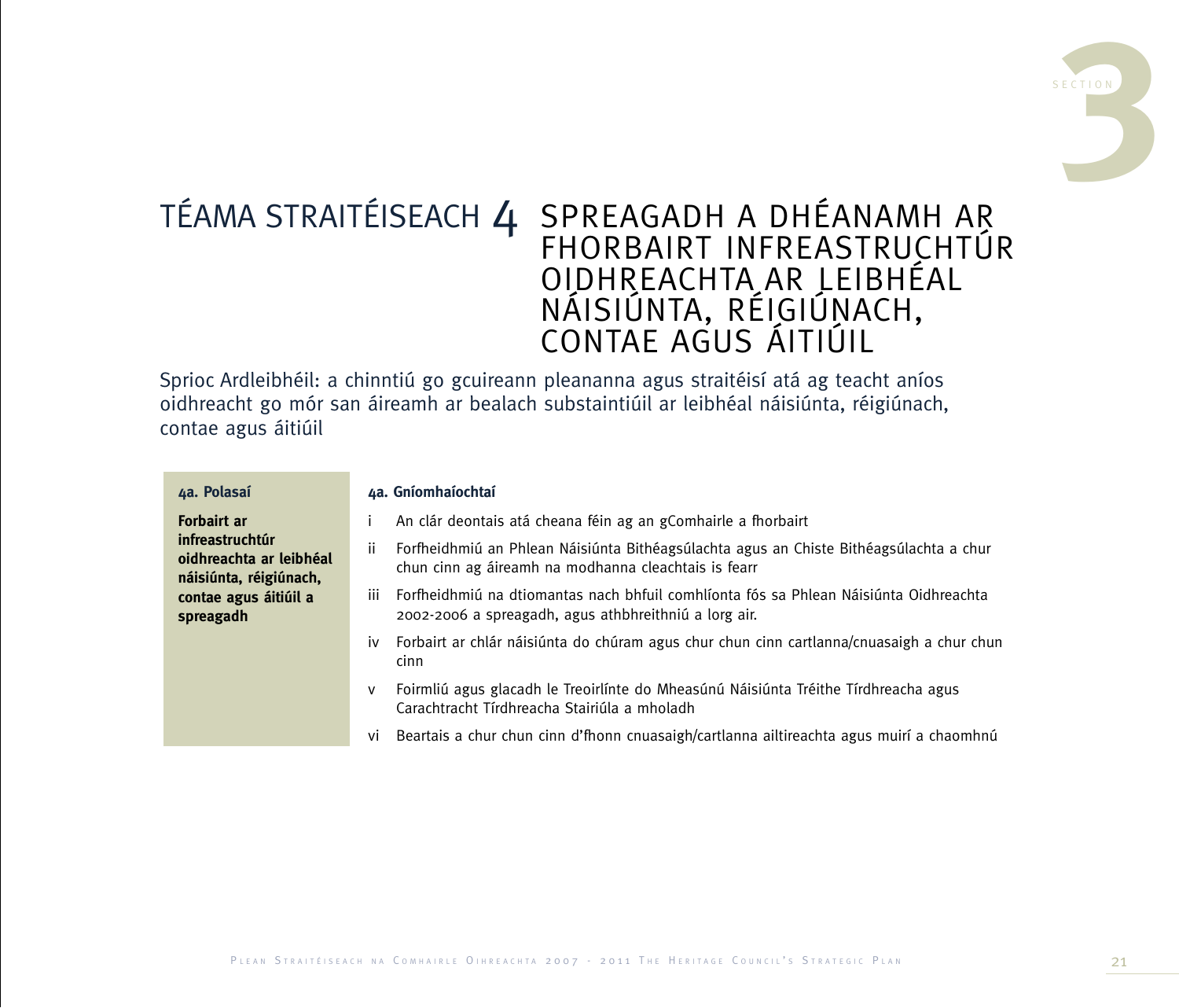

#### **4b. Polasaí Méadú ar an gcomhoibriú laistigh de, agus atá ar fáil do, na**

**h-údaráis aitiúla**

#### **4b. Gníomhaíochtaí**

- i Forbairt agus tacú leis an ngréasán d'Oifigigh Oidhreachta na nÚdarás Áitiúla
- ii Tacú le dearadh, forfheidhmiú agus monatóireacht ar phleananna oidhreachta na nÚdarás Áitiúla
- iii Comhordú a dhéanamh ar tháirgeadh pleananna áitiúla gníomhaíochta bithéagsúlachta
- iv Ceapachán de raon iomlán de phroifisiúnaithe oidhreachta (ag áireamh oifigigh caomhnaithe Údaráis Áitiúla) a chur chun cinn
- v Cistiú ar leathnú amach Scéim Chomhairleach na Séadchomharthaí Seandálaíochta Goirt ar bhonn náisiúnta
- vi Oifigigh Bithéagsúlachta a bhunú sna húdaráis áitiúla a chur chun cinn
- vii Cistiú ar chosaint na hoidhreachta i bpleananna forbartha trí mheisiúnacht leanúnach oidhreachta (MSC) ar an bpróiseas
- viii Pleanáil agus forbairt eolasach i lonnaíochtaí stairiúla a chur chun cinn trí ráitis deartha sráidbhaile do shráidbhailte stairiúla agus bailte beaga
- ix Ról na Comhairle mar chomhlacht forordaithe faoin reachtaíocht phleanála a chothú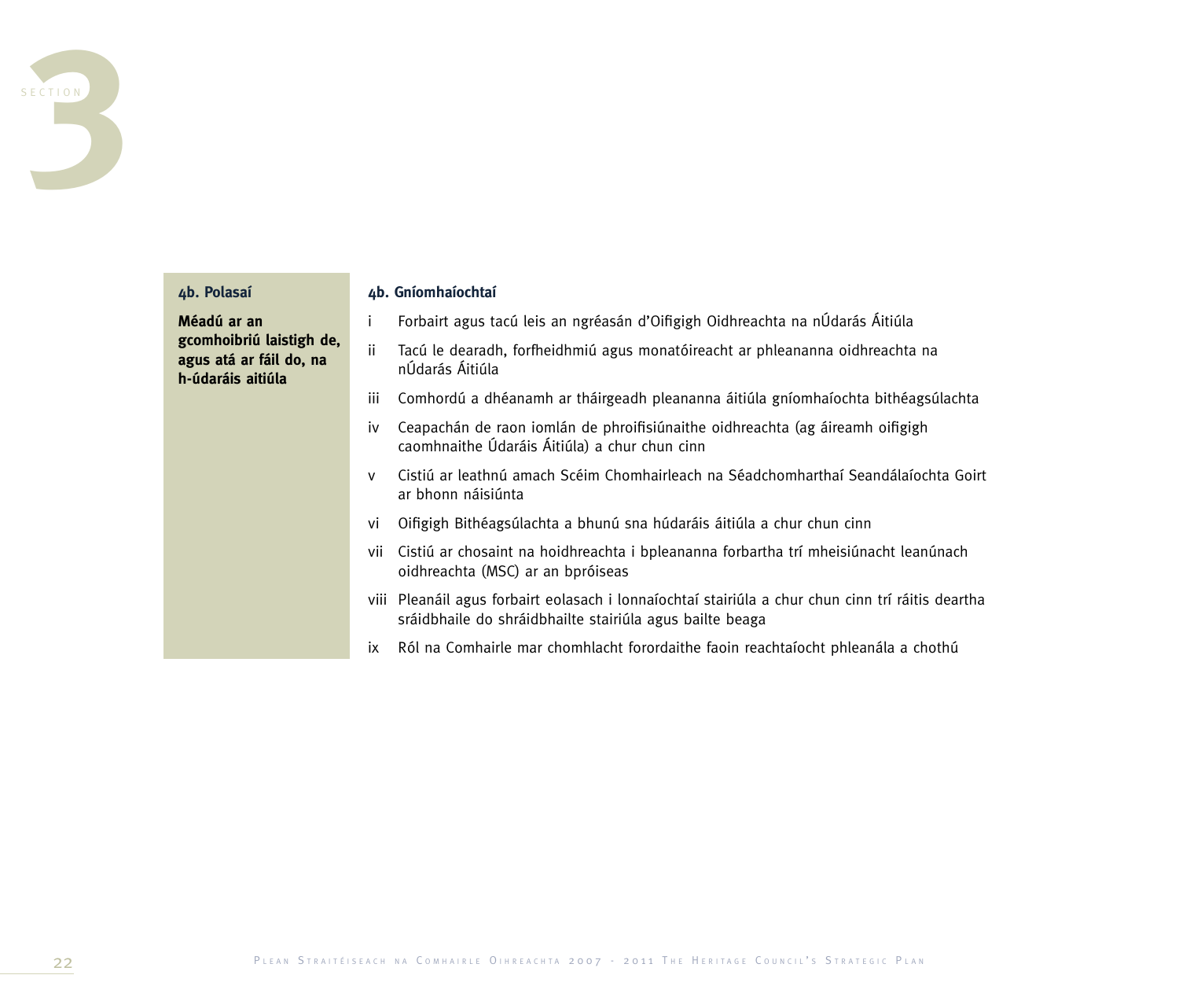# **3** S E C T I O N

#### **4c. Polasaí**

**Tacú le tionscnaimh ó chomhlachtaí eile náisiúnta, AE, nó idirnáisiúnta a chuidíonn le hinfreastruchtúr oidhreachta a chruthú in Éirinn** 

#### **4c. Gníomhaíochtaí**

- i Forfheidhmiú an Choinbhinsiún Tírdhreacha Eorpach a chinntiú (CTE) trí ghníomhaíochtaí ar leith a eascrann uaidh a chur chun cinn
- ii Measúnú ar fhorfheidhmiúchán na Treorach um Mheasúnú Straitéiseach Comhshaoil (MSC) mar a bhaineann le feidhmeanna na Comhairle
- iii Tacú le forfheidhmiúchán na Treorach um Chreat Uisce (TCU), le haird ar leith ar na beartais rannpháirtíochta pobail
- iv Feasacht oidhreachta agus tírdhreacha a mhéadú, mar chuid den Phlean Forbartha Tuaithe 2007-13 agus an Plean Oibriúcháin Réigiúnach 2007-2013 atá le teacht
- v Tacú le forfheidhmiú an Choinbhinsiúin ar Éagsúlacht Bhitheolaíoch
- vi Tacú le forfheidhmiúchán ar thuarascáil an Roinn Comhshaoil, Oidhreachta agus Rialtais Áitiúil ar chosaint reatha agus cosaint sa todhchaí ar struchtúir tuí in Éirinn
- vii Tacú le forfheidhmiúchán ar Bhainistíocht Chrios Cósta Comhtháite (BCCC) agus straitéisí muiríghaolmhara in Éirinn sa todhchaí, a fhorbraítear ar leibhéal náisiúnta agus AE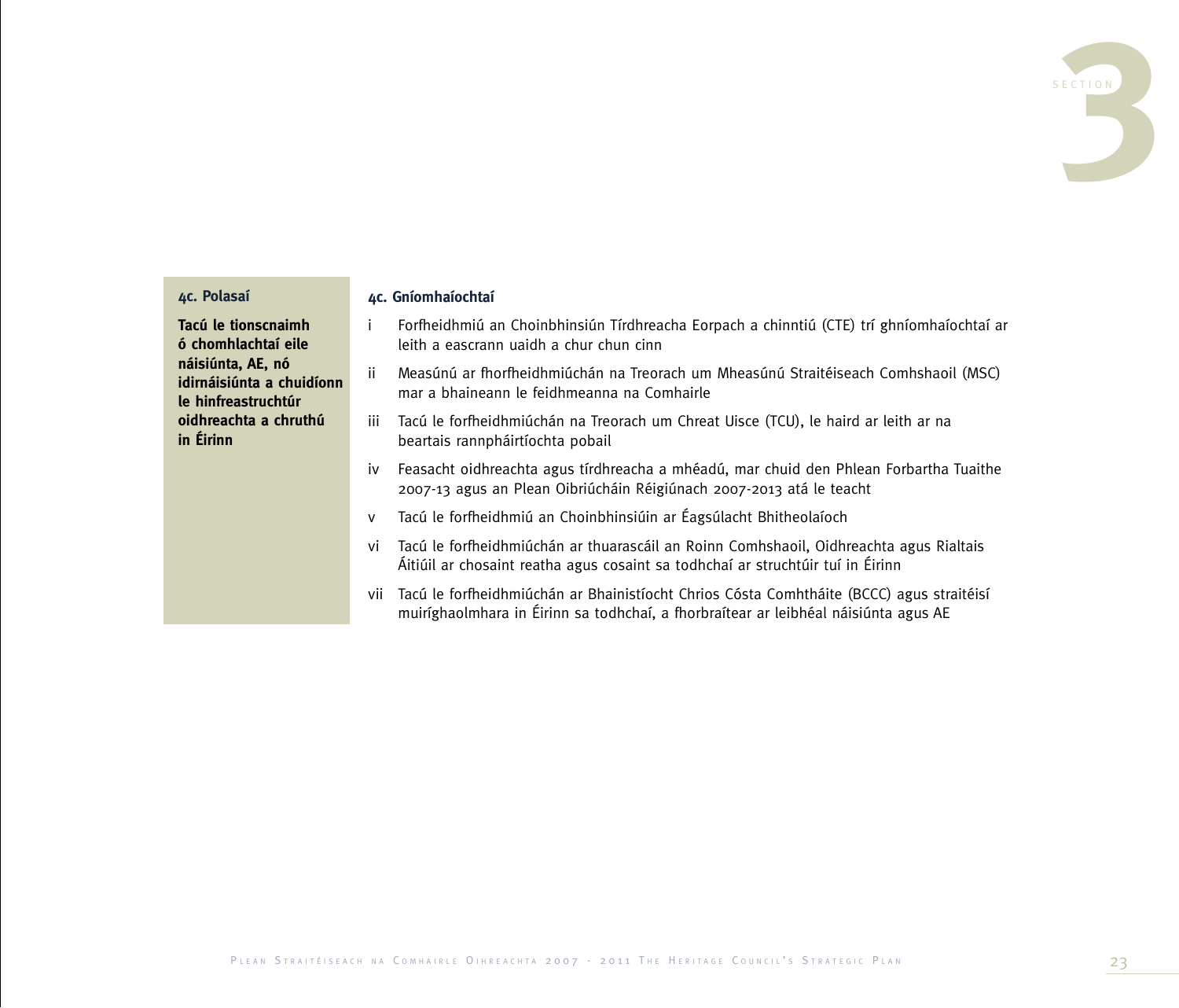

# TÉAMA STRAITÉISEACH 5 AN CLEACHTAS IS FEARR I MBAINISTÍOCHT CHAOMHNAITHE AGUS INBHUANAITHE OIDHREACHTA

Sprioc Ardleibhéil: Naisc fhadtéarmacha a fhorbairt le hinstitiúidí proifisiúnta agus institiúidí tríú leibhéal chun saindeiseanna traenála agus forbartha oidhreachta a bhunú do gach cleachtóir, do ghrúpaí forleathana pobail/oidhreachta, agus do mhic léinn

#### **5a. Polasaí**

#### **5a. Gníomhaíochtaí**

**Coincheap an chaomhnaithe choiscthigh a chur chun cinn.**

- i Spreagadh ar chleachtas caomhnaithe coiscthaigh a ghlacadh do chnuasaigh oidhreachta, cartlanna agus músaeim san áireamh.
- ii Spreagadh ar chleachtas caomhnaithe coiscthigh a ghlacadh do chúram foirgneamh agus séadchomharthaí.
- iii Na caighdeáin cleachtais is fearr a chur chun cinn do bhainistíocht leanúnach na gcnuasach foirgneamh, láithreán agus tírdhreacha stairiúla.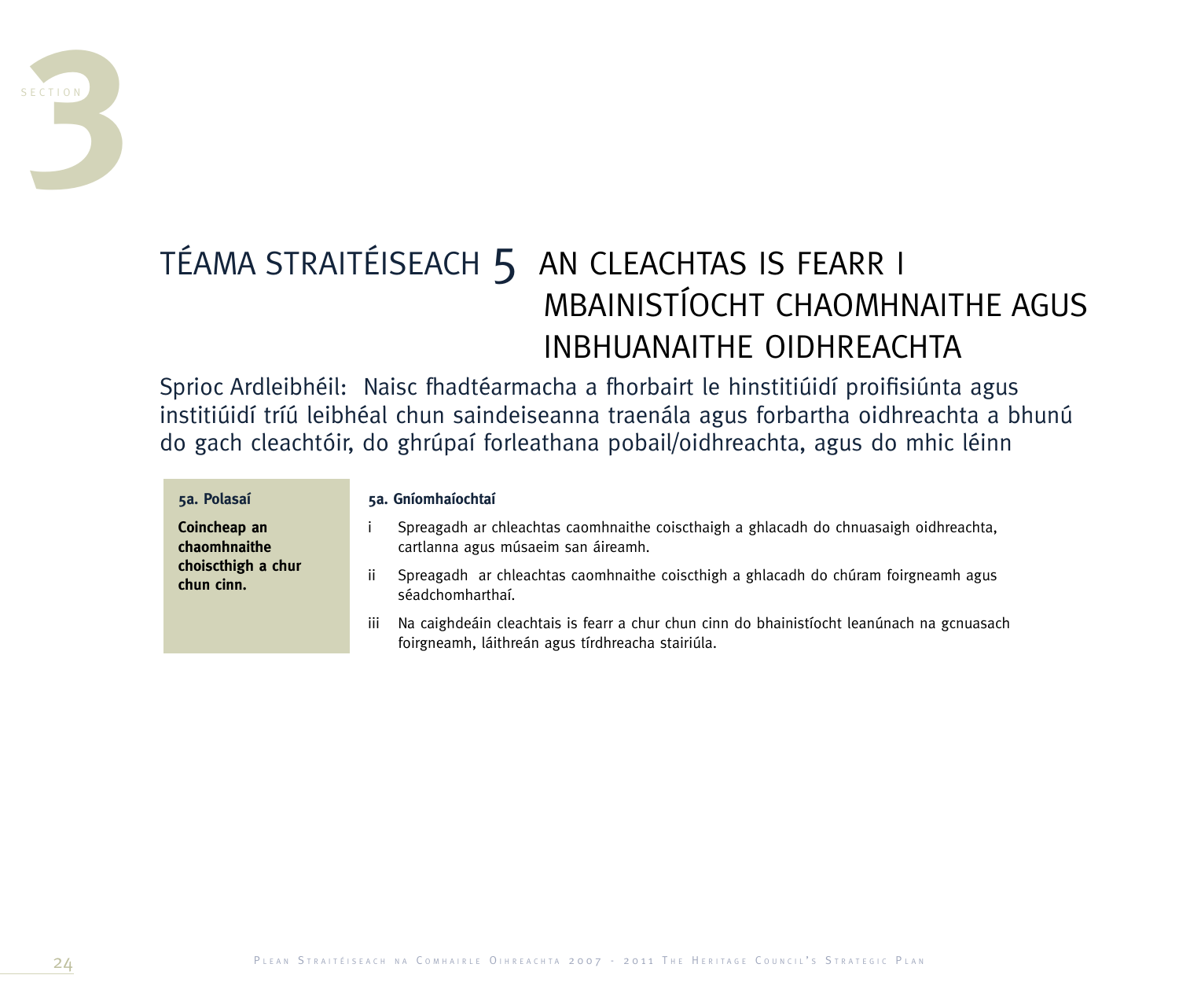#### **5b. Gníomhaíochtaí**

- i Úsáid a bhaint as modhanna comhtháite pleanála agus bainistíochta caomhnaithe
- ii Spreagadh a dhéanamh ar bhainistíocht inbhuanaithe na n-uiscebhealaí inmheánacha trí leanúint de staidéir agus straitéisí do dhorchlaí na n uiscebhealaí chun caomhnú a dhéanamh ar na huiscebhealaí nach n úsáidtear agus an oidhreacht a bhaineann leo.
- iii Bainistíocht inbhuanaithe na músaem agus na gcartlanna a chur chun cinn.
- iv Tús a chur leis an gClár Caighdeán do Mhúsaeim na hÉireann a d'forbair An Chomhairle Oidhreachta
- v Cúram agus comhsheasmhacht i mbainistíocht taifead na suíomh seandálaíochta agus tochailte a chur chun cinn.
- vi An cleachtas is fearr um chosaint thírdhreach mar atá leagtha amach i gCoinbhinsiún Tírdhreacha na hEorpa (CTE) a chur chun cinn trí Mheasúnú náisiúnta Tréithe Tírdhreacha agus Tréithe Tírdhreacha Stairiúla, ag áireamh forbairt a dhéanamh ar thionscnaimh trasteorann.
- vii Cur chun cinn a dhéanamh ar úsáid inbhuanaithe áineasa agus taitneamhachta a bhaint as an CC faoin tuath agus i gceantair cois cósta.
- viii Tacú le cóid na gCleachtas is fearr do dhaoine a bhaineann leas as an tuath
- ix Cur chun cinn a dhéanamh ar bhainistíocht inbhuanaithe trí thionscnamh ar, agus tacú le tograí cuí, cistiú ar Scoláireacht Fheidhmeach Rountree agus leanúint de Scoláireacht Acadúil Rountree
- x Tacú le 'Action on Architecture' an Rialtais
- xi An chleachtas is fearr i gcaomhnú agus i mbainistíocht ár n-oidhreachta muirí a chur chun cinn.

**Bainistíocht inbhuanaithe ár sócmhainní oidhreachta a chur chun cinn.**

**5b. Polasaí**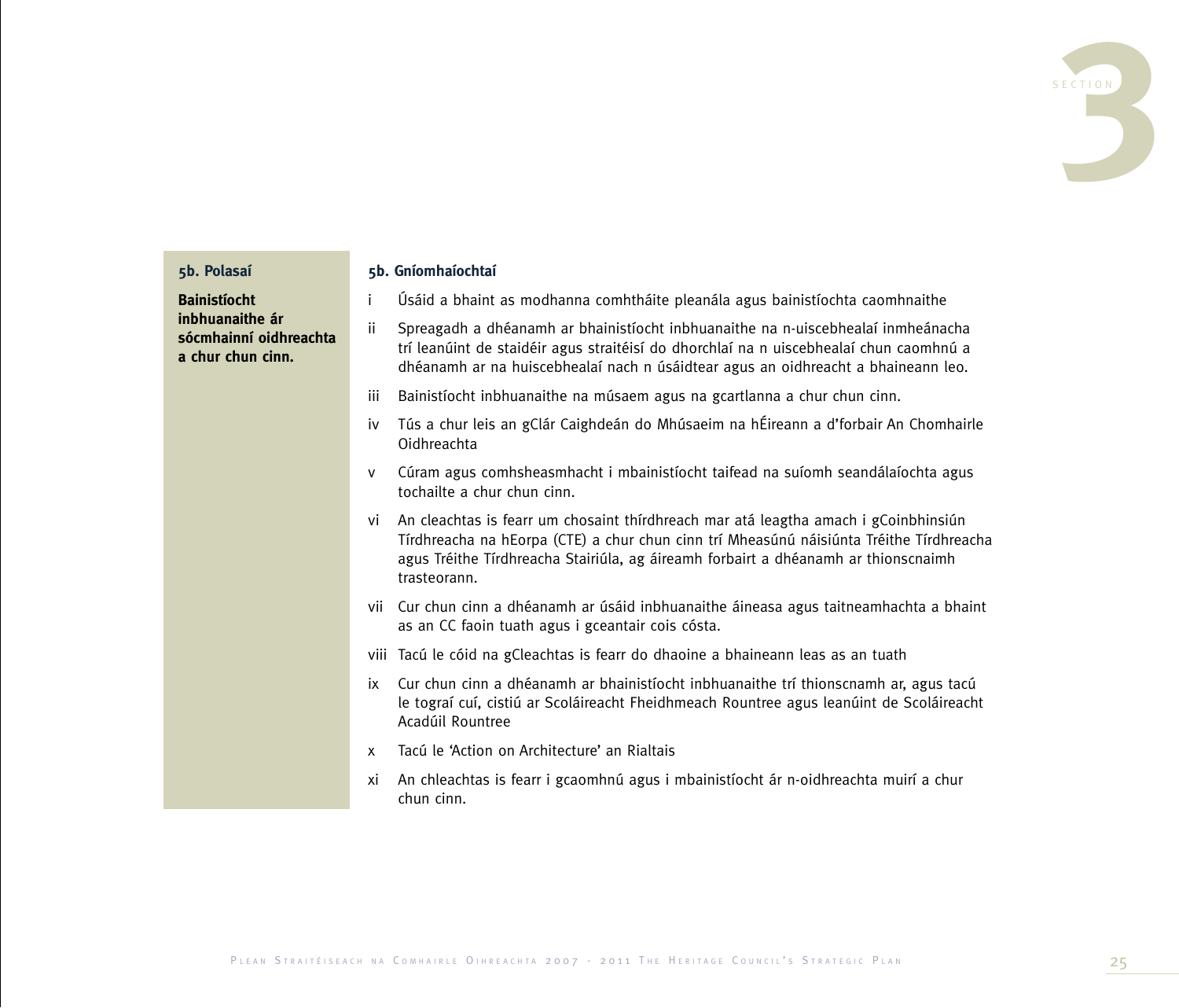#### **5c. Polasaí**

**3**<br>3<br> **3**<br> **3**<br> **3**<br> **3**<br> **3** 

**Rannpháirtíocht phobail a chur chun cinn i mbainistíocht oidhreachta**

#### **5c. Gníomhaíochtaí**

- i Leanúint d'fhorbairt agus luacháil ar Scéim Deontas um Oidhreacht Áitiúil na Comhairle Oidhreachta
- ii Oibriú le fóraim áitiúla oidhreachta, fóraim phobail agus eagraíochtaí eile pobail agus deonacha chun soláthar a dhéanamh ar sheimineáir traenála a bhaineann le bainistíocht oidhreachta, bainistíocht pleanála, forbartha agus airgeadais i bpáirtnéireacht leis na háisíneachtaí/comhlachtaí ábharthacha forbartha pobail.
- iii Múnla an phlean caomhnaithe a chur chun cinn d'fhonn bainistíocht rannpháirteach a chinntiú.
- iv Leathadh ar ardchaighdeán faisnéise agus sonraí i bhformáid inrochtana a chur chun cinn.
- v Comhairle a thabhairt don phobal ar chur chun cinn, tuiscint agus meas ar luachanna oidhreachta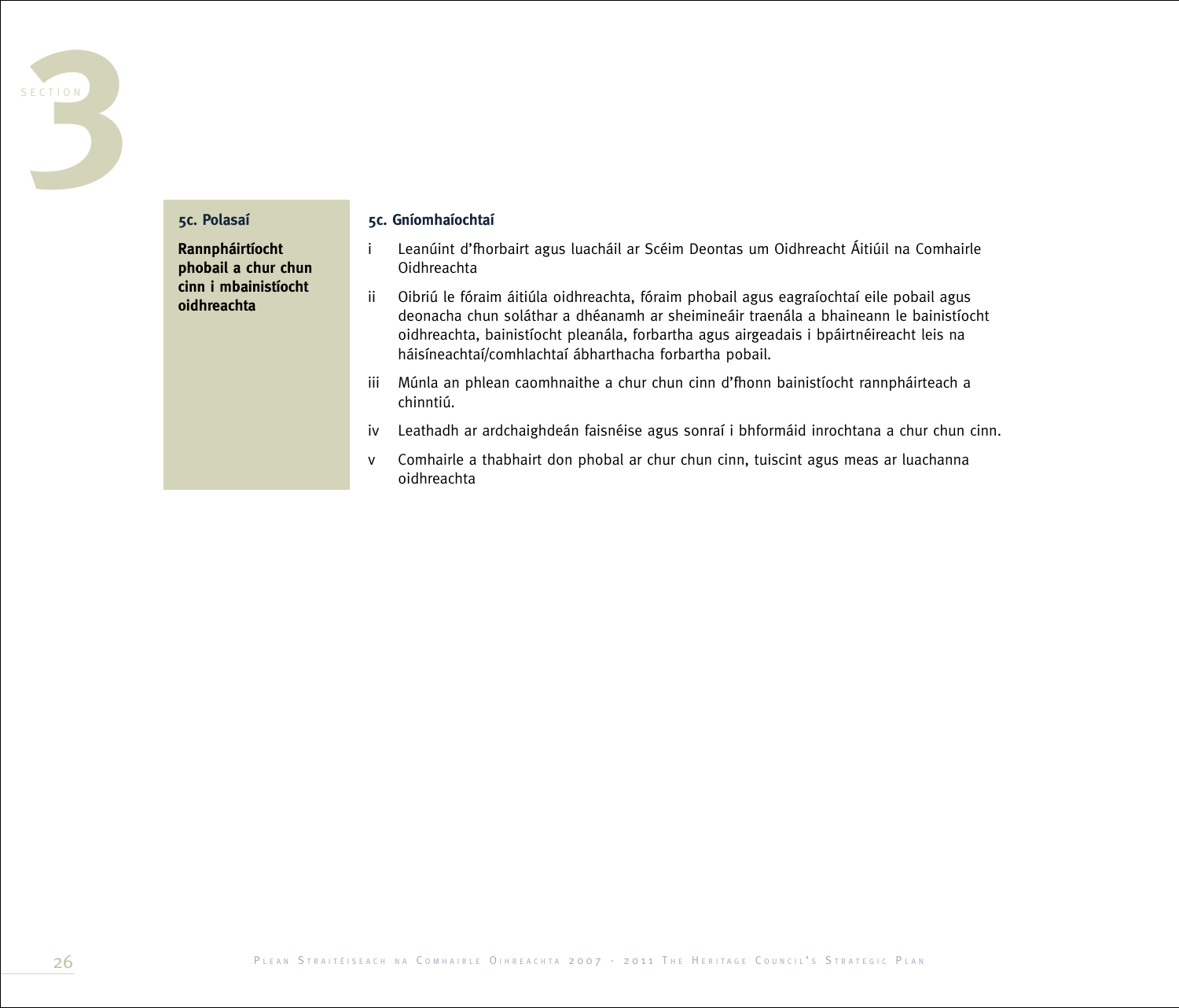

#### **5d. Polasaí**

#### **5d. Gníomhaíochtaí**

**Tacú leis na heagraíochtaí, gréasáin, agus institiúidí proifisiúnta a chuireann chun cinn an cleachtas is fearr agus bainistíocht inbhuanaithe oidhreachta e** 

- i Clár Traenála agus Forbartha Oidhreachta na nÚdarás Áitiúla a chomhordú
- ii Tacú le hEagraíochtaí Neamhrialtasacha oidhreachta chun cláracha, tograí agus tionscnaimh a sholáthar a chuireann chun cinn an cleachtas is fearr agus bainistíocht inbhuanaithe sócmhainní oidhreachta
- iii Tacú le heagraíochtaí ceirde a chuireann traenáil ar scileanna traidisiúnta tógála, tionscnaimh um chaighdeáin, chun cinn
- iv Comhordú na hoibre uile-Éireann a bhaineann le Gréasán Mhúrbhailte na hÉireann (GMÉ)
- v Modúil oidhreachta a bhunú i gCláracha Forbartha Leanúnacha Proifisiúnta (FLP) in institiúidí proifisiúnta ag áireamh: Institiúid Thírdhreacha na hÉireann, Institiúid Pleanála na hÉireann, Institiúid Ríoga Ailtirí na hÉireann, Institiúid Seandálaithe na hÉireann agus Cumann Músaem na hÉireann.
- vi Deiseanna traenála agus forbartha proifisiúnta ar ardchaighdeán a choimeád ar fáil d'fhoireann na Comhairle Oidhreachta

#### **5e. Polasaí**

**Leanúint ag oibriú le comhlachtaí idirnáisiúnta a chuireann chun cinn an cleachtas is fearr agus bainistíocht inbhuanaithe oidhreachta** 

#### **5e. Gníomhaíochtaí**

- i Leanúint ag oibriú le: Laethanta Oidhreachta Eorpacha (LOE) IUCN, do Chaomhnú an Dúlra agus na Tréadaíochta, Cumann Glasbhealaí na hEorpa, Gréasán Eorpach na nEagraíochtaí Oidhreachta Náisiúnta (GEEON), Comhairlí Comhairleacha Comhshaoil na hEorpa, agus a thuilleadh nach iad
- ii Naisc a fhorbairt agus a dhaingniú le ICOMOS agus EOECNA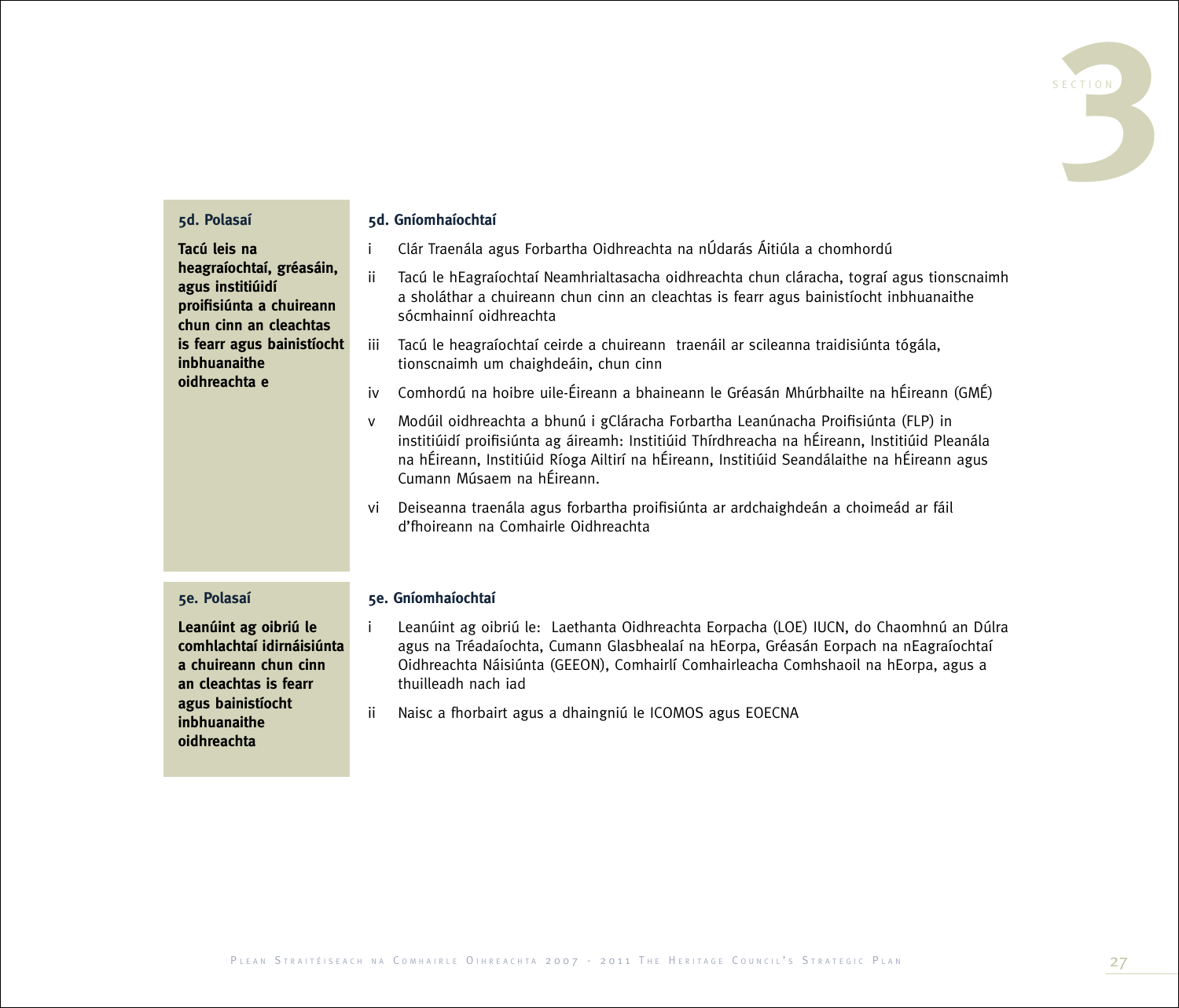

# SEACHADADH NA STRAITÉISE 2007-2011

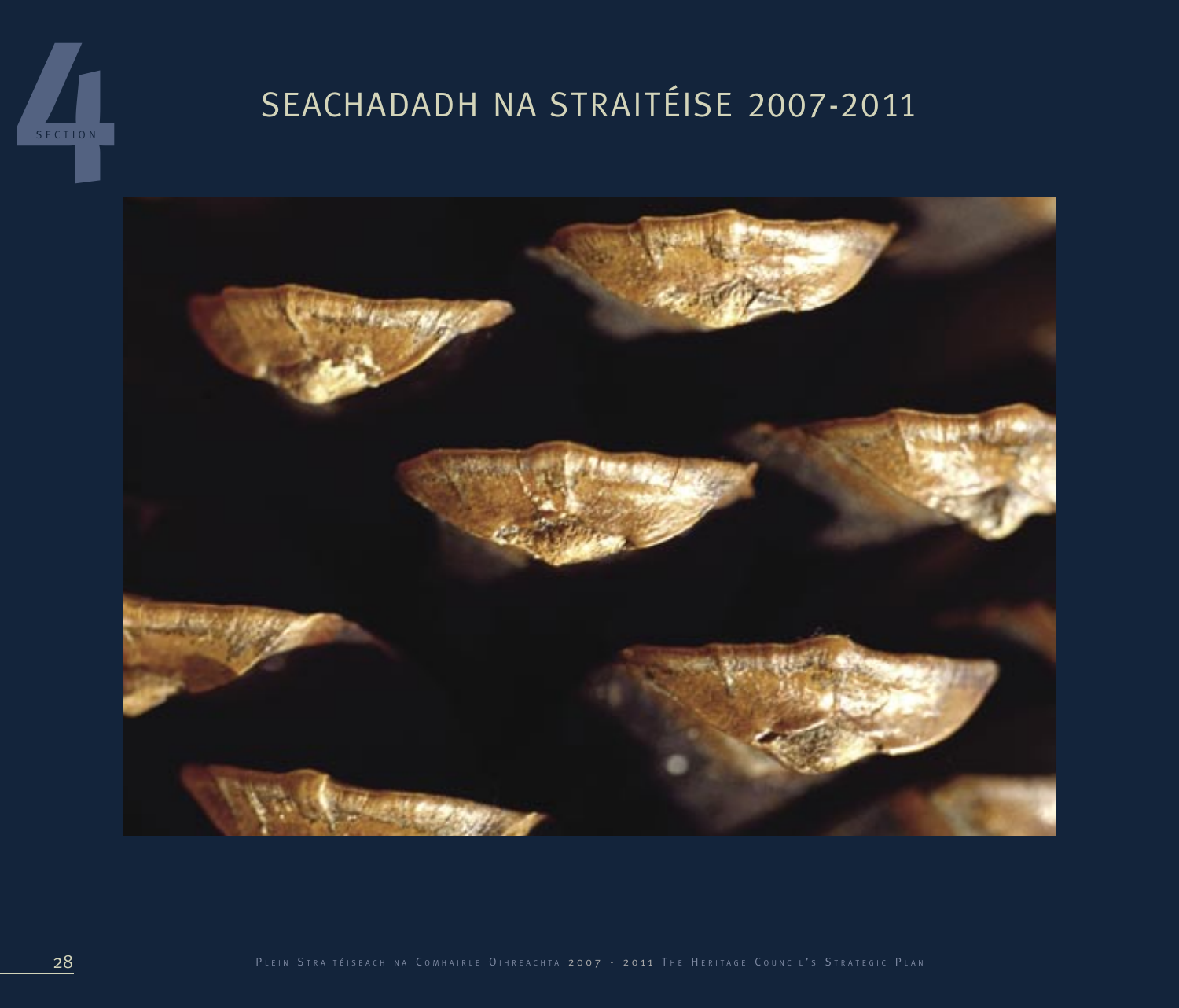

Tá an struchtúr chun an Straitéis a sheachadadh san idirthréimhse 2007-2011 bunaithe ar:

- An Chomhairle
- Coistí na Comhairle
- Foireann na Comhairle
- Ár gComhpháirtithe

#### An Chomhairle

Comhlacht corparáideach is ea an Chomhairle le Comharbas Suthain (Acht Oidhreachta 1995 5(3)). Is é an tAire Comhshaoil, Oidhreachta agus Rialtais Áitiúil a cheapann a cuid ball. Tá an Chomhairle freagrach as cinneadh a dhéanamh ar gach cúram straitéise agus polasaí. Tá sí freagrach chomh maith as tograí áirithe a sheachadadh.

#### Coistí na Comhairle

Ceaptar na coistí chun na feidhmeanna a leithdháiltear dóibh a chomhlíonadh de réir na ngníomhaíochtaí atá leagtha amach sa Straitéis. Chun na chun críche seo cheap an Chomhairle na coistí seo a leanas:

- 
- i) Ailtireacht v) Muirí agus Cósta
- ii) Seandálaíocht vi) Músaem agus Cartlanna
- 
- 
- 
- iii) Oideachas vii) Fiadhúlra
	-
- 
- iv) Uiscebhealaí Intíre viii) Airgeadas agus Iniúchadh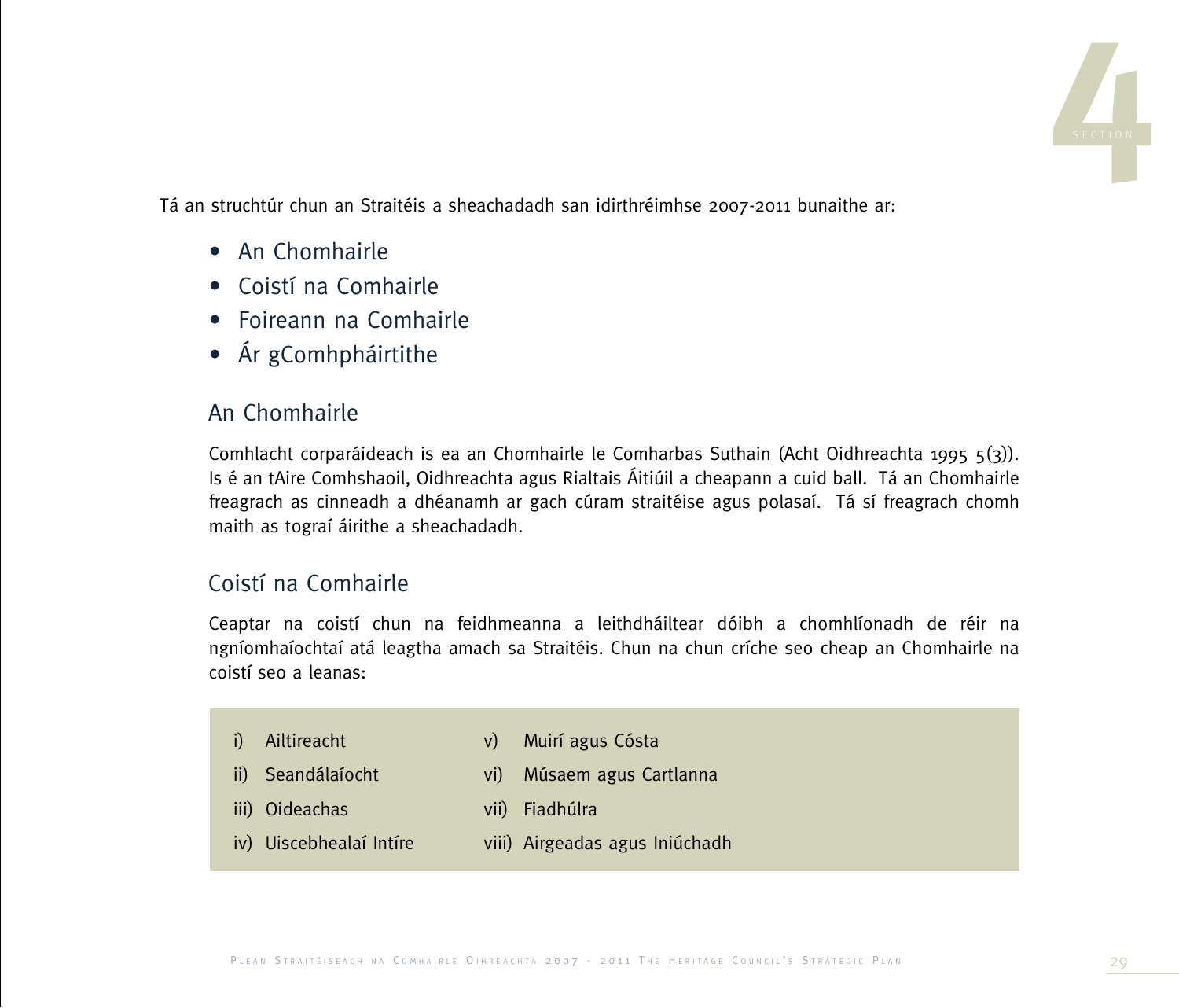

Ag teacht leis na treoirlínte um rialachas corparáide, bhunaigh an Chomhairle Coiste Airgeadais agus Iniúchta chomh maith

#### Foireann na Comhairle

Fostaíonn an Chomhairle a foireann féin (comhdhéanta d'oifigigh proifisiúnta agus foireann riaracháin). Ag teacht leis an bhfaomhadh a tugadh i Meabhrán chuig an Rialtas i 1995, tá cúig dhuine dhéag fostaithe sa Chomhairle. Tuairiscíonn an fhoireann don bPríomhfheidhmeannach. Tuairiscaíonn an Príomhfheidhmeannach don Chomhairle. Tá baill na foirne freagrach as tionscnamh, pleanáil, feidhmiúchán, monatóireacht agus rialú na dtograí agus na gclár uile a eascrann as an Straitéis.

Feidhmíonn an Príomhfheidhmeannach mar Rúnaí don Chomhairle. Déanann baill na foirne comhordú ar obair na gcoistí éagsúla.

Tá córas feidhmíochta bainistíochta á riar ag an Chomhairle ó 1996 do gach ball foirne ag teacht le moltaí um Rialtas Níos Fearr a Sheachadadh (RNFS), agus tá tiomantas aici soláthar a dhéanamh ar fhorbairt agus ar thraenáil leanúnach proifisiúnta dá foireann.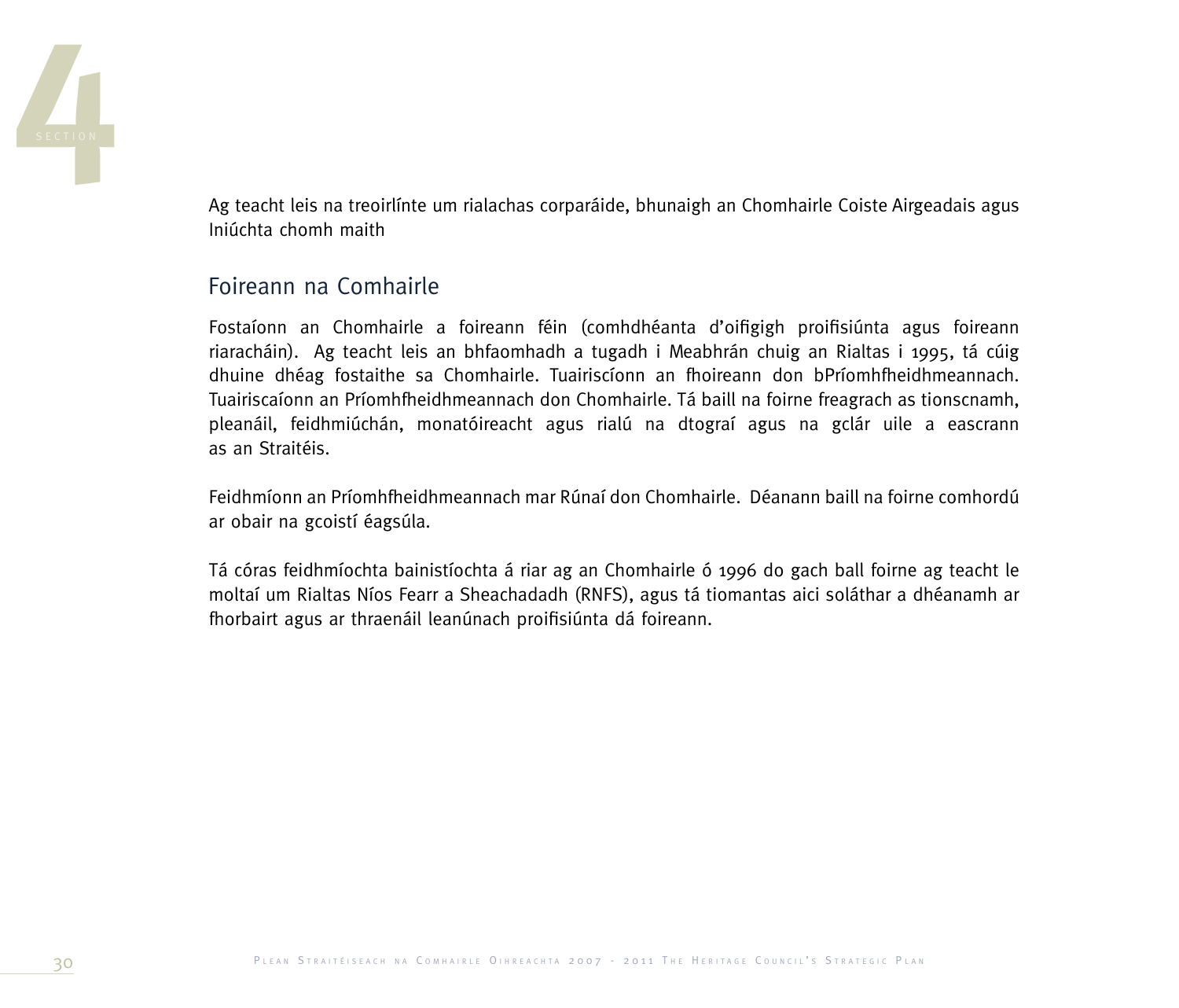

# ÁR GCOMHPHÁIRTITHE

D'eagraíocht le sainchúram casta náisiúnta, tá foireann agus buiséad na Comhairle cuíosach beag. Cuireann cur seo, in éineacht le sainfheidhmeanna na Comhairle faoin Acht Oidhreachta 1995, dualgas trom ar an gComhairle oibriú i bpáirt le daoine eile chun spriocanna an Phlean a bhaint amach. Fáiltíonn siad an Chomhairle roimh an dualgas seo. Tá comhpháirtithe ag an gComhairle ar gach leibhéal ag áireamh:• Áitiúil (ag áireamh údaráis áitiúla, a n-oifigigh oidhreachta, an fóram oidhreachta, grúpaí pobail, agus daoine indibhidiúla)

- Réigiúnach (ag áireamh comhthionóil réigiúnacha agus grúpaí turasóireachta)
- Náisiúnta (ag áireamh ranna Rialtais, gníomhaireachtaí leath-stáit, institiúidí cultúrtha, Eagraíochtaí Neamhrialtasacha (ENanna), comhlachtaí agus daoine proifisiúnta).
- Idirnáisiúnta (ag áireamh ICCROM, IUCN, EUROPARC, ENNHO agus a thuilleadh nach iad)

Ina theannta sin, tá sraith de chomhpháirtíochtaí bunaithe ag an Chomhairle le:

- An Clár Fionnachtana
- An tIonad Náisiúnta Sonraí Bithéagsúlachta
- Iontaobhas Comharthaí Fearann na hÉireann
- Coillearnacha na hÉireann
- Comhairle Sléibhe Chill Mhantáin
- Clár Caighdeán na Músaem

Déanfar seachadadh ar gach gné den straitéis i gcomhar le ceann nó níos mó de na comhpháirtíochtaí thuas-luaite . Ina theannta sin, lorgóidh an Chomhairle, go forghníomhach, comhpháirtíochtaí breise a chabhróidh léi i bhfeidhmiú na straitéise seo.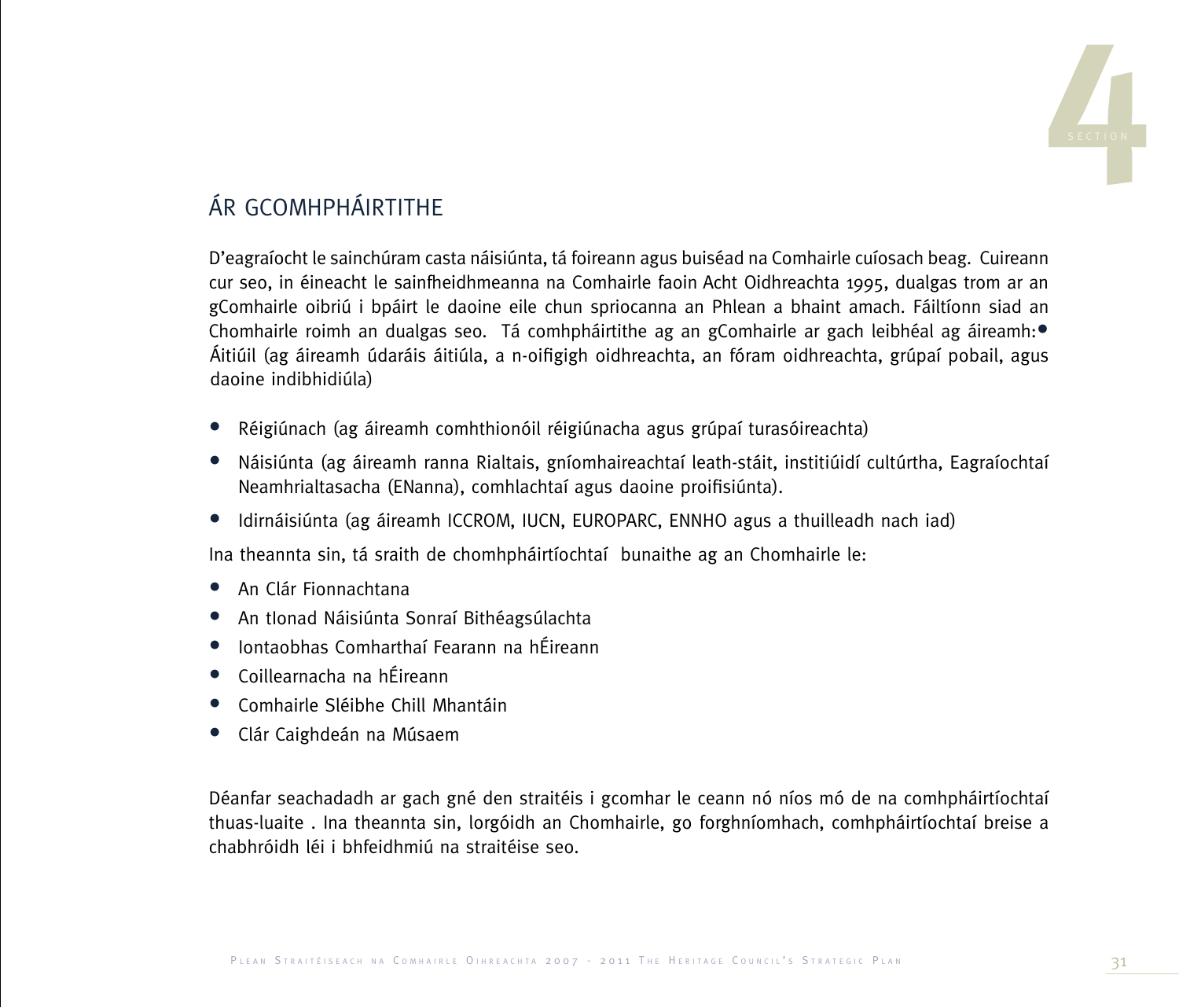

# 4.1 RIALACHAS CORPARÁIDEACH

Is é polasaí na Comhairle Oidhreachta é na caighdeáin is airde rialachais chorparáidigh, ag teacht leis na polasaithe agus na gcleachtas a nglactar leo go coitianta, a choimeád. Tá tiomantas ag an gComhairle Oidhreachta géilleadh d'fhorálacha ábharthacha an Code of Practice for the Governance of State Bodies, a d'fhoilsigh an Roinn Airgeadais i 2001.

Tá Coiste Airgeadais agus Iniúchta bunaithe ag an gComhairle Oidhreachta, a dhéanann athbhreithniú rialta ar an gcóras um rialú inmheánach agus a fhostaíonn saineolaíocht seachtrach i gcomhlíonadh a dualgais, ag áireamh an fheidhm iniúchta inmheánaigh nuair is cuí. Géilleann an Chomhairle Oidhreachta do Threoirlínte an Rialtais do bhreithmheas agus do bhainistíocht caiteachais chaipitil san earnáil phoiblí, agus le gach gné d'éileamh an Rialtais do cheannach agus do thairiscint iomaíoch, ag cuimsiú treoirlínte an AE. Géilltear chomh maith do pholasaí an Rialtais maidir le táillí agus tuarastal stiúrthóirí. Tá an Chomhairle Oidhreachta go hiomlán cáin-chomhlíontach agus ní chleachtann sí idirbhearta 'ionsaitheacha' seachanta cánach.

Is í seo tríú Straitéis na Comhairle. Bunaithe ar rathúlacht na ndoiciméad Straitéise roimhe seo, agus toisc gur cleachtadh samhail solúbtha agus nuálach gnó, tá méadú sa bhuiséad bainte amach ag an gComhairle ó thart ar €1m (1996) go €17m (2006). Ó chríochnaigh an Chomhairle a céad Phlean 1997-2000 ní raibh a costais riaracháin níos mó ná 17%, ag ceadú níos mó ná 80% den bhuiséad a leithdháileadh do sheachadh seirbhíse agus sainghníomhaíochtaí. Déanfaidh an Chomhairle iarracht i rith tréimhse an Phlean seo na leibhéil d'fhás buiséid a choimeád agus an céatadán leithdháilte do sheachadadh seirbhíse a uasmhéadú.

Géilleann an Chomhairle go hiomlán do na treoirlínte do rialachas corparáideach na gcomhlachtaí stáit agus dá bhrí sin tá sraith de nósanna imeachta agus de dhoiciméid pholasaithe i bhfeidhm agus ar fáil ar shuíomh gréasáin na Comhairle. Tá siad seo i bhfeidhm do gach eilimint de struchtúr na Comhairle.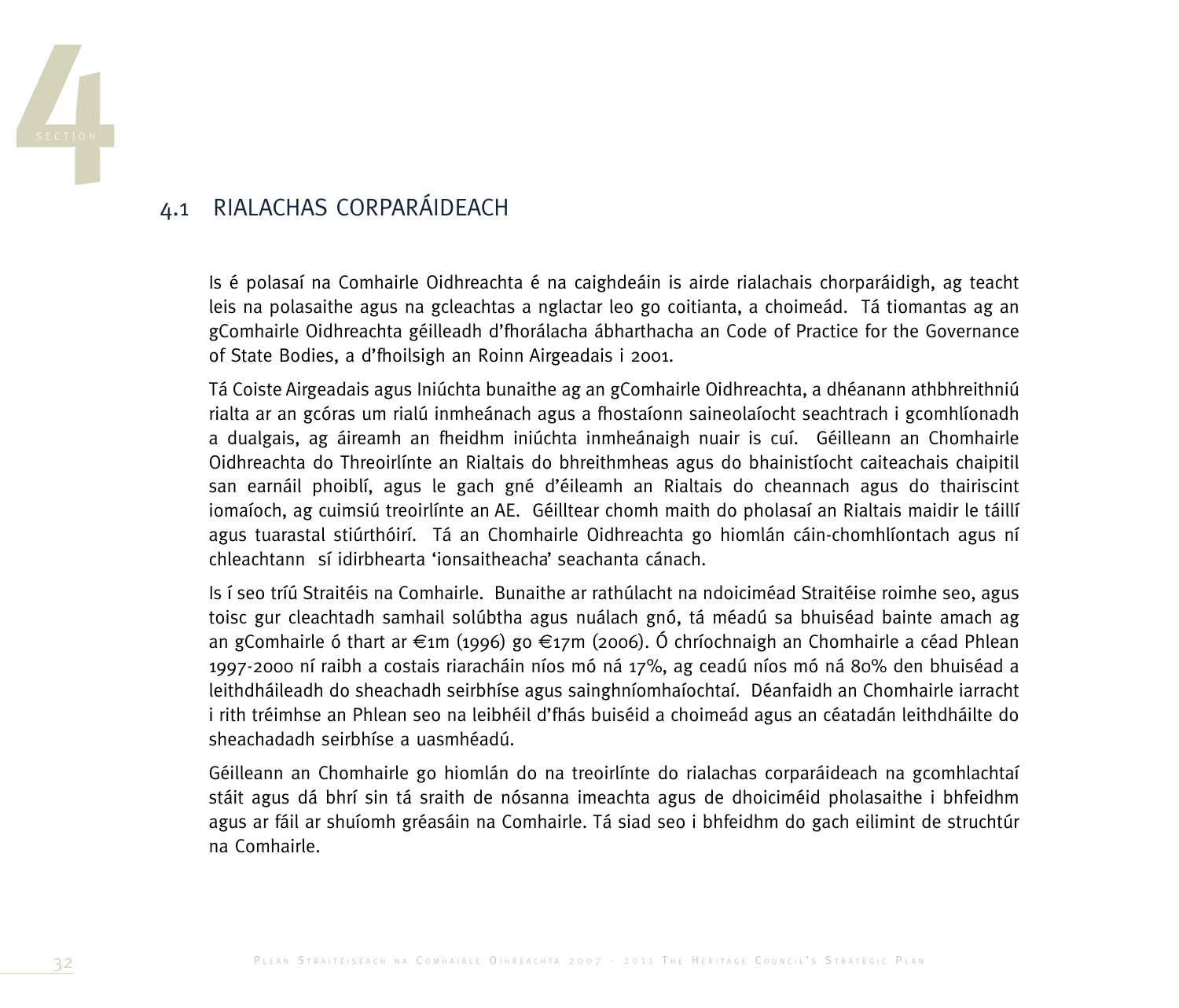# AG BAINISTIÚ ÁR NACMHAINNÍ

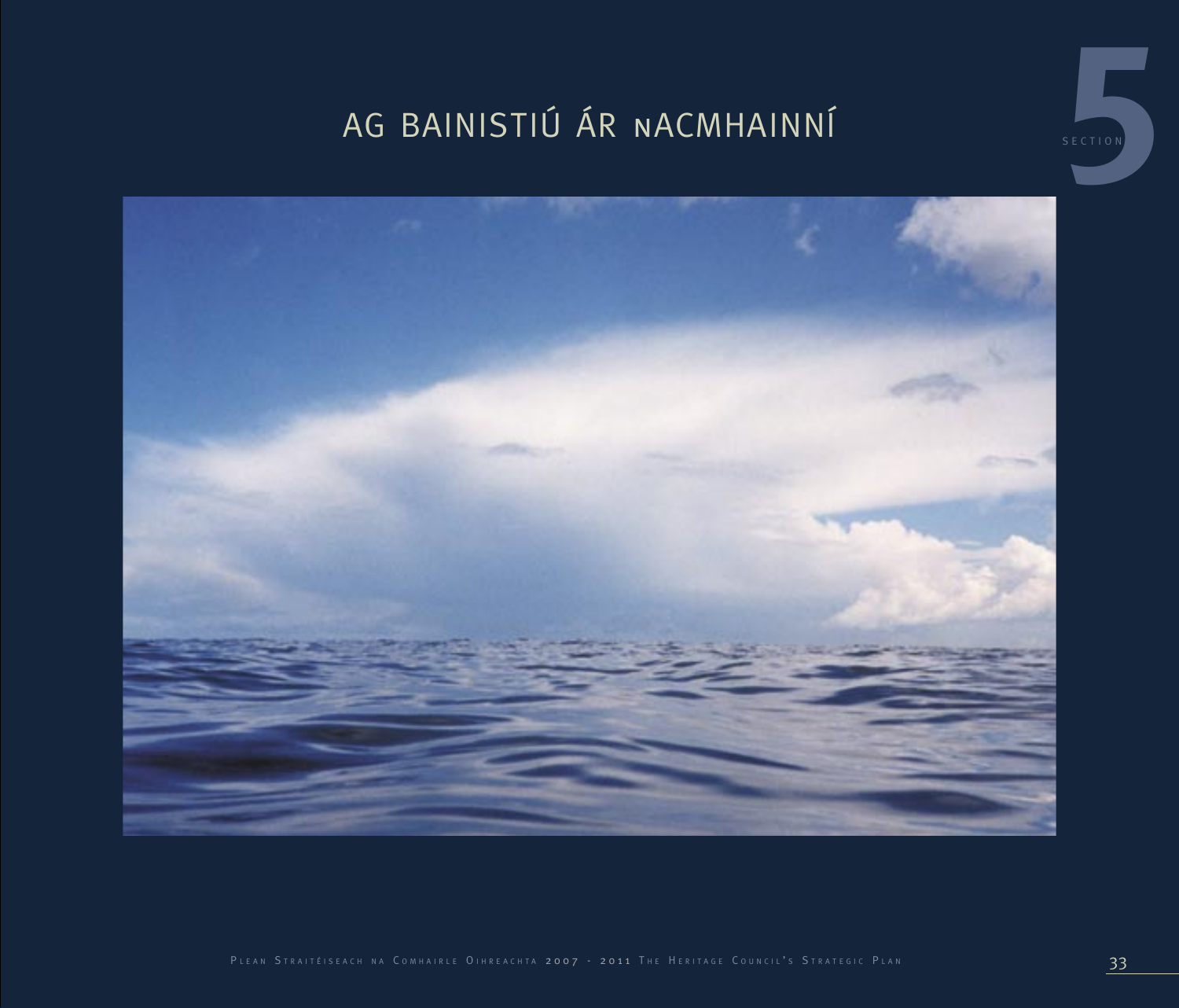

Ag teacht le moltaí Rialtas Níos Fearr a Sheachadadh (RNFS), agus le treoir a d'eisigh an Roinn Airgeadais le déanaí, tá tiomantas ag an gComhairle Oidhreachta an úsáid is éifeachtaí agus is foirfe a bhaint as na hacmhainní atá curtha ar fáil di ag an Rialtas. Tá tiomantas tugtha ag an gComhairle chun Luach maith ar Airgead (LMA) a chinntiú, sainmhínithe mar an leas is fearr a bhaint as an chothromaíocht idir an fheidhmíocht / chaighdeán is fearr seirbhíse agus an costas is ísle.

Bainfidh an Chomhairle an leas is fearr as na hacmhainní atá ann, agus déanfaidh forlíonadh ar an ioncam sin trí:

- Scileanna agus solúbthacht ár bhfoireann a fhorbairt
- Úsáid níos éifeachtaí a bhaint as ár n-acmhainní agus as teicneolaíocht na faisnéise
- Feabhsú ar ghnáthoibriúchán agus ar phróisis agus nósanna imeachta bainistíochta ar gach clár agus togra leis an gComhairle, ag áireamh measúnaithe agus 'ceachtanna foghlamtha'
- Teacht ar fhoinsí nua infheistíochta agus urraíochta os na hearnálacha poiblí agus príobháideacha dár n-oidhreacht náisiúnta ag áireamh forbairt ar chláracha agus ar thograí nua.

# 5.1 SPRIOCANNA AGUS EOCHAIRTHÁSCAIRÍ FEIDHMIÚCHÁIN

Beidh gach gníomhaíocht a aithnítear sa phlean le forfheidhmiú faoi réir ag clár pleanáilte oibre. Forbróidh oifigigh phroifisiúnta é seo agus comhaontófar leis an bPríomhfheidhmeannach é. Aithneoidh an clár bainistíochta feidhmiúcháin an t-oifigeach proifisiúnta a bheidh freagrach as an bhforfheidhmiúchán, agus léireoidh sé na tosaíochtaí seo a leanas:

- Cuspóirí agus torthaí ionchais gach gnímh
- Spriocanna do gach gníomh, ag áireamh spriocanna airgeadais
- Amlínte áirithe
- Eochairtháscairí feidhmiúcháin (EF) le húsáid le monatóireacht a dhéanamh ar dhul chun cinn (i.e. pleanáilte versus fíor)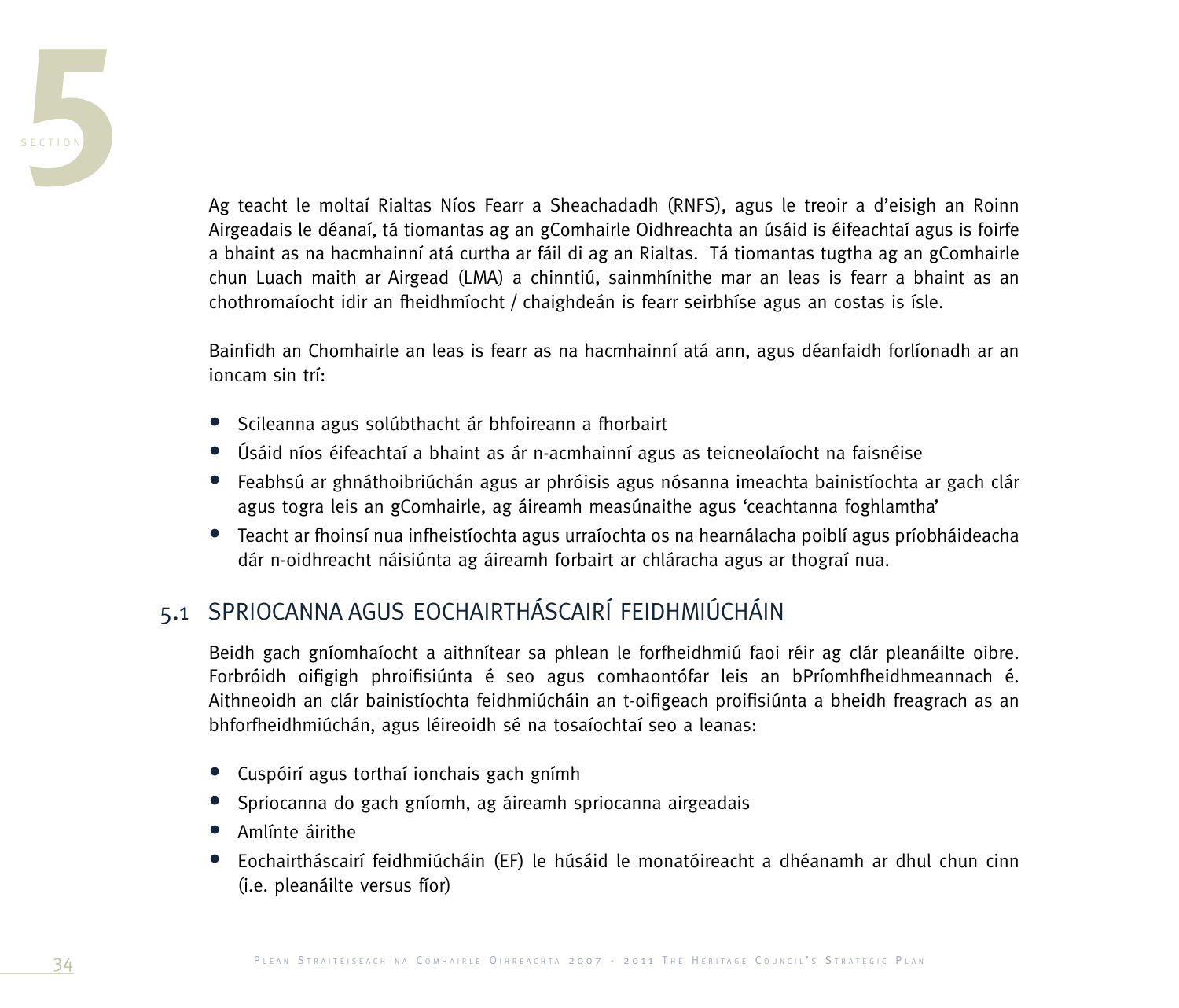

# 5.2 MONATÓIREACHT AGUS MEASÚNÚ

Is aidhm don Chomhairle Oidhreachta a bheith ina 'heagraíocht foghlama' rathúil sa ghearr, meán agus fadtéarma. Dá bhrí sin, tá sé tábhachtach go ndéanfaí monatóireacht agus measúnú leanúnach ar an straitéis, atá go h-éifeachtach ina léarscáil bóthair, chun a chinntiú go dtéann an eagraíocht chun cinn sa treo inmhianaithe i rith tréimhse an phlean ó 2007-2011. Buntáíste eile a bhaineann le monatóireacht agus measúnú ná go gcuirfidh sé eolas agus ábhar nua luachmhar ar fáil faoin gComhairle Oidhreachta agus a hoibriúcháin ó lá go chéile.

# FREAGRACHTAÍ A BHAINEANN LE MONATÓIREACHT AGUS MEASÚNÚ

Tá Príomhfheidhmeannach na Comhairle Oidhreachta freagrach as forfheidhmiú foriomlán na Stráitéise agus tá na h oifigigh phroifisiúnta freagrach as gach cuspóir, sprioc agus toradh/torthaí a bhaint amach. Tabharfaidh an Príomhfheidhmeannach tuairisc don Chomhairle gach ráithe maidir le stádas an fhorfheidhmithe, ag áireamh an dul chun cinn i ngach téama stráitéiseach ar leith. Ina thuras, soláthrófar tuarascálacha stádais ráithe don bPríomhfheidhmeannach ó oifigigh phroifisiúnta maidir le cuspóirí, spriocanna, agus torthaí atá leagtha síos.

#### CLÁR MONATÓIREACHTA AGUS MEASÚNAITHE

Beidh an clár monatóireachta agus measúnaithe comhdhéanta de mheascán de thuarascálacha leanúnacha monatóireachta agus measúnaithe stádais (féach thuas), athbhreithniú feidhmiúcháin bliantúil (curtha isteach sa Tuarascáil Bhliantúil), agus athbhreithniú meántéarma i 2009 agus ina dhiaidh sin measúnú ex-post i 2011.

# CRITÉIR UM MEASÚNÚ

Is é a bheidh i gceist le monatóireacht agus measúnú leanúnach na straitéise ná measúnú a dhéanamh féachaint ar bhain an plean amach an ní a leagadh síos dó laistigh de na hamlínte luaite, cé chomh maith is a rinne an plean i gcomparáid leis na spriocanna a leagadh síos, agus féachaint an bhféadfaí nó nach bhféadfaí na cuspóirí céanna a bhaint amach níos éifeachtaí agus níos foirfe trí bheartais dhifriúla.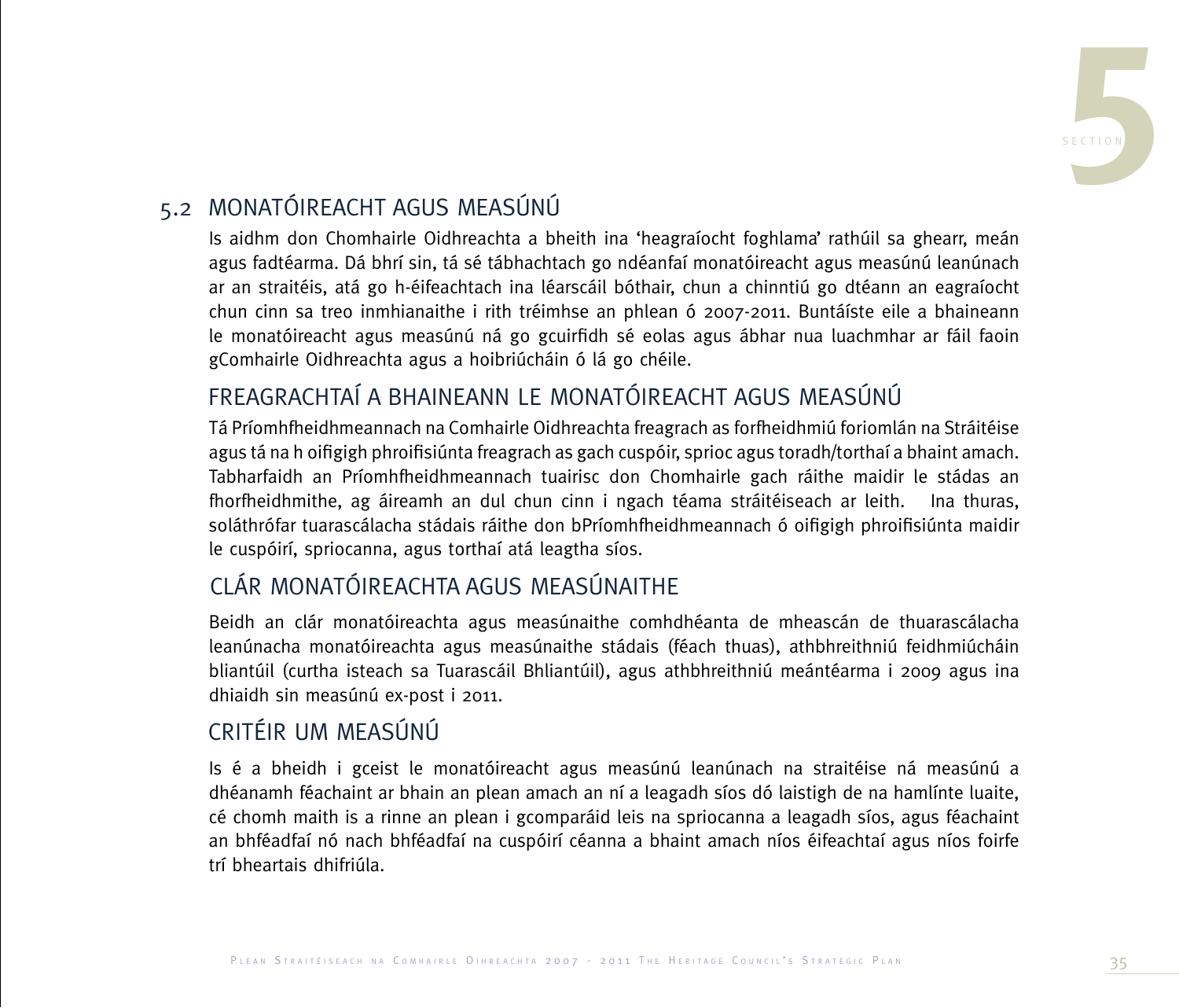

Aithneoidh an measúnú chomh maith an bhfuil leoracmhainní ag pearsanra na Comhairle – i dtéamaí cistíochta, trealaimh, áiseanna, traenála, etc. – chun gníomhaíochtaí an phlean a bhaint amach.

Ba cheart don measúnú díriú ar fhorfheidhmiú na ngníomhaíochtaí agus a gcuidiú le cuspóirí straitéiseacha an phlean a bhaint amach.

D'fhonn tabhairt faoi i gceart, bunófar an measúnú ar na heochairtháscairí feidhmiúcháin léirmhínithe (ETF) a phléitear in Alt.6.1.

Bunófar na critéir um measúnú ar:

#### *Ionracas/Iomláine*

Ar caithfeadh na hacmhainní a leithdháileadh do na gníomhaíochtaí a bhí ceaptha dóibh, nó ar caitheadh ar rud éigin eile iad?

#### *Éifeachtúlacht*

Ar luach na n-acmhainní a infheistíodh sa ghníomhaíocht, an bhfuarthas na torthaí ab fhearr ab fhéidir laistigh de na hamlínte a rianaíodh? An féidir an cuspóir a bhaint amach níos fearr trí athdháileadh a dhéanamh ar na hacmhainní ar shlí eile? Ar cheart na spriocdhátaí a athrú?

#### *Éifeachtacht*

Ar na torthaí a baineadh amach, an féidir cuid de na hacmhainní a caitheadh ar na gníomhaíochtaí a laghdú leis an leibhéal céanna caighdeáin a bhaint amach? An féidir iad a athdháileadh ar shlí eile d'fhonn torthaí níos fearr a bhaint amach

#### *Oiriúnacht*

I bhfianaise na dtorthaí a baineadh amach, an iad seo na torthaí atá ón gComhairle, nó an bhfuil toradh ar an bplean nach bhfuil chomh hinmhianaithe leis an toradh a bhí i gceist sa chéad áit?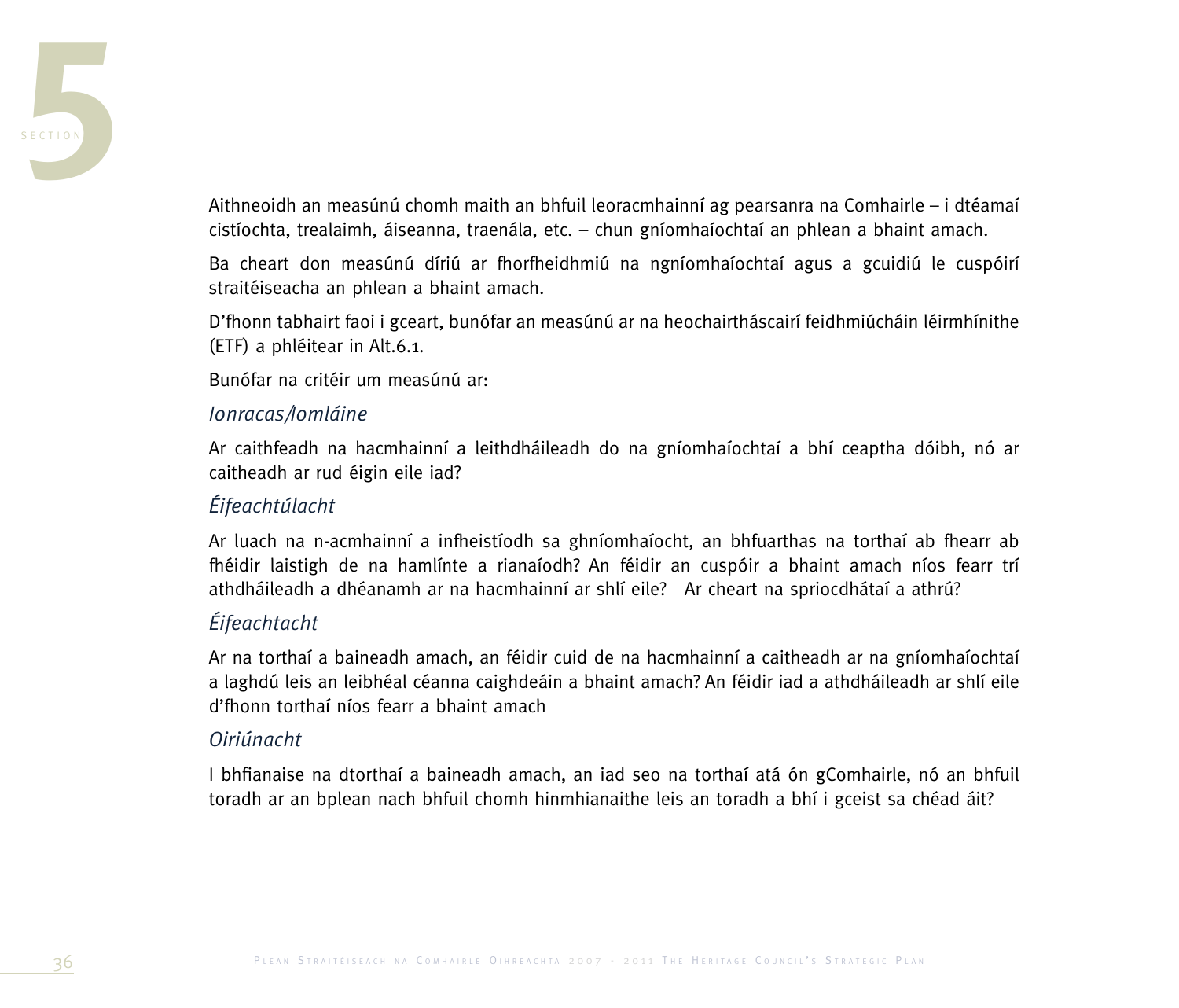PLEAN AIRGEADAIS 2007-2011 **6**



S E C T I O N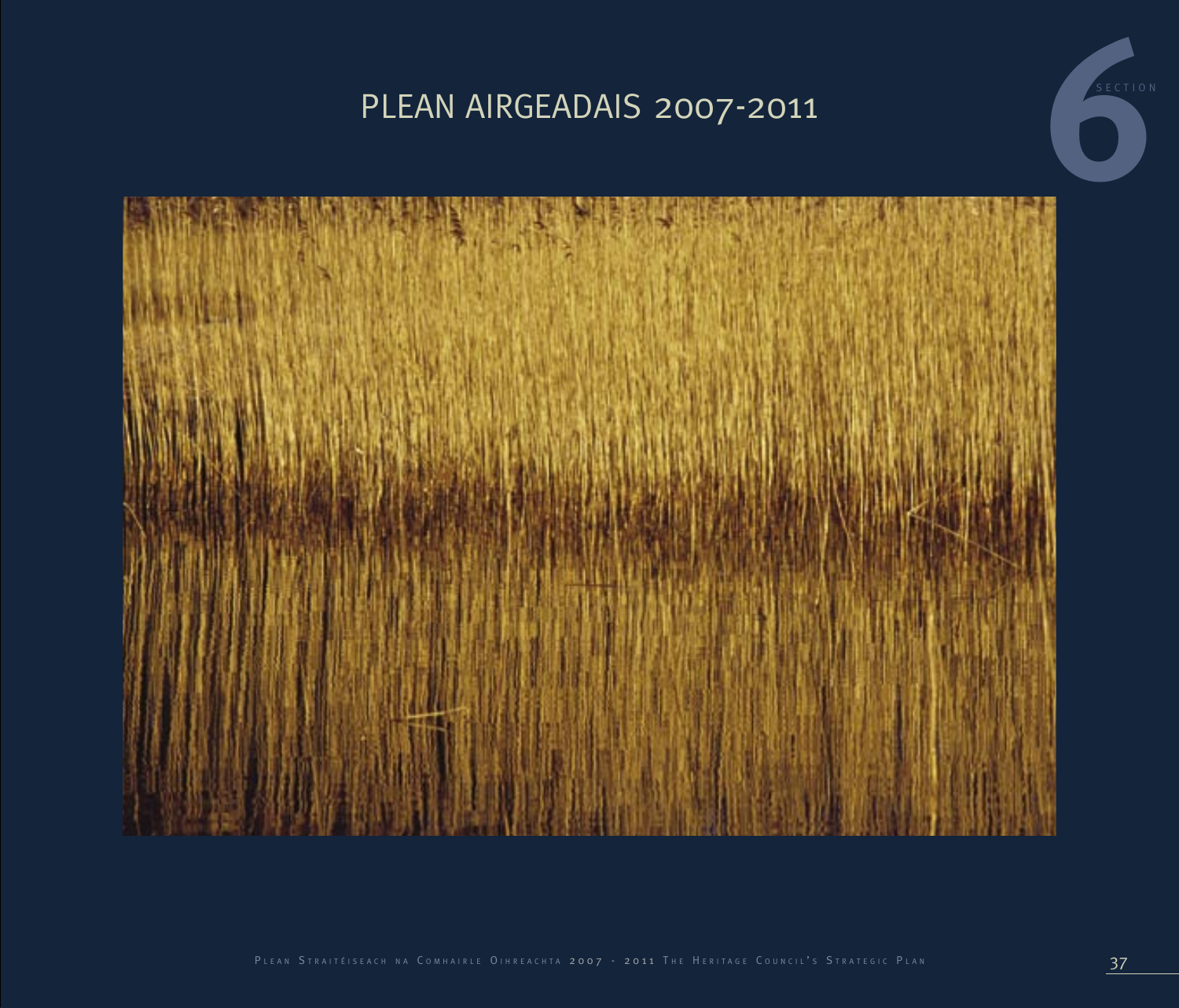

#### Taispeánann an tábla seo a leanas buiséad inmhianaithe na Comhairle Oidhreachta do thréimhse an phlean.

|                                                                   | 2007   | 2008   | 2009     | 2010    | 2011         |
|-------------------------------------------------------------------|--------|--------|----------|---------|--------------|
| Téama/Ceantar                                                     | €000   | €000   | €000     | €000    | €000         |
|                                                                   |        |        |          |         |              |
| 1. Feasacht agus Tuiscint a mhéadú                                | 1,358  | 1,626  | 1,671    | 1,591   | 1,636        |
| 2. Taighde/Suirbhéanna, Anailís agus Measúnú Oidhreachta          | 627    | 947    | 1,017    | 827     | 897          |
| 3. Comhairle Fianaisebhunaithe Polasaí                            | 1,465  | 1,970  | 1,945    | 1893    | 2,062        |
| 4. Forbairt ar infreastruchtúr oidhreachta ar leibhéal náisiúnta, | 7,762  | 8,297  | 8,980    | 9,567   | 10,383       |
| réigiúnach, contae agus áitiúil a spreagadh                       |        |        |          |         |              |
| 5. An cleachtas is fearr i mBainistíocht Chaomhnaithe             |        |        |          |         |              |
| agus Inbhuanaithe Oidhreachta                                     |        |        |          |         |              |
| Riarachán & Foireann                                              | 1,873  | 1,948  | 2,025    | 2106    | 2,191        |
| Clár Fionnachtain                                                 | 1,431  | 1,488  | 1,547    | 1609    | 1,674        |
| Jontaobhas Críochchomharthaí na hÉireann                          | 317    | 329    | 343      | 356     | 371          |
| Ceanncheathrú Nua                                                 | 5,600  | 300    | $\Omega$ | $\circ$ | $\mathbf{O}$ |
|                                                                   |        |        |          |         |              |
| <b>lomlán</b>                                                     | 23,444 | 19,640 | 20,566   | 21,159  | 22,623       |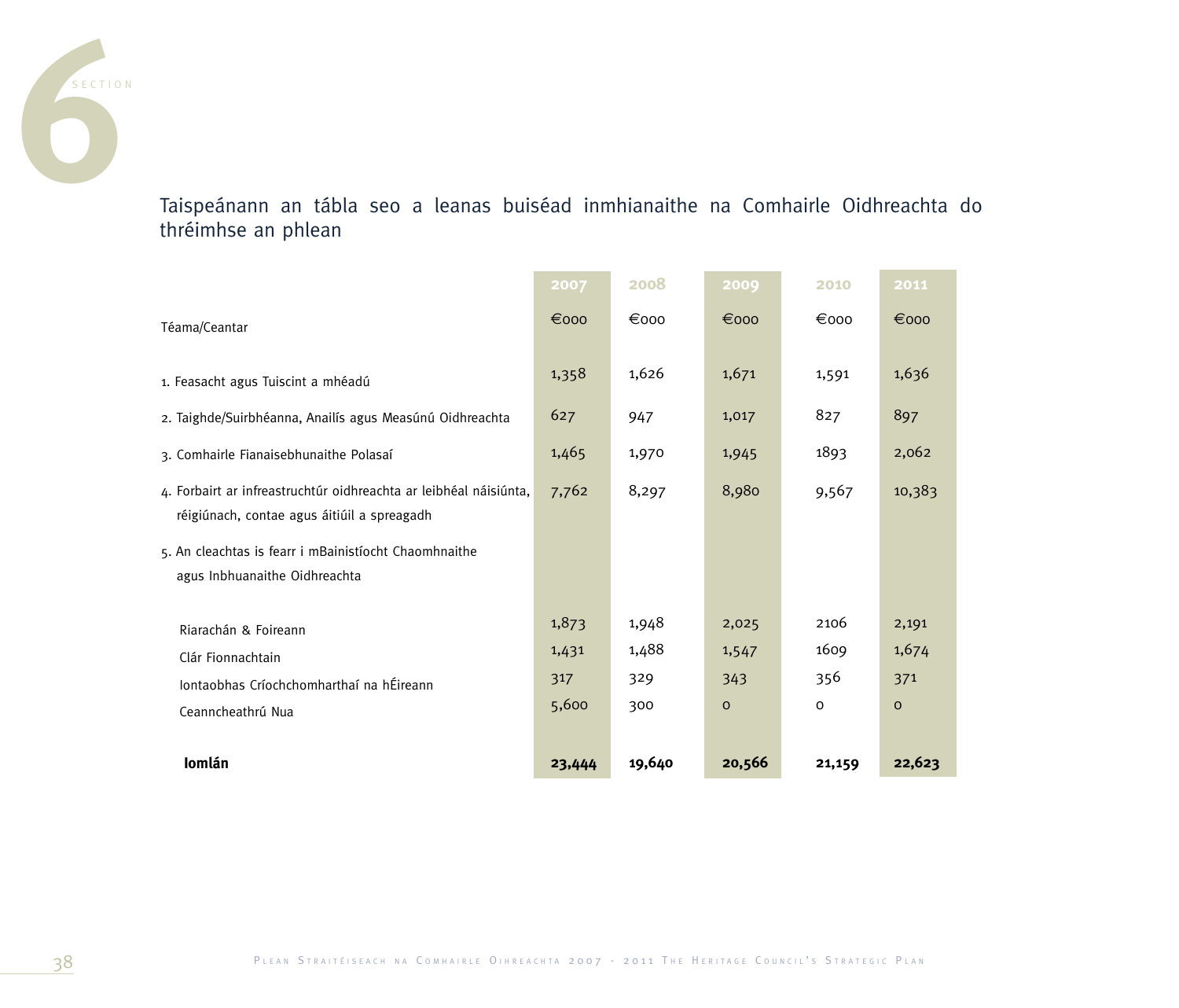# AGUISÍN A:

Liosta d'iarratais scríofa faighte laistigh den tréimhse chomhairleoireachta leagtha síos (18ú Lúnasa go dtí an 29ú Meán Fómhair 2006).

#### **Ranna Rialtais**

Na Coimisinéirí Ioncaim An Roinn Ealaíne, Spóirt agus Turasóireachta Oifig an Ard-Rúnaí Roinn Iompair – Stiúrthóireacht Sábháilteachta Mhuirí An Roinn Dlí agus Cirt An Roinn Cosanta – an rannán maoine An Roinn Gnóthaí Eachtracha An tSeirbhís Páirceanna Náisiúnta agus Fiadhúlra (maoirseoir caomhnaithe) Oifig an Taoisigh An Roinn Fiontair Trádála agus Fostaíochta

#### **Gníomhaireachtaí Stáit**

Fáilte Ireland Údarás na Gaeltachta An tÚdarás um Bóithre Náisiúnta (Cill Dara) An Bord Iascaigh Réigiúnach Thoir Teagasc An Ghníomhaireacht Náisiúnta Foirgníochta

#### **Údaráis Áitiúla**

Comhairle Contae Dhún na nGall Comhairle Cathrach na Gaillimhe Comhairle Contae Uíbh Fhailí Músaem Chontae an Chabháin Músaem Contae Cheatharlach Comhairle Cathrach Bhaile Átha Cliath Comhairle Contae Fine Gall Comhairle Contae Chorcaí Comhairle Contae Chiarraí Comhairle Contae Thiobraid Árann Theas Comhairle Contae Chill Chainnigh

#### **Údaráis Áitiúla** EHS – oidhreacht thógtha

#### **Comhlachtaí Trasteorann**

Turasóireacht Éireann An Chomhairle Aireachta Thuaidh-Theas

#### **Eagraíochtaí Neamhrialtasacha (EN) Oidhreachta**

Cumann Staire Seandálaíochta an Mhuileann gCearr Fóram Sléibhe na hÉireann Cumann Staire Mhullach Íde Togra Seandálaíochta Chill Phádraig Oidhreacht Lusca Cumann Oidhreachta Bhaile Liam Cumann Uiscebhealaí Intíre na hÉireann Comhairle Sléibhe Chill Mhantáin Cumann Sábhálaithe Síolta na hÉireann Taighde Pharóiste Chill Taobháin Cairde Éanlaith Éireann Cumann Éin Ghoir Tearca na hÉireann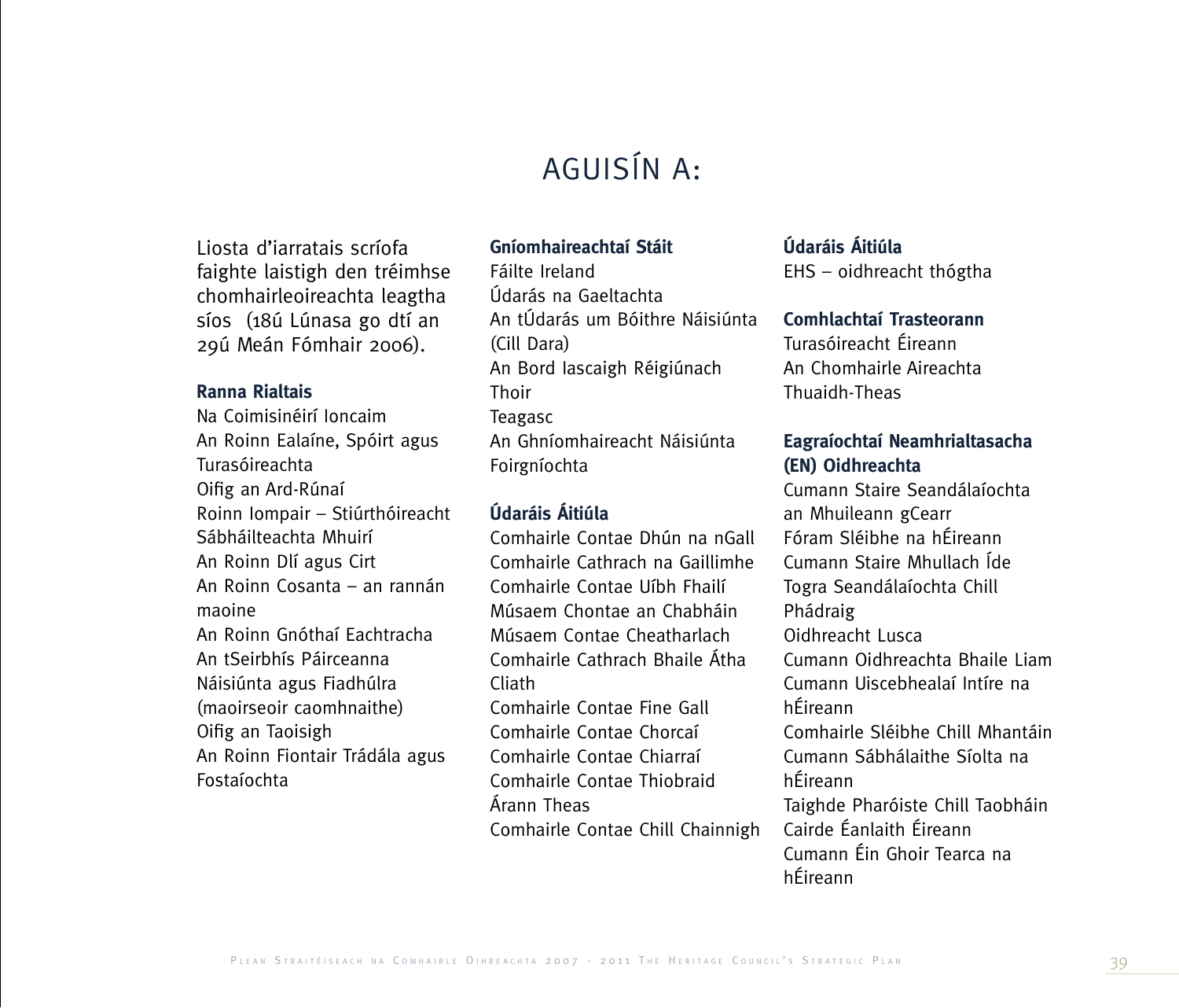Cumann Staire Bhiorra Iontaobhas Oidhreachta Chairlinne Cairde Foraoise Éireann Comhairle Oidhreachta Mhainistir Laoise Coiste Oidhreachta Bhaile Uí Mhurúin Gníomhaiocht Phobail Ráth Bhoth (Togra Beltany) Iontaobhas Cathartha Chorcaí Scoil Allamuigh Seandálaíochta Acaill Togra Comhshaoil Thránna Chloch na Rón Logaimneacha Chorcha Cumann Oidhreachta Mhuinchille Cairde Éanlaith Éireann Chiarraí Músaem Chorca Dhuibhne

#### **Grúpaí Pobail**

Cumann Chónaitheoirí Dhumhach Thrá agus Mhuirfean Comhar Chumann Chléire Teo Comhairle Pharóiste Thulach Coiste Forbartha Angaire Fáilte Lios Dúin Bhearna

#### **Daoine**

Helen Geletlie Chris Huxley Gordon D'Arcy Joss Lynam John Lavery Rose Cremin

#### **Comhairleoirí**

Liz O Brien Dominique Rodgers Mary Tubridy Jason Bolton Maurice Gunning

#### **Áineas agus Spóirt**

Comhairle Sléibhteoireachta na hÉireann Siúlóidí Chairlinne An Mhórchonair Theas

#### **Eagraíochtaí Feirmeoireachta**

ICSA –Forbairt Tuaithe ICSA – Béal na mBuillí

#### **Oideachas**

Coláiste na Tríonóide (An Roinn Zó-eolaíochta) IT Shligigh Ollscoil Uladh – Acadamh d'Oidhreacht Chultúrtha na hÉireann An Coláiste Ollscoile Bhaile Átha Cliath ITGME Chaisleán an Bharraigh Scoil Náisiúnta Stonepark

#### **Comhlachtaí Proifisiúnta**

COCA (Cumann na nOifigeach Caomhnaithe Ailtireachta) Grúpa Ginealais agus Staidéir Áitiúla Chumann Leabharlainne na hÉireann ICOSEÉ - Institiúid um Chaomhnú Saothair Stairiúla agus Ealaíne in Éirinn CÉCAP – Cumann Éireannach um Chaomhnóirí agus Athchóiritheoirí Proifisiúnta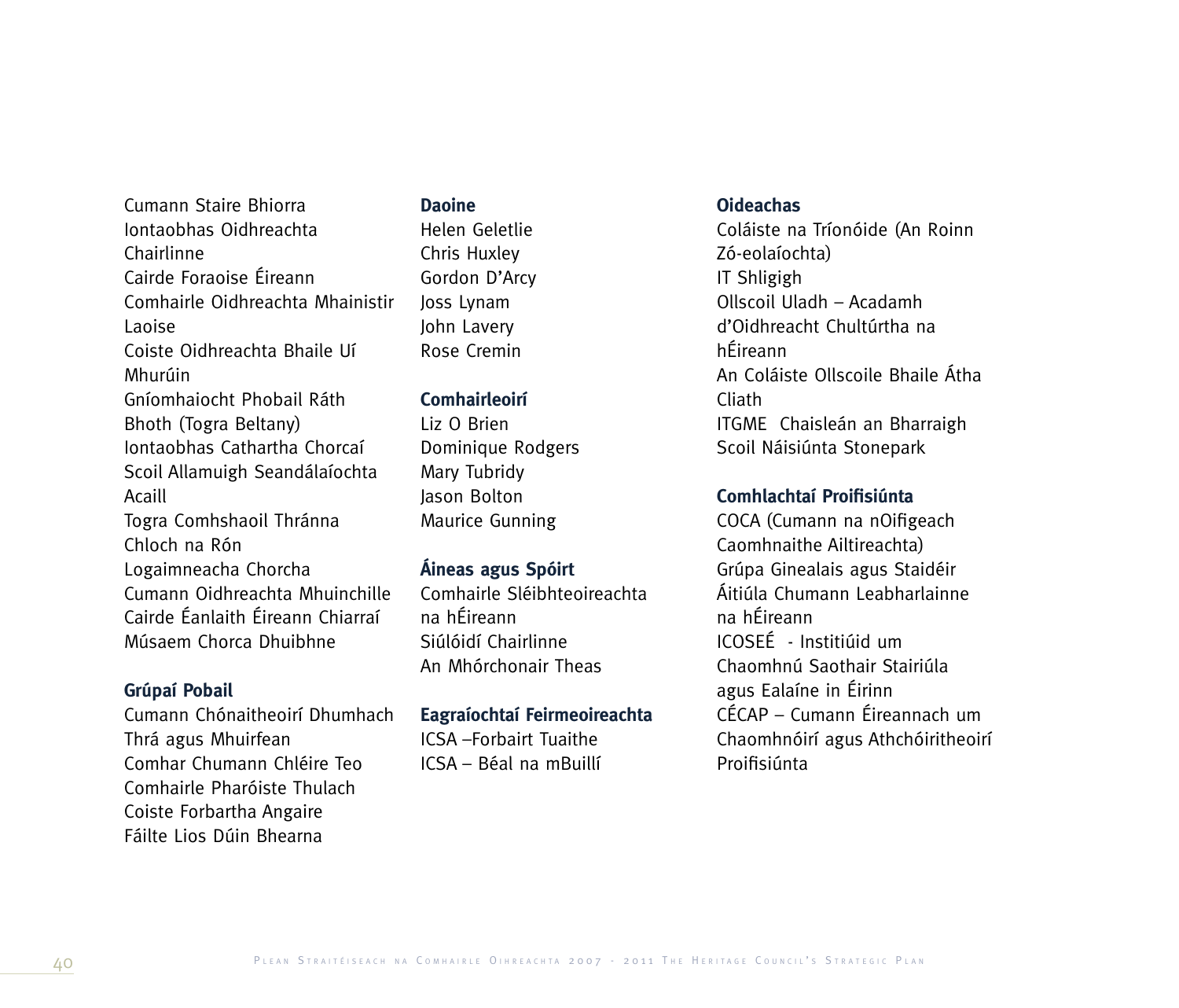# AGUISÍN B:

#### Liosta Giorrúchán

| <b>ACAs</b>     | <b>Architectural Conservation Areas</b>                                                                 |
|-----------------|---------------------------------------------------------------------------------------------------------|
| <b>ENNHO</b>    | European Network of National Heritage Organisations                                                     |
| EHD             | European Heritage Days                                                                                  |
| <b>EHS</b>      | <b>Environment and Heritage Service</b>                                                                 |
| EIA             | Environmental Impact Assessment (the process)                                                           |
| <b>EIS</b>      | Environmental Impact Statement (the output)                                                             |
| <b>ELC</b>      | European Landscape Convention                                                                           |
| EU              | European Union                                                                                          |
| <b>EUPOPARC</b> | Federation of National and Nature Parks                                                                 |
| <b>HLC</b>      | Historic Landscape Characterisation                                                                     |
| <b>ICOMOS</b>   | International Council on Monuments and Sites                                                            |
| <b>ICSA</b>     | Irish Cattle and Sheep Farmer's Association                                                             |
| ICT             | Information and Communications Technology                                                               |
| <b>ICZM</b>     | Integrated Coastal Zone Management                                                                      |
| <b>ICCROM</b>   | International Centre for Conservation in Rome                                                           |
| <b>IMA</b>      | Irish Museums Association                                                                               |
| <b>IUCN</b>     | International Union for Conservation of Nature and Natural Resources,<br>(The World Conservation Union) |
| <b>IWTN</b>     | Irish Walled Towns Network                                                                              |
| $LCA$ (i)       | Landscape Character Assessment                                                                          |
| <b>NRA</b>      | National Roads Authority                                                                                |
| <b>NGOs</b>     | Non-governmental organisations                                                                          |
| <b>NIAH</b>     | National Inventory of Architectural Heritage                                                            |
| <b>SEA</b>      | Strategic Environmental Assessment                                                                      |
| <b>UNESCO</b>   | United Nations Educational, Scientific and Cultural Organisation                                        |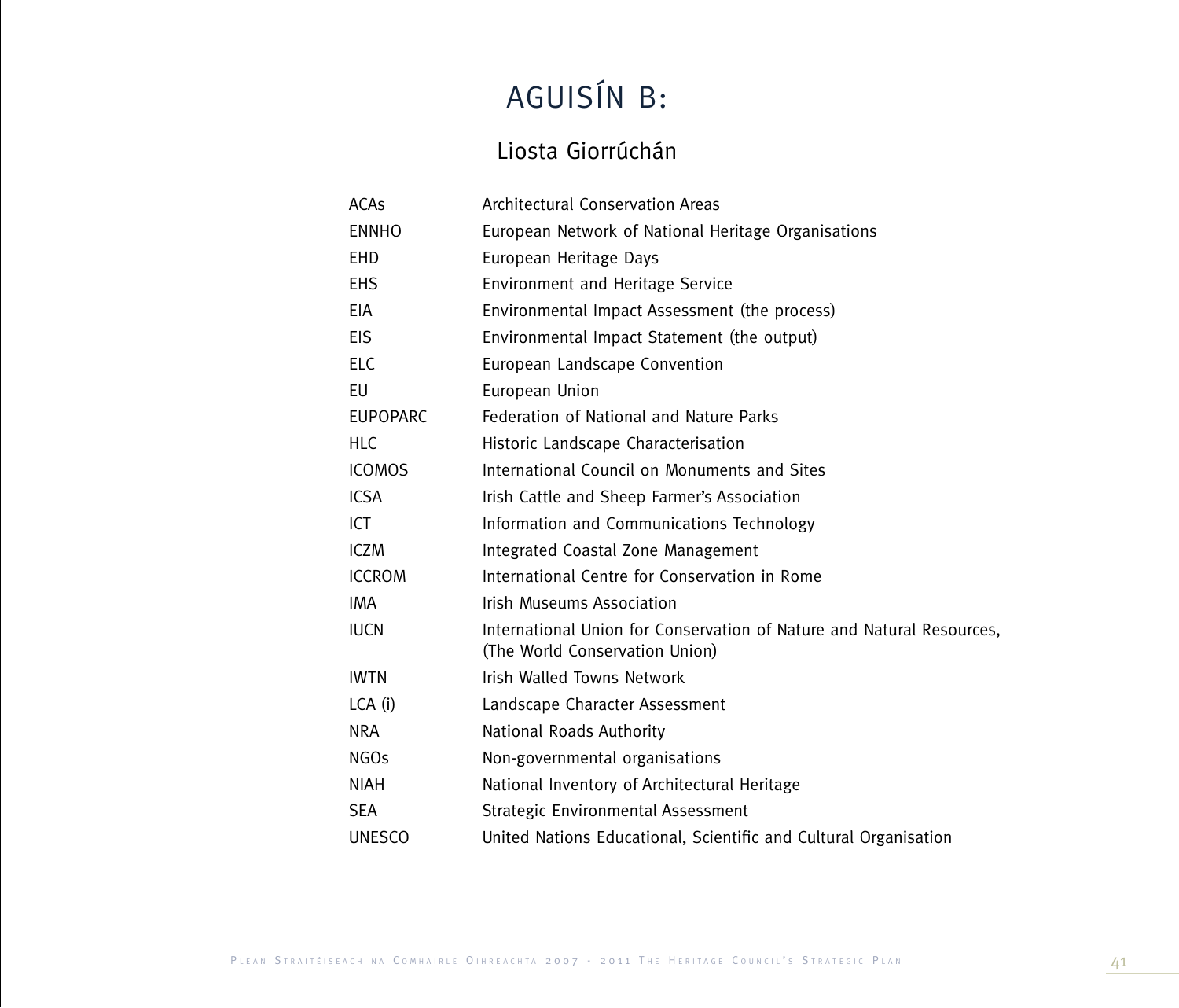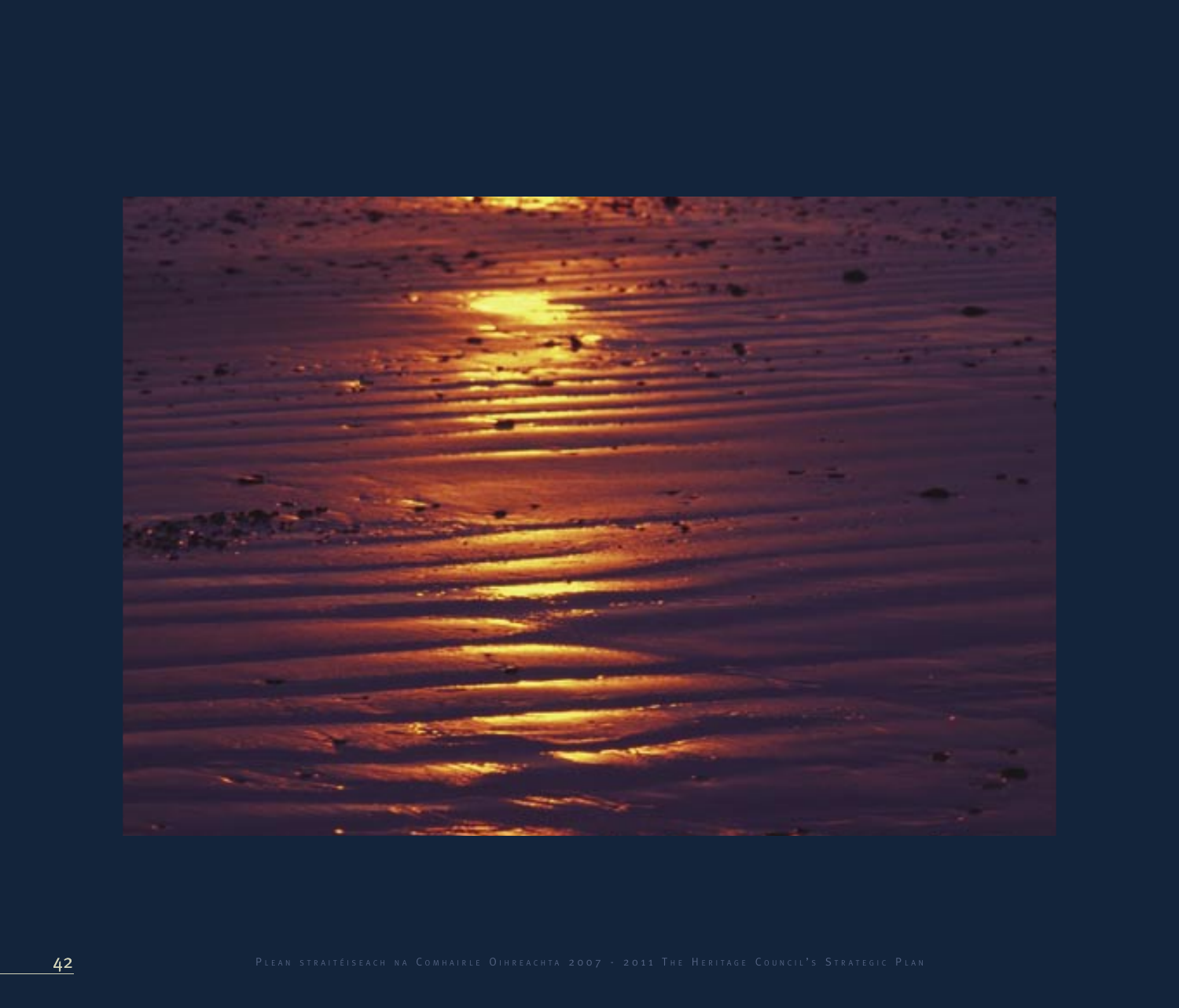NÓTAÍ